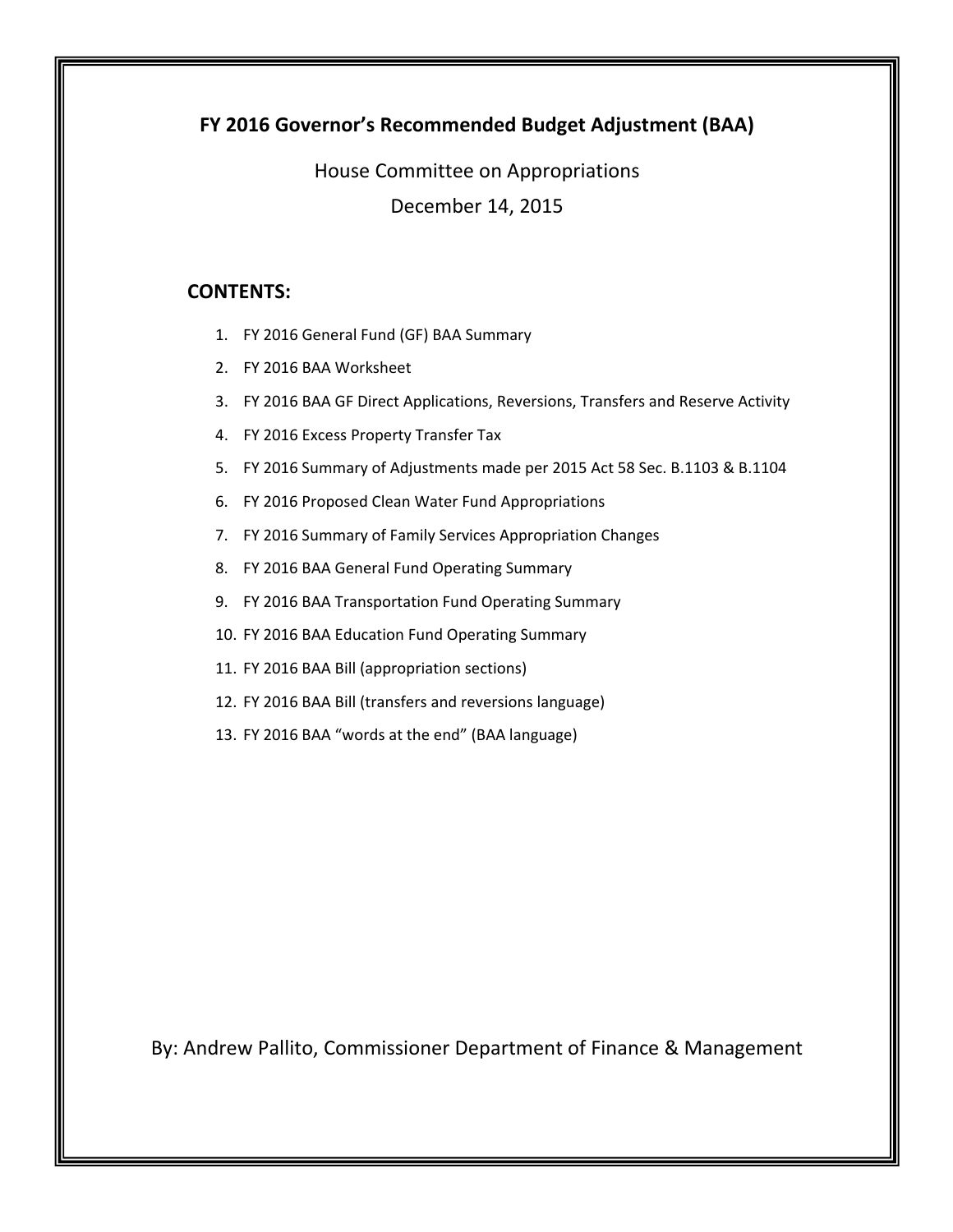### **FY 2016 Governor's Recommended General Fund Budget Adjustment Summary**

**Andrew Pallito, Commissioner of the Department of Finance & Management**

**December 14, 2015**

| FY 2016 General Fund (GF) Revenue Adjustments (\$ millions) |  |                                                                       |  |  |  |  |  |  |  |
|-------------------------------------------------------------|--|-----------------------------------------------------------------------|--|--|--|--|--|--|--|
| Additional General Fund Revenue Per July Forecast           |  | 8.06 Adopted by the Emergency board July 27, 2015                     |  |  |  |  |  |  |  |
| Tax Data Warehouse                                          |  | 1.09 Estimate from the Tax Department                                 |  |  |  |  |  |  |  |
| Direct Apps/reversions                                      |  | 4.99 Additional direct applications and reversions                    |  |  |  |  |  |  |  |
| Property Transfer Tax                                       |  | 0.41 PTT revised based on July Revenue Forecast                       |  |  |  |  |  |  |  |
| Remaining Waterfall                                         |  | 7.93 Unallocated waterfall available per 2015 Act 58 Sec. C.108(a)(2) |  |  |  |  |  |  |  |
| <b>TOTAL NET REVENUE</b>                                    |  | 22.48 More revenue vs. As Passed                                      |  |  |  |  |  |  |  |

|                                                     |      | FY 2016 General Fund (GF) Appropriation Adjustments (\$ millions)                |
|-----------------------------------------------------|------|----------------------------------------------------------------------------------|
| Homeowners, Renters Rebates, & Current Use          |      | (3.39) Revised GF needs based on majority of tax returns processed.              |
| Debt Service                                        |      | $(0.29)$ Updated debt service estimate.                                          |
|                                                     |      | Attorney General funds for supreme court case; Military Technical adjustment     |
| Protection                                          |      | 0.21 and updated federal firefighter reimbursement                               |
|                                                     |      | Enhanced new adult match rate, use of State Health Care Resources Fund           |
| AHS - Global Commitment                             |      | (14.85) Balance, funding change to anticipate tobacco fund deficit               |
|                                                     |      | Caseload & utilization pressures, LADC, Cystic Fibrosis medication, ACO          |
|                                                     |      | payment, redeterminations, buy-in, ABA services and reimbursement,               |
|                                                     |      | Clawback, BCBS settlement, reduced State funding as a result of Vermont          |
|                                                     |      | Health Connect budget realignment, contract changes, group psycotherapy          |
| <b>DVHA</b>                                         |      | 28.44 reimbursement rate, LARC                                                   |
| <b>VDH</b>                                          |      | 0.08 Funding for needle exchange program                                         |
|                                                     |      | VPCH staffing incentives, PNMI rate increase, fair labor standards act funding,  |
| Mental Health                                       |      | 0.26 DA and NCSS recoupment due to underutilization                              |
|                                                     |      | SNAP earning not eligible for federal match, family services caseload increase   |
|                                                     |      | and position funding, essential persons caseload, Reach Up caseload savings,     |
|                                                     |      | reduced for State funding as a result of Vermont Health Connect budget           |
| <b>DCF</b>                                          |      | 3.39 realignment                                                                 |
| Other AHS                                           |      | 0.02 AHS CO and DDAIL transfers                                                  |
|                                                     |      | Additional Pay Act funds from Labor and Retirement Savings (includes             |
| Pay Act                                             |      | 3.68 appropriation of associated Direct Applications)                            |
|                                                     |      |                                                                                  |
| B.1103 and B.1104                                   |      | (2.86) Reconciliation of Actual GF reductions from Labor and Retirement Savings. |
| <b>Sub-total Net Appropriation Adjustments</b>      |      | 14.69 Net Adjustments to Appropriations vs. FY 2016 As Passed                    |
|                                                     |      |                                                                                  |
|                                                     |      | FY 2016 Transfers to/(from) General Fund (GF) (\$ millions)                      |
|                                                     |      | To cover known obligations related to Irene, 2014 Floods and 2015 Spring         |
| Emergency Relief & Assistance Fund                  |      | $(0.85)$ Storms                                                                  |
| <b>Sub-total Net Transfers to/from General Fund</b> |      | $(0.85)$ Net Transfers from GF                                                   |
|                                                     |      | FY 2016 Transfers to/(from) General Fund Reserves (\$ millions)                  |
| <b>GF Stabilization Reserve</b>                     |      | (0.91) Change in Unreserved and available for FY 2016 vs. As Passed              |
| Rainy Day fund not used                             |      | (4.30) Maintain EOY FY 2015 Rainy Day Fund balance                               |
| <b>Sub-total Net Transfers to/from GF Reserves</b>  |      | (5.21) Net transfers from GF to reserves                                         |
| TOTAL NET APPROPRIATION AND TRANSFER                |      |                                                                                  |
| <b>ADJUSTMENTS</b>                                  |      | 20.74 Net Total Decrease                                                         |
|                                                     |      |                                                                                  |
| <b>Balance Reserved for the 53rd Week</b>           | 1.74 |                                                                                  |

|                                | FY 2016 Projected General Fund Reserve Balances (millions)     |
|--------------------------------|----------------------------------------------------------------|
| <b>GF Balance Reserve</b>      | 6.80 Balance remaining.                                        |
| <b>GF Budget Stabilization</b> | 71.25 Assumed Balance based on FY 2015 Actuals appropriations. |

Remaining 53rd week need 8.56 Recommended language allocates any undesignated funds to the 53rd week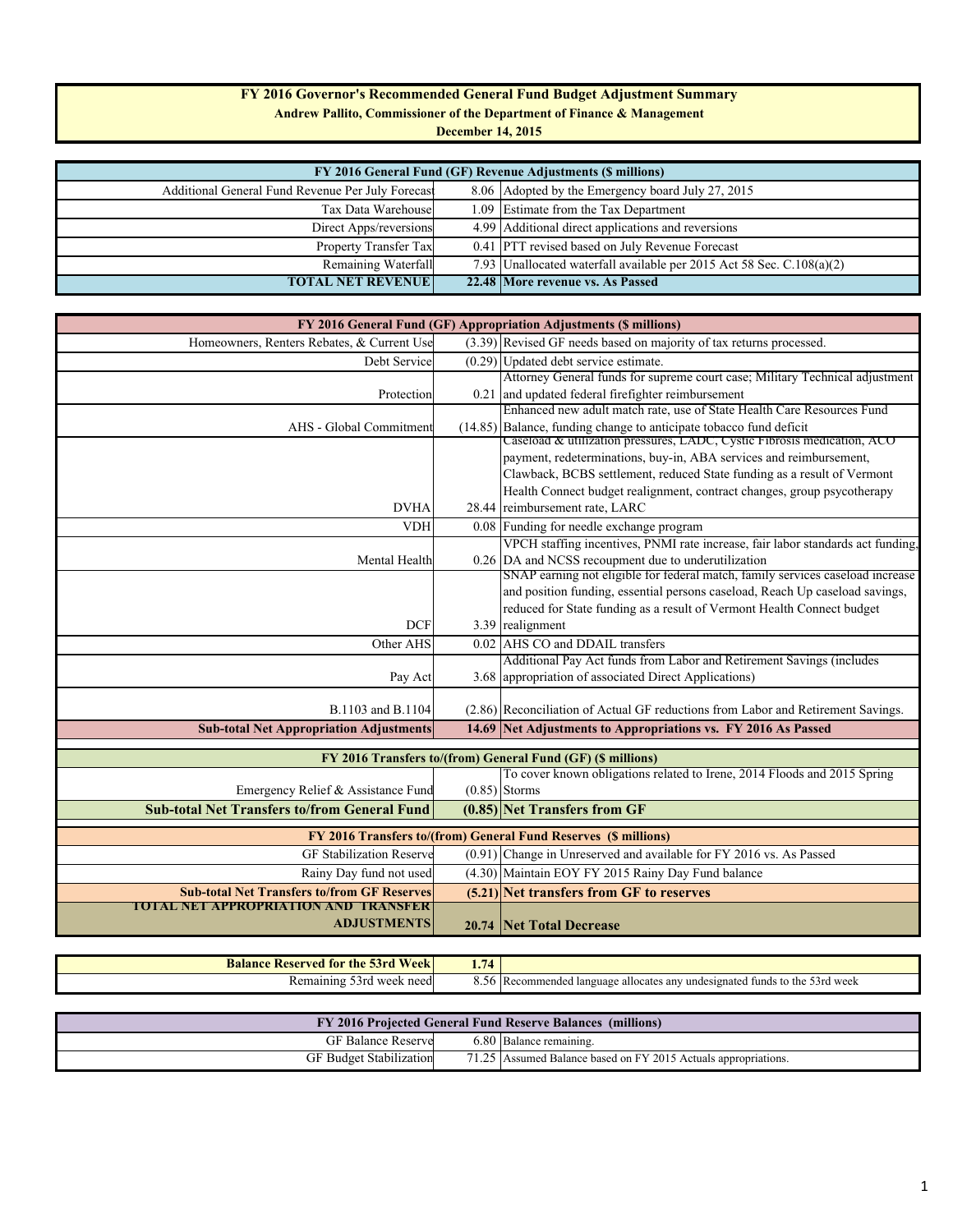|                                        |                                                        |              | <b>FISCAL YEAR 2016 BUDGET ADJUSTMENT RECOMMENDED</b> |                            |                       |                          |                          |                          |                      |                   |                         |             |                            |                       |                                                                                                                                                                                                                |
|----------------------------------------|--------------------------------------------------------|--------------|-------------------------------------------------------|----------------------------|-----------------------|--------------------------|--------------------------|--------------------------|----------------------|-------------------|-------------------------|-------------|----------------------------|-----------------------|----------------------------------------------------------------------------------------------------------------------------------------------------------------------------------------------------------------|
|                                        |                                                        |              |                                                       |                            |                       |                          |                          |                          |                      |                   |                         |             |                            |                       |                                                                                                                                                                                                                |
|                                        |                                                        |              |                                                       |                            |                       |                          |                          |                          |                      |                   |                         |             |                            |                       |                                                                                                                                                                                                                |
|                                        |                                                        | 2015 Act     |                                                       |                            |                       | <b>Special Funds</b>     | <b>Global Commitment</b> | <b>State Health Care</b> |                      |                   | <b>Debt Service</b>     | Dedicated   |                            |                       |                                                                                                                                                                                                                |
| <b>FUNCTION / Department</b>           | <b>Appropriation Title</b>                             | 58 Sec #     | <b>General Fund</b>                                   | <b>Transportation Fund</b> | <b>Education Fund</b> | (Various) <sup>(1)</sup> | Fund                     | <b>Resources Fund</b>    | <b>Federal Funds</b> | <b>ARRA Funds</b> | <b>Obligation Funds</b> | Funds $(2)$ | Other <sup>(3)</sup> Funds | <b>Combined Funds</b> | Narrative Description - BAA                                                                                                                                                                                    |
|                                        | FY 2016 As Appropriated                                |              | 1,469,800,958                                         | 266,052,891                | 1,551,514,267         | 348,919,983              | 1,325,235,198            | 273,912,78               | 1,928,623,188        | 1.390.158         | 2,504,913               | 37,130,633  | 170,414,285                | 7,375,499,255         |                                                                                                                                                                                                                |
|                                        | FY 2016 RECOMMENDED BUDGET APPROPRIATION ADJUSTMENTS : |              |                                                       |                            |                       |                          |                          |                          |                      |                   |                         |             |                            |                       |                                                                                                                                                                                                                |
| <b>GENERAL GOVERNMENT</b>              |                                                        |              |                                                       |                            |                       |                          |                          |                          |                      |                   |                         |             |                            |                       |                                                                                                                                                                                                                |
| Tax                                    | Homeowner Rebate                                       | <b>B.137</b> | (2,927,000)                                           |                            |                       |                          |                          |                          |                      |                   |                         |             |                            |                       | (2,927,000) Expected payouts for the Homeowner Rebate are lower than the projections used when building the                                                                                                    |
|                                        |                                                        |              |                                                       |                            |                       |                          |                          |                          |                      |                   |                         |             |                            |                       | FY16 budget                                                                                                                                                                                                    |
| Tax                                    | <b>Renter Rebate</b>                                   | <b>B.138</b> | (135,000)                                             |                            | (315,000)             |                          |                          |                          |                      |                   |                         |             |                            |                       | (450,000) Expected payouts for the Renter Rebate are lower than the projections used when building the FY16                                                                                                    |
| Tax                                    | Reappraisal & Listing Payments                         | <b>B.139</b> |                                                       |                            | 250,000               |                          |                          |                          |                      |                   |                         |             |                            |                       | 250,000 The costs of the ongoing litigation around hydro-dam appraisals is more expensive than originally                                                                                                      |
|                                        |                                                        |              |                                                       |                            |                       |                          |                          |                          |                      |                   |                         |             |                            |                       | anticipated. These additional funds are expected to cover litigation and any reappraisal costs in                                                                                                              |
|                                        |                                                        | <b>B.140</b> | (330, 984)                                            |                            |                       |                          |                          |                          |                      |                   |                         |             |                            |                       | (330,984) Hold harmless payments are expected to be lower than originally projected                                                                                                                            |
| Tax                                    | <b>Current Use</b><br>TOTAL GENERAL GOVERNMENT         |              | (3,392,984.00)                                        |                            | (65,000.00)           | $\overline{\phantom{a}}$ | $\overline{\phantom{a}}$ |                          | $\sim$               | $\sim$            | $\sim$                  |             |                            | (3, 457, 984)         |                                                                                                                                                                                                                |
| <b>PROTECTION</b>                      |                                                        |              |                                                       |                            |                       |                          |                          |                          |                      |                   |                         |             |                            |                       |                                                                                                                                                                                                                |
| <b>Attorney General</b>                | <b>Attorney General</b>                                | <b>B.200</b> | 125,000                                               |                            |                       |                          |                          |                          |                      |                   |                         |             |                            |                       | 125,000 \$125K cost estimate for Gobeille v. Liberty Mutual Case.                                                                                                                                              |
| Defender General                       | Defender General                                       | <b>B.202</b> | 25,000                                                |                            |                       | (25,000)                 |                          |                          |                      |                   |                         |             |                            |                       | DUI surcharges were incorrectly deposited into special fund; technical correction                                                                                                                              |
| <b>Public Safety</b>                   | <b>Public Safety</b>                                   | <b>B.209</b> | (25,000)                                              |                            |                       | 25,000                   |                          |                          |                      |                   |                         |             |                            |                       | DUI surcharges were incorrectly deposited into special fund; technical correction                                                                                                                              |
| Military                               | Military - Administration                              | <b>B.215</b> | 88,484                                                |                            |                       |                          |                          |                          |                      |                   |                         |             |                            |                       | 88,484 Technical correction of \$39.5K GF to Military's for the Armed Services Scholarship Fund. Federal<br>reduction in reimbursement for VT ANG Firefighter leave time which is paid in accordance the State |
|                                        |                                                        |              |                                                       |                            |                       |                          |                          |                          |                      |                   |                         |             |                            |                       | contract. In prior years, this reduction was threatened but waived until FY16. Military is working now                                                                                                         |
|                                        |                                                        |              |                                                       |                            |                       |                          |                          |                          |                      |                   |                         |             |                            |                       | on changes to the State labor contract to address this problem (\$49K).                                                                                                                                        |
|                                        | <b>TOTAL PROTECTION</b>                                |              | 213,484.00                                            | $\sim$ $-$                 | $\sim$                | <b>Contract</b>          | $\sim$ $-$               | $\sim 10^{-11}$          | $\sim 100$           | $\sim$            | $\sim$                  | $\sim$ $-$  | $\sim$                     | 213,484               |                                                                                                                                                                                                                |
| <b>HUMAN SERVICES</b>                  |                                                        | <b>B.300</b> | 187,415                                               |                            |                       |                          | (202, 051)               |                          | (105, 645)           |                   |                         |             | (23, 782)                  |                       | (144.063) Position Transfers from DVHA and DCF to AHS; non-GF related labor and retirement reductions as                                                                                                       |
| Secretary's Office                     | Secretary's Office                                     |              |                                                       |                            |                       |                          |                          |                          |                      |                   |                         |             |                            |                       | a result of Act 58 (-\$151K FF, -\$213K GC).                                                                                                                                                                   |
| Secretary's Office                     | Secretary's Office - Global Commitment                 | <b>B.301</b> | 10,097,727                                            |                            |                       | 681,417                  |                          | 10,283,403               | 43,699,416           |                   |                         |             |                            |                       | 64,761,963 Reflects the General Fund (GF) and Federal Fund (FF) impact for all Global Commitment (GC)                                                                                                          |
|                                        |                                                        |              |                                                       |                            |                       |                          |                          |                          |                      |                   |                         |             |                            |                       | appropriation changes throughout State government; Childless New Adult enhanced Federal                                                                                                                        |
|                                        |                                                        |              |                                                       |                            |                       |                          |                          |                          |                      |                   |                         |             |                            |                       | Medical Assistance Percentage (FMAP) reduction in GF (-\$7.2M); Increase in GF to address<br>projected Tobacco Settlement Fund deficit (\$668K); Expend State Health Care Resource Fund                        |
|                                        |                                                        |              |                                                       |                            |                       |                          |                          |                          |                      |                   |                         |             |                            |                       | (SHCRF) (-\$8.3M); non-GF related labor and retirement reductions as a result of Act 58 (-\$1.4M FF).                                                                                                          |
| Secretary's Office                     | Rate Setting                                           | <b>B.302</b> |                                                       |                            |                       |                          | (12, 323)                |                          |                      |                   |                         |             |                            |                       | (12,323) Non-GF related labor and retirement reductions as a result of Act 58.                                                                                                                                 |
| Secretary's Office                     | Human Services Board                                   | <b>B.304</b> |                                                       |                            |                       |                          | 17,234                   |                          | (4,698)              |                   |                         |             | (20, 027)                  |                       | (7,491) Change in Vermont Health Connect (VHC) allocation statistic; non-GF related labor and retirement                                                                                                       |
|                                        |                                                        |              |                                                       |                            |                       |                          |                          |                          |                      |                   |                         |             |                            |                       | reductions as a result of Act 58 (-\$4.7K FF).                                                                                                                                                                 |
| Department of Vermont Health           | Administration                                         | <b>B.306</b> | 4,363,326                                             |                            |                       |                          | (8,772,167)              |                          | 13,323,805           |                   |                         |             | 2,891,865                  |                       | 11,806,829 VHC budget realignment; Blueprint contract reduction (-\$150K); SFY15 Vermont Health Connect                                                                                                        |
| Access                                 |                                                        |              |                                                       |                            |                       |                          |                          |                          |                      |                   |                         |             |                            |                       | (VHC) deferred sustainability costs (\$2M); GC gross spending authority for Waterfall matching funds<br>(-\$11M GC); Net Neutral: Position transfer to AHS Central Office from DVHA; Advanced Planning         |
|                                        |                                                        |              |                                                       |                            |                       |                          |                          |                          |                      |                   |                         |             |                            |                       | Document (OAPD) enhanced funding, Licensed Alcohol and Drug Abuse Counselors (LADC); non-                                                                                                                      |
|                                        |                                                        |              |                                                       |                            |                       |                          |                          |                          |                      |                   |                         |             |                            |                       | GF related labor and retirement reductions as a result of Act 58 (-\$157K FF, -\$880K GC).                                                                                                                     |
| Department of Vermont Health           | Medicaid Program - Global Commitment                   | <b>B.307</b> |                                                       |                            |                       |                          | 61,774,683               |                          |                      |                   |                         |             |                            |                       | 61,774,683 Increase in caseload (\$80M); Decrease in utilization (-\$27.4M); funding for Applied Behavioral                                                                                                    |
| Access                                 |                                                        |              |                                                       |                            |                       |                          |                          |                          |                      |                   |                         |             |                            |                       | Analysis (ABA) and rate increase (\$5.3M); Accountable Care Organization (ACO) shared savings                                                                                                                  |
|                                        |                                                        |              |                                                       |                            |                       |                          |                          |                          |                      |                   |                         |             |                            |                       | payout (\$6.5M); Buy-in premium increase for six months (\$2.1M); GC Buy-in (-\$1.2M); Medicaid<br>eligibility redeterminations (-\$423K); Reduction in psychotherapy rate (-\$1.8M); Cystic Fibrosis          |
|                                        |                                                        |              |                                                       |                            |                       |                          |                          |                          |                      |                   |                         |             |                            |                       | medication (\$3M); Long Acting Reversible Contraception (LARC) (-\$2.4M); Licensed Alcohol and                                                                                                                 |
|                                        |                                                        |              |                                                       |                            |                       |                          |                          |                          |                      |                   |                         |             |                            |                       | Drug Abuse Counselors (LADC) (\$160K); Net neutral: Brattleboro Retreat Opioid Detox                                                                                                                           |
|                                        |                                                        |              |                                                       |                            |                       |                          |                          |                          |                      |                   |                         |             |                            |                       | (-\$1.5M); ABA funding for NCSS to DMH.                                                                                                                                                                        |
| Department of Vermont Health<br>Access | Medicaid Program - Long Term Care Waiver               | <b>B.308</b> |                                                       |                            |                       |                          | 2,104,197                |                          |                      |                   |                         |             |                            |                       | 2,104,197 Carry forward from SFY15.                                                                                                                                                                            |
| Department of Vermont Health           | Medicaid Program - State Only                          | <b>B.309</b> | 3,699,061                                             |                            |                       |                          | (643, 959)               |                          |                      |                   |                         |             |                            |                       | 3,055,102 Decrease in caseload (-\$617K); Decrease in utilization (-\$377K); Increase in Buy-in (\$24K),                                                                                                       |
| Access                                 |                                                        |              |                                                       |                            |                       |                          |                          |                          |                      |                   |                         |             |                            |                       | Clawback (\$2.4M); Blue Cross Blue Shield of Vermont (BCBS VT) Settlement (\$1.6M)                                                                                                                             |
| Department of Vermont Health           | Medicaid Non-Waiver Matched                            | <b>B.310</b> | (506, 222)                                            |                            |                       |                          |                          |                          | 928,697              |                   |                         |             |                            |                       | 422,475 Increase in caseload (\$389K); Decrease in utilization (-\$203K); Children's Health Insurance Program                                                                                                  |
| Access                                 |                                                        |              |                                                       |                            |                       |                          |                          |                          |                      |                   |                         |             |                            |                       | (CHIP) FMAP (includes 18.35% increase) decrease in GF need (-\$550K); Buy-in (\$236K).                                                                                                                         |
| Vermont Department of Health           | Administration                                         | <b>B.311</b> |                                                       |                            |                       | 42,799                   | (73, 641)                |                          |                      |                   |                         |             |                            |                       | (30,842) Non-GF related Internal Services Fund, labor and retirement reductions as a result of Act 58                                                                                                          |
| Vermont Department of Health           | Public Health                                          | <b>B.312</b> | (1,948,650)                                           |                            |                       | 149,647                  | 3,642,112                |                          | (239, 532)           |                   |                         |             | (1,846)                    |                       | 1,601,731 General Fund transfer to AHS for Global Commitment conversions (AHS net neutral); Food &                                                                                                             |
|                                        |                                                        |              |                                                       |                            |                       |                          |                          |                          |                      |                   |                         |             |                            |                       | odging Program carry forward from SFY 15; GC reduction (-\$386K due to no state match for<br>Vermont Child Health Improvement Program - VCHIP); Increase \$75K for Syringe Exchange                            |
|                                        |                                                        |              |                                                       |                            |                       |                          |                          |                          |                      |                   |                         |             |                            |                       | program; non-GF related labor and retirement reductions as a result of Act 58 (\$40K SF, \$2K IDT,                                                                                                             |
|                                        |                                                        |              |                                                       |                            |                       |                          |                          |                          |                      |                   |                         |             |                            |                       | \$240K FF, \$472K GC).<br>712,985 GF transfer to AHS Central Office for Global Commitment conversion (AHS net-neutral); non-GF                                                                                 |
| Vermont Department of Health           | Alcohol and Drug Abuse                                 | <b>B.313</b> | (623, 440)                                            |                            |                       |                          | 1,336,425                |                          |                      |                   |                         |             |                            |                       | elated labor reductions as a result of Act 58 (-\$50K GC).                                                                                                                                                     |
| Department of Mental Health            | Mental Health                                          | <b>B.314</b> | (85, 860)                                             |                            |                       |                          | 3,082,697                |                          | (13,956)             |                   |                         |             |                            |                       | 2,982,881 Vermont Psychiatric Care Hospital (VPCH) increase in staffing incentives (\$410K); Vacancy savings                                                                                                   |
|                                        |                                                        |              |                                                       |                            |                       |                          |                          |                          |                      |                   |                         |             |                            |                       | from inpatient facilities (-\$242K); Expiration of Morrisville lease (-\$86K); Private NonMedical<br>Institutions (PNMI) for residential child care treatment increase from rate setting (\$141K); Respite     |
|                                        |                                                        |              |                                                       |                            |                       |                          |                          |                          |                      |                   |                         |             |                            |                       | homecare wage ruling (regarding Fair Labor Standards Act (FLSA), from Department of Labor (DOL)                                                                                                                |
|                                        |                                                        |              |                                                       |                            |                       |                          |                          |                          |                      |                   |                         |             |                            |                       | impact (\$253K); DA recoupment due to under utilization (-\$836K); Success Beyond Six increase,<br>\$3M local match provided; Net Neutral: ABA funding for Northwestern Counseling & Support                   |
|                                        |                                                        |              |                                                       |                            |                       |                          |                          |                          |                      |                   |                         |             |                            |                       | Services (NCSS) from DVHA to DMH, Transfer from DCF for Integrated Family Services (IFS)                                                                                                                       |
|                                        |                                                        |              |                                                       |                            |                       |                          |                          |                          |                      |                   |                         |             |                            |                       | program, Transfer from DCF for therapeutic childcare services; non-GF related labor and retirement                                                                                                             |
| Department for Children and            | Administration & Support Services                      | <b>B.316</b> | 3,849,745                                             |                            |                       |                          | (1,503,128)              |                          | 1,615,545            |                   |                         |             | 467,901                    |                       | reductions as a result of Act 58 (-\$14K FF, -\$690K GC).<br>4,430,063 Funding change for Vermont Health Connect sustainability through approved Enhanced OAPD                                                 |
| Families                               |                                                        |              |                                                       |                            |                       |                          |                          |                          |                      |                   |                         |             |                            |                       | Funding budgeted eligible positions; funding for 62 unbudgeted Health Access Eligibility Unit (HAEU)                                                                                                           |
|                                        |                                                        |              |                                                       |                            |                       |                          |                          |                          |                      |                   |                         |             |                            |                       | staff eligible for OAPD; funding for three unbudgeted HAEU staff non-eligible for OAPD (total OAPD                                                                                                             |
|                                        |                                                        |              |                                                       |                            |                       |                          |                          |                          |                      |                   |                         |             |                            |                       | funding equals \$1.1M GF, \$2.8M FF, \$114K GC); Administration SNAP Employment & Training<br>(E&T) earnings not eligible for Federal Funds (\$1.3M GF); fund changes due to GC district eligibility           |
|                                        |                                                        |              |                                                       |                            |                       |                          |                          |                          |                      |                   |                         |             |                            |                       | work with Benefit Program Specialist moved to HAEU (\$1.3M GF); class action for Economic Service                                                                                                              |
|                                        |                                                        |              |                                                       |                            |                       |                          |                          |                          |                      |                   |                         |             |                            |                       | Division, Benefit Program Specialists and Economic Services Supervisor upgrades (\$345K all                                                                                                                    |
|                                        |                                                        |              |                                                       |                            |                       |                          |                          |                          |                      |                   |                         |             |                            |                       | funds); Interactive Intelligence (ININ) user licenses for HAEU staff - 23 license @ \$810 each = (\$18K<br>all funds); net neutral items: Transfer Director Information Technology to AHSCO; DAIL Creative     |
|                                        |                                                        |              |                                                       |                            |                       |                          |                          |                          |                      |                   |                         |             |                            |                       | Workforce Solutions Memorandum of Understanding that has been discontinued and 8 positions                                                                                                                     |
|                                        |                                                        |              |                                                       |                            |                       |                          |                          |                          |                      |                   |                         |             |                            |                       | transferred from DAIL to DCF/ESD Reach Up and now will be transferred to Admin; non-GF related<br>labor and retirement reductions as a result of Act 58 (-\$113K FF, -\$146K GC).                              |
|                                        |                                                        |              |                                                       |                            |                       |                          |                          |                          |                      |                   |                         |             |                            |                       |                                                                                                                                                                                                                |

| Funds     | <b>Narrative Description - BAA</b>                                                                                                                                                                                                                                                                                                                                                                                                                                                                                                                                                                                                                                                                                                                                                                                                                                                                                                                                                                                                                                                                                                                                                                                 |
|-----------|--------------------------------------------------------------------------------------------------------------------------------------------------------------------------------------------------------------------------------------------------------------------------------------------------------------------------------------------------------------------------------------------------------------------------------------------------------------------------------------------------------------------------------------------------------------------------------------------------------------------------------------------------------------------------------------------------------------------------------------------------------------------------------------------------------------------------------------------------------------------------------------------------------------------------------------------------------------------------------------------------------------------------------------------------------------------------------------------------------------------------------------------------------------------------------------------------------------------|
| ,499,255  |                                                                                                                                                                                                                                                                                                                                                                                                                                                                                                                                                                                                                                                                                                                                                                                                                                                                                                                                                                                                                                                                                                                                                                                                                    |
|           |                                                                                                                                                                                                                                                                                                                                                                                                                                                                                                                                                                                                                                                                                                                                                                                                                                                                                                                                                                                                                                                                                                                                                                                                                    |
|           | 927,000) Expected payouts for the Homeowner Rebate are lower than the projections used when building the<br>FY16 budget                                                                                                                                                                                                                                                                                                                                                                                                                                                                                                                                                                                                                                                                                                                                                                                                                                                                                                                                                                                                                                                                                            |
|           | (450,000) Expected payouts for the Renter Rebate are lower than the projections used when building the FY16<br>budget                                                                                                                                                                                                                                                                                                                                                                                                                                                                                                                                                                                                                                                                                                                                                                                                                                                                                                                                                                                                                                                                                              |
| 250,000   | The costs of the ongoing litigation around hydro-dam appraisals is more expensive than originally<br>anticipated. These additional funds are expected to cover litigation and any reappraisal costs in<br>FY16                                                                                                                                                                                                                                                                                                                                                                                                                                                                                                                                                                                                                                                                                                                                                                                                                                                                                                                                                                                                     |
| (330,984) | Hold harmless payments are expected to be lower than originally projected.                                                                                                                                                                                                                                                                                                                                                                                                                                                                                                                                                                                                                                                                                                                                                                                                                                                                                                                                                                                                                                                                                                                                         |
| ,457,984) |                                                                                                                                                                                                                                                                                                                                                                                                                                                                                                                                                                                                                                                                                                                                                                                                                                                                                                                                                                                                                                                                                                                                                                                                                    |
| 125,000   | \$125K cost estimate for Gobeille v. Liberty Mutual Case.                                                                                                                                                                                                                                                                                                                                                                                                                                                                                                                                                                                                                                                                                                                                                                                                                                                                                                                                                                                                                                                                                                                                                          |
|           | DUI surcharges were incorrectly deposited into special fund; technical correction                                                                                                                                                                                                                                                                                                                                                                                                                                                                                                                                                                                                                                                                                                                                                                                                                                                                                                                                                                                                                                                                                                                                  |
|           | DUI surcharges were incorrectly deposited into special fund; technical correction                                                                                                                                                                                                                                                                                                                                                                                                                                                                                                                                                                                                                                                                                                                                                                                                                                                                                                                                                                                                                                                                                                                                  |
| 88,484    | Technical correction of \$39.5K GF to Military's for the Armed Services Scholarship Fund. Federal<br>reduction in reimbursement for VT ANG Firefighter leave time which is paid in accordance the State<br>contract. In prior years, this reduction was threatened but waived until FY16. Military is working now<br>on changes to the State labor contract to address this problem (\$49K).                                                                                                                                                                                                                                                                                                                                                                                                                                                                                                                                                                                                                                                                                                                                                                                                                       |
| 213,484   |                                                                                                                                                                                                                                                                                                                                                                                                                                                                                                                                                                                                                                                                                                                                                                                                                                                                                                                                                                                                                                                                                                                                                                                                                    |
|           | (144,063) Position Transfers from DVHA and DCF to AHS; non-GF related labor and retirement reductions as<br>a result of Act 58 (-\$151K FF, -\$213K GC).                                                                                                                                                                                                                                                                                                                                                                                                                                                                                                                                                                                                                                                                                                                                                                                                                                                                                                                                                                                                                                                           |
| ,761,963  | Reflects the General Fund (GF) and Federal Fund (FF) impact for all Global Commitment (GC)<br>appropriation changes throughout State government; Childless New Adult enhanced Federal<br>Medical Assistance Percentage (FMAP) reduction in GF (-\$7.2M); Increase in GF to address<br>projected Tobacco Settlement Fund deficit (\$668K); Expend State Health Care Resource Fund<br>(SHCRF) (-\$8.3M); non-GF related labor and retirement reductions as a result of Act 58 (-\$1.4M FF).                                                                                                                                                                                                                                                                                                                                                                                                                                                                                                                                                                                                                                                                                                                          |
|           | (12,323) Non-GF related labor and retirement reductions as a result of Act 58.                                                                                                                                                                                                                                                                                                                                                                                                                                                                                                                                                                                                                                                                                                                                                                                                                                                                                                                                                                                                                                                                                                                                     |
|           | (7,491) Change in Vermont Health Connect (VHC) allocation statistic; non-GF related labor and retirement<br>reductions as a result of Act 58 (-\$4.7K FF).                                                                                                                                                                                                                                                                                                                                                                                                                                                                                                                                                                                                                                                                                                                                                                                                                                                                                                                                                                                                                                                         |
| ,806,829  | VHC budget realignment; Blueprint contract reduction (-\$150K); SFY15 Vermont Health Connect<br>(VHC) deferred sustainability costs (\$2M); GC gross spending authority for Waterfall matching funds<br>(-\$11M GC); Net Neutral: Position transfer to AHS Central Office from DVHA; Advanced Planning<br>Document (OAPD) enhanced funding, Licensed Alcohol and Drug Abuse Counselors (LADC); non-<br>GF related labor and retirement reductions as a result of Act 58 (-\$157K FF, -\$880K GC).                                                                                                                                                                                                                                                                                                                                                                                                                                                                                                                                                                                                                                                                                                                  |
| ,774,683  | Increase in caseload (\$80M); Decrease in utilization (-\$27.4M); funding for Applied Behavioral<br>Analysis (ABA) and rate increase (\$5.3M); Accountable Care Organization (ACO) shared savings<br>payout (\$6.5M); Buy-in premium increase for six months (\$2.1M); GC Buy-in (-\$1.2M); Medicaid<br>eligibility redeterminations (-\$423K); Reduction in psychotherapy rate (-\$1.8M); Cystic Fibrosis<br>medication (\$3M); Long Acting Reversible Contraception (LARC) (-\$2.4M); Licensed Alcohol and<br>Drug Abuse Counselors (LADC) (\$160K); Net neutral: Brattleboro Retreat Opioid Detox<br>(-\$1.5M); ABA funding for NCSS to DMH.                                                                                                                                                                                                                                                                                                                                                                                                                                                                                                                                                                    |
| 104,197   | Carry forward from SFY15.                                                                                                                                                                                                                                                                                                                                                                                                                                                                                                                                                                                                                                                                                                                                                                                                                                                                                                                                                                                                                                                                                                                                                                                          |
| ,055,102  | Decrease in caseload (-\$617K); Decrease in utilization (-\$377K); Increase in Buy-in (\$24K),<br>Clawback (\$2.4M); Blue Cross Blue Shield of Vermont (BCBS VT) Settlement (\$1.6M)                                                                                                                                                                                                                                                                                                                                                                                                                                                                                                                                                                                                                                                                                                                                                                                                                                                                                                                                                                                                                               |
|           | 422,475 Increase in caseload (\$389K); Decrease in utilization (-\$203K); Children's Health Insurance Program<br>(CHIP) FMAP (includes 18.35% increase) decrease in GF need (-\$550K); Buy-in (\$236K).                                                                                                                                                                                                                                                                                                                                                                                                                                                                                                                                                                                                                                                                                                                                                                                                                                                                                                                                                                                                            |
|           | (30,842) Non-GF related Internal Services Fund, labor and retirement reductions as a result of Act 58.<br>General Fund transfer to AHS for Global Commitment conversions (AHS net neutral); Food &                                                                                                                                                                                                                                                                                                                                                                                                                                                                                                                                                                                                                                                                                                                                                                                                                                                                                                                                                                                                                 |
| 601,731   | Lodging Program carry forward from SFY 15; GC reduction (-\$386K due to no state match for<br>Vermont Child Health Improvement Program - VCHIP); Increase \$75K for Syringe Exchange<br>program; non-GF related labor and retirement reductions as a result of Act 58 (\$40K SF, \$2K IDT,<br>\$240K FF. \$472K GC).                                                                                                                                                                                                                                                                                                                                                                                                                                                                                                                                                                                                                                                                                                                                                                                                                                                                                               |
| 712,985   | GF transfer to AHS Central Office for Global Commitment conversion (AHS net-neutral); non-GF<br>related labor reductions as a result of Act 58 (-\$50K GC).                                                                                                                                                                                                                                                                                                                                                                                                                                                                                                                                                                                                                                                                                                                                                                                                                                                                                                                                                                                                                                                        |
| ,982,881  | Vermont Psychiatric Care Hospital (VPCH) increase in staffing incentives (\$410K); Vacancy savings<br>from inpatient facilities (-\$242K); Expiration of Morrisville lease (-\$86K); Private NonMedical<br>Institutions (PNMI) for residential child care treatment increase from rate setting (\$141K) ; Respite<br>homecare wage ruling (regarding Fair Labor Standards Act (FLSA), from Department of Labor (DOL)<br>impact (\$253K); DA recoupment due to under utilization (-\$836K); Success Beyond Six increase,<br>\$3M local match provided; Net Neutral: ABA funding for Northwestern Counseling & Support<br>Services (NCSS) from DVHA to DMH, Transfer from DCF for Integrated Family Services (IFS)<br>program, Transfer from DCF for therapeutic childcare services; non-GF related labor and retirement<br>reductions as a result of Act 58 (-\$14K FF, -\$690K GC).                                                                                                                                                                                                                                                                                                                                |
| ,430,063  | Funding change for Vermont Health Connect sustainability through approved Enhanced OAPD<br>Funding budgeted eligible positions; funding for 62 unbudgeted Health Access Eligibility Unit (HAEU)<br>staff eligible for OAPD; funding for three unbudgeted HAEU staff non-eligible for OAPD (total OAPD<br>funding equals \$1.1M GF, \$2.8M FF, \$114K GC); Administration SNAP Employment & Training<br>(E&T) earnings not eligible for Federal Funds (\$1.3M GF); fund changes due to GC district eligibility<br>work with Benefit Program Specialist moved to HAEU (\$1.3M GF); class action for Economic Service<br>Division, Benefit Program Specialists and Economic Services Supervisor upgrades (\$345K all<br>funds); Interactive Intelligence (ININ) user licenses for HAEU staff - 23 license @ \$810 each = (\$18K<br>all funds); net neutral items: Transfer Director Information Technology to AHSCO; DAIL Creative<br>Workforce Solutions Memorandum of Understanding that has been discontinued and 8 positions<br>transferred from DAIL to DCF/ESD Reach Up and now will be transferred to Admin; non-GF related<br>labor and retirement reductions as a result of Act 58 (-\$113K FF, -\$146K GC). |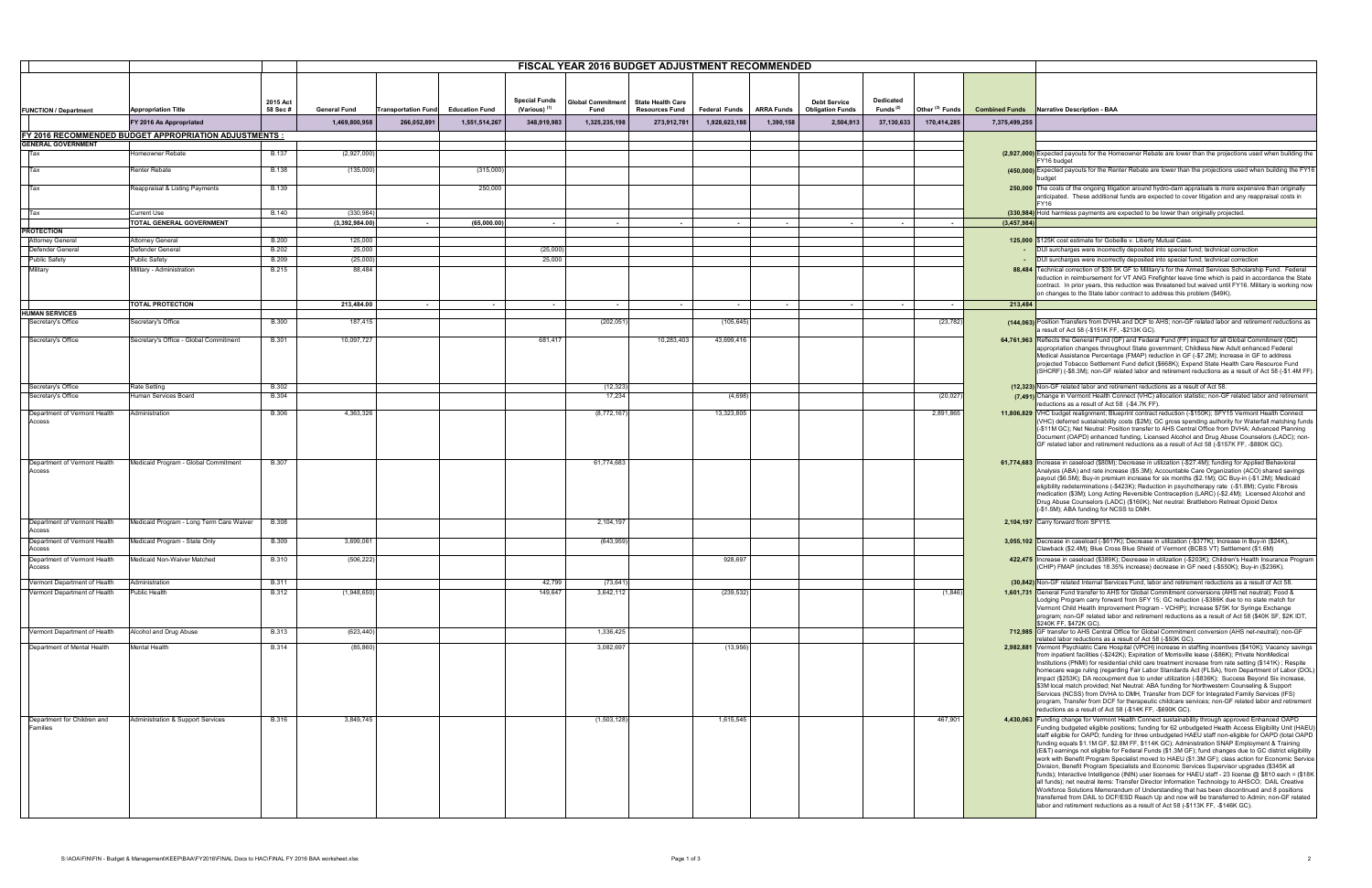|                                                             |                                              |              |                         |            |                                    |                          | <b>FISCAL YEAR 2016 BUDGET ADJUSTMENT RECOMMENDED</b> |                          |                         |                         |                                               |                      |                            |             |                                                                                                                                                                                                              |
|-------------------------------------------------------------|----------------------------------------------|--------------|-------------------------|------------|------------------------------------|--------------------------|-------------------------------------------------------|--------------------------|-------------------------|-------------------------|-----------------------------------------------|----------------------|----------------------------|-------------|--------------------------------------------------------------------------------------------------------------------------------------------------------------------------------------------------------------|
|                                                             |                                              |              |                         |            |                                    |                          |                                                       |                          |                         |                         |                                               |                      |                            |             |                                                                                                                                                                                                              |
|                                                             |                                              |              |                         |            |                                    |                          |                                                       |                          |                         |                         |                                               |                      |                            |             |                                                                                                                                                                                                              |
|                                                             |                                              |              |                         |            |                                    |                          |                                                       |                          |                         |                         |                                               |                      |                            |             |                                                                                                                                                                                                              |
|                                                             |                                              | 2015 Act     |                         |            |                                    | <b>Special Funds</b>     | <b>Global Commitment</b>                              | <b>State Health Care</b> |                         |                         | <b>Debt Service</b>                           | Dedicated            |                            |             |                                                                                                                                                                                                              |
| <b>FUNCTION / Department</b>                                | <b>Appropriation Title</b>                   | 58 Sec #     | <b>General Fund</b>     |            | Transportation Fund Education Fund | (Various) <sup>(1)</sup> | Fund                                                  | <b>Resources Fund</b>    |                         |                         | Federal Funds   ARRA Funds   Obligation Funds | Funds <sup>(2)</sup> | Other <sup>(3)</sup> Funds |             | <b>Combined Funds</b> Narrative Description - BAA                                                                                                                                                            |
| Department for Children and                                 | <b>Family Services</b>                       | <b>B.317</b> | 2,008,771               |            |                                    |                          | 3,050,997                                             |                          | 969,330                 |                         |                                               |                      |                            |             | 6,029,098 Includes 35 new positions (\$390K all funds); family services case load changes includes 63<br>additional cases within Child & family Support - (\$162K GC); foster parent support contract (\$76K |
| Families                                                    |                                              |              |                         |            |                                    |                          |                                                       |                          |                         |                         |                                               |                      |                            |             | GF, \$89K FF): case review services (\$15k GF, \$15 GC); cost per case increase for Subsidized                                                                                                               |
|                                                             |                                              |              |                         |            |                                    |                          |                                                       |                          |                         |                         |                                               |                      |                            |             | Adoption (\$126K GF, \$112K FF); 304 new Sub-Care caseload increase (\$892K GF, \$870K FF, \$6N                                                                                                              |
|                                                             |                                              |              |                         |            |                                    |                          |                                                       |                          |                         |                         |                                               |                      |                            |             | GC); Sub-case cost per case decrease (-\$445K GF, -\$507K FF, -\$3.26M GC); foster parent respite                                                                                                            |
|                                                             |                                              |              |                         |            |                                    |                          |                                                       |                          |                         |                         |                                               |                      |                            |             | and support (\$205K all funds); Lund contract for 6 additional substance abuse screeners; supervise                                                                                                          |
|                                                             |                                              |              |                         |            |                                    |                          |                                                       |                          |                         |                         |                                               |                      |                            |             | visits (\$45k GC/FF); 33% increase to transportation (\$736K GF, \$341K FF, \$5,144 GC); Insurance                                                                                                           |
|                                                             |                                              |              |                         |            |                                    |                          |                                                       |                          |                         |                         |                                               |                      |                            |             | premium increase for Foster parent Liability & Casualty policy (\$46K all funds).                                                                                                                            |
|                                                             |                                              |              |                         |            |                                    |                          |                                                       |                          |                         |                         |                                               |                      |                            |             |                                                                                                                                                                                                              |
| Department for Children and                                 | <b>Family Services</b>                       | <b>B.317</b> | (100,000)               |            |                                    |                          | 744,837                                               |                          | (7, 853)                |                         |                                               |                      |                            |             | 636,984 Integrated Family Services increase and then transferred to DMH (+/-\$344K GC); net neutral items:                                                                                                   |
| Families                                                    |                                              |              |                         |            |                                    |                          |                                                       |                          |                         |                         |                                               |                      |                            |             | \$400k transfer from DAIL to DCF (\$400K GC); transfer GC from Reach Up appropriation to FSD;                                                                                                                |
|                                                             |                                              |              |                         |            |                                    |                          |                                                       |                          |                         |                         |                                               |                      |                            |             | Technical correction for parent child center demonstration grant intended for Strengthening Families                                                                                                         |
|                                                             |                                              |              |                         |            |                                    |                          |                                                       |                          |                         |                         |                                               |                      |                            |             | managed in CDD (-\$100k GF); non-GF related retirement reductions as a result of Act 58 (\$8K FF,                                                                                                            |
|                                                             |                                              |              |                         |            |                                    |                          |                                                       |                          |                         |                         |                                               |                      |                            |             | \$67K GC).                                                                                                                                                                                                   |
| Department for Children and<br>Families                     | Child Development                            | <b>B.318</b> | 459,760                 |            |                                    |                          | 497,268                                               |                          | (28, 219)               |                         |                                               |                      |                            |             | 928,809 Increase for Washington County Mental Health - Therapeutic Child Care services then a transfer to<br>MH (+/-\$268K GC); Part C IDEA mandated services over claims for occupational, physical and     |
|                                                             |                                              |              |                         |            |                                    |                          |                                                       |                          |                         |                         |                                               |                      |                            |             | speech therapy (\$\$350K GF, \$500K GC); net neutral items: increase GF due to a transfer to CDD                                                                                                             |
|                                                             |                                              |              |                         |            |                                    |                          |                                                       |                          |                         |                         |                                               |                      |                            |             | from Family Services for parent child center demonstration grant intended for Strengthening Familie                                                                                                          |
|                                                             |                                              |              |                         |            |                                    |                          |                                                       |                          |                         |                         |                                               |                      |                            |             | managed in CDD (\$100K GF); non-GF related retirement reductions as a result of Act 58 (-\$28K FF                                                                                                            |
|                                                             |                                              |              |                         |            |                                    |                          |                                                       |                          |                         |                         |                                               |                      |                            |             | \$3K GC).                                                                                                                                                                                                    |
| Department for Children and                                 | Office of Child Support                      | <b>B.319</b> |                         |            |                                    |                          |                                                       |                          | (58, 792)               |                         |                                               |                      |                            |             | (58,792) Non-GF related Internal Service Funds and retirement reductions as a result of Act 58.                                                                                                              |
| Families                                                    |                                              |              |                         |            |                                    |                          |                                                       |                          |                         |                         |                                               |                      |                            |             |                                                                                                                                                                                                              |
| Department for Children and                                 | Aid to Aged, Blind, and Disabled             | <b>B.320</b> |                         |            |                                    |                          | 150,330                                               |                          |                         |                         |                                               |                      |                            |             | 150,330 Essential Person caseload increase.                                                                                                                                                                  |
| Families                                                    |                                              |              |                         |            |                                    |                          |                                                       |                          |                         |                         |                                               |                      |                            |             | 741,168 Caseload increase from 15,470 to 16,196 (\$1.3M FF) and a caseload cost per case decrease from                                                                                                       |
| Department for Children and<br>Families                     | 3SquaresVT                                   | <b>B.322</b> |                         |            |                                    |                          |                                                       |                          | 741,168                 |                         |                                               |                      |                            |             | \$152 to \$149 (-\$557K FF).                                                                                                                                                                                 |
|                                                             |                                              |              |                         |            |                                    |                          |                                                       |                          |                         |                         |                                               |                      |                            |             |                                                                                                                                                                                                              |
| Department for Children and                                 | Reach-Up                                     | <b>B.323</b> | (4,070,560)             |            |                                    |                          | (411, 607)                                            |                          | (333, 126)              |                         |                                               |                      |                            |             | (4,815,293) Reduction of caseload from 5,100 to 4,855 and a reduction of cost per case from \$204 to \$186 and                                                                                               |
| Families                                                    |                                              |              |                         |            |                                    |                          |                                                       |                          |                         |                         |                                               |                      |                            |             | a reduction of average family size from 2.54 to 2.5 (- \$4.65M GF); delayed implementation of FY<br>2016 proposal to count \$125 of SSI income in calculating the Reach up Benefits results in only 5        |
|                                                             |                                              |              |                         |            |                                    |                          |                                                       |                          |                         |                         |                                               |                      |                            |             | months of savings (\$691K GF); net neutral items: transfer from Reach Up to Admin for the DAIL                                                                                                               |
|                                                             |                                              |              |                         |            |                                    |                          |                                                       |                          |                         |                         |                                               |                      |                            |             | Memorandum of Understanding (\$111K GF, \$333K FF); transfer GC from RU to Family Services                                                                                                                   |
|                                                             |                                              |              |                         |            |                                    |                          |                                                       |                          |                         |                         |                                               |                      |                            |             | (\$441K GC).                                                                                                                                                                                                 |
| Department for Children and                                 | OEO - Weatherization                         | <b>B.326</b> |                         |            |                                    |                          |                                                       |                          |                         |                         |                                               |                      |                            | $\sim$      | A major object code technical adjustment is required related to 3rd party contract reduction in                                                                                                              |
| Families                                                    |                                              |              |                         |            |                                    |                          |                                                       |                          |                         |                         |                                               |                      |                            |             | personal services and increase to grants (\$130K SF).                                                                                                                                                        |
| Department of Disabilities, Aging,                          | Administration & Support Services            |              |                         |            |                                    |                          | (34, 932)                                             |                          | (45, 267)               |                         |                                               |                      |                            |             | (80,199) Non-GF related labor and retirement reductions as a result of Act 58 (-\$45K FF, -\$35K GC).                                                                                                        |
| and Independent Living                                      |                                              |              |                         |            |                                    |                          |                                                       |                          |                         |                         |                                               |                      |                            |             |                                                                                                                                                                                                              |
| Department of Disabilities, Aging,   Developmental Services |                                              | <b>B.333</b> |                         |            |                                    |                          | (400,000)                                             |                          |                         |                         |                                               |                      |                            |             | (400,000) Net Neutral transfer of On Deposit Waiver funds from DAIL to DCF.                                                                                                                                  |
| and Independent Living                                      |                                              |              |                         |            |                                    |                          |                                                       |                          |                         |                         |                                               |                      |                            |             |                                                                                                                                                                                                              |
| Department of Corrections                                   | Corrections Education                        | <b>B.337</b> |                         |            | 331,779                            |                          |                                                       |                          |                         |                         |                                               |                      |                            |             | 331,779 Staffing needs to meet Community High School of Vermont program demands (\$375K EF); non-GF                                                                                                          |
|                                                             |                                              |              |                         |            |                                    |                          |                                                       |                          |                         |                         |                                               |                      |                            |             | related retirement reductions as a result of Act 58.                                                                                                                                                         |
|                                                             | <b>TOTAL HUMAN SERVICES</b>                  |              | 17,331,073.00           | $\sim$     | 331,779.00                         | 873,863.00               | 64,346,972.00                                         | 10,283,403.00            | 60,440,873.00           | $\sim$                  | $\sim$                                        |                      | 3,314,111.00               | 156,922,074 |                                                                                                                                                                                                              |
| <b>LABOR</b>                                                |                                              |              |                         |            |                                    |                          |                                                       |                          |                         |                         |                                               |                      |                            |             |                                                                                                                                                                                                              |
|                                                             | <b>TOTAL LABOR</b>                           |              | $\mathbf 0$             | $\Omega$   | $\mathbf{0}$                       | $\mathbf{0}$             |                                                       | $\mathbf 0$              | $\overline{\mathbf{0}}$ | $\overline{\mathbf{0}}$ | $\overline{\mathbf{0}}$                       |                      | $\Omega$                   |             |                                                                                                                                                                                                              |
| <b>EDUCATION</b>                                            |                                              |              |                         |            |                                    |                          |                                                       |                          |                         |                         |                                               |                      |                            |             |                                                                                                                                                                                                              |
|                                                             | <b>TOTAL EDUCATION</b>                       |              | $\overline{\mathbf{0}}$ | $\Omega$   | $\mathbf{0}$                       | $\overline{\mathbf{0}}$  | $\Omega$                                              | $\overline{\mathbf{0}}$  | 0                       | $\overline{\mathbf{0}}$ | $\overline{\mathbf{0}}$                       |                      | $\Omega$                   |             |                                                                                                                                                                                                              |
|                                                             |                                              |              |                         |            |                                    |                          |                                                       |                          |                         |                         |                                               |                      |                            |             |                                                                                                                                                                                                              |
| <b>HIGHER EDUCATION</b>                                     |                                              |              |                         |            |                                    |                          |                                                       |                          |                         |                         |                                               |                      |                            |             |                                                                                                                                                                                                              |
|                                                             | <b>TOTAL HIGHER EDUCATION</b>                |              | $\overline{\mathbf{0}}$ | $\Omega$   | $\mathbf{0}$                       | $\mathbf{0}$             | $\mathbf{r}$                                          | $\overline{\mathbf{0}}$  | $\Omega$                | $\mathbf{0}$            | $\mathbf{0}$                                  |                      | $\mathbf{r}$               |             |                                                                                                                                                                                                              |
| <b>NATURAL RESOURCES</b>                                    |                                              |              |                         |            |                                    |                          |                                                       |                          |                         |                         |                                               |                      |                            |             |                                                                                                                                                                                                              |
| ANR - DEC                                                   | Office of Water Programs                     | <b>B.711</b> |                         |            |                                    | 900,000                  |                                                       |                          |                         |                         |                                               |                      |                            |             | 900,000 Clean Water Fund (CWF) appropriation per CWF Board meeting on 11/9/15. Funds will be used for                                                                                                        |
|                                                             |                                              |              |                         |            |                                    |                          |                                                       |                          |                         |                         |                                               |                      |                            |             | Ecosystem Restoration Program, grants, and contracts                                                                                                                                                         |
|                                                             | TOTAL NATURAL RESOURCES                      |              | $\sim$                  | $\sim$     |                                    | 900,000.00               | $\sim$                                                | $\sim$                   | $\sim$                  | $\sim$                  |                                               | $\sim$               |                            | 900,000     |                                                                                                                                                                                                              |
| <b>COMMERCE &amp; COMMUNITY DEVELOPMENT</b>                 |                                              |              |                         |            |                                    |                          |                                                       |                          |                         |                         |                                               |                      |                            |             |                                                                                                                                                                                                              |
| Commerce & Community Dev                                    | Administration                               | <b>B.800</b> |                         |            |                                    | 430,000                  |                                                       |                          |                         |                         |                                               |                      |                            |             | 430,000 CWF appropriation per CWF Board meeting on 11/9/15. Funds will be used by Vermont Center for                                                                                                         |
|                                                             |                                              |              |                         |            |                                    |                          |                                                       |                          |                         |                         |                                               |                      |                            |             | Geographic Information for LiDAR program.                                                                                                                                                                    |
|                                                             |                                              |              |                         |            |                                    |                          |                                                       |                          |                         |                         |                                               |                      |                            |             |                                                                                                                                                                                                              |
|                                                             | TOTAL COMMERCE & COMMUNITY                   |              |                         |            |                                    | 430,000.00               | $\sim$                                                | $\overline{\phantom{a}}$ |                         | $\sim$                  |                                               |                      |                            | 430,000     |                                                                                                                                                                                                              |
|                                                             | <b>DEVELOPMENT</b>                           |              |                         |            |                                    |                          |                                                       |                          |                         |                         |                                               |                      |                            |             |                                                                                                                                                                                                              |
| <b>TRANSPORTATION</b>                                       |                                              |              |                         |            |                                    |                          |                                                       |                          |                         |                         |                                               |                      |                            |             |                                                                                                                                                                                                              |
|                                                             | Transportation - program development         | <b>B.903</b> |                         | (587, 911) |                                    | 113,911                  |                                                       |                          |                         |                         |                                               |                      |                            |             | (474,000) Reduce transportation fund (TF) \$474K for reorg impact, move \$113,911 from TF to transportation                                                                                                  |
|                                                             |                                              |              |                         |            |                                    |                          |                                                       |                          |                         |                         |                                               |                      |                            |             | infrastructure bond fund (TIB).                                                                                                                                                                              |
|                                                             | Transportation - policy and planning         | <b>B.906</b> |                         | 474,000    |                                    |                          |                                                       |                          |                         |                         |                                               |                      |                            |             | 474,000 Moved from Program Development for reorganization changes.                                                                                                                                           |
|                                                             | Transportation - town highway: state aid for | <b>B.917</b> |                         | 985,400    |                                    |                          |                                                       |                          |                         |                         |                                               |                      |                            |             | 985,400 Increased need from Summer 2015 events that did not meet the \$1M requirement for Federal                                                                                                            |
|                                                             | nonfederal disasters                         |              |                         |            |                                    |                          |                                                       |                          |                         |                         |                                               |                      |                            |             | disasters. Funded from TIB replacement of TF in B.903, TF moved from B.917.1, and TF balance.                                                                                                                |
|                                                             |                                              |              |                         |            |                                    |                          |                                                       |                          |                         |                         |                                               |                      |                            |             |                                                                                                                                                                                                              |
|                                                             | Transportation - town highway: state aid for | B.917.1      |                         | (160,000)  |                                    |                          |                                                       |                          |                         |                         |                                               |                      |                            |             | (160,000) Carryforward balance is sufficient for FY2016 needs.                                                                                                                                               |
|                                                             | federal disasters                            |              |                         |            |                                    |                          |                                                       |                          |                         |                         |                                               |                      |                            |             |                                                                                                                                                                                                              |
|                                                             | <b>TOTAL TRANSPORTATION</b>                  | <b>B.921</b> |                         | 711,489.00 | $\sim$                             | 113,911.00               | $\sim$                                                | $\sim$                   | $\sim$                  | $\sim$                  |                                               | $\sim$               |                            | 825,400     |                                                                                                                                                                                                              |

| -unds      | <b>Narrative Description - BAA</b>                                                                                                                                                                                                                                                                                                                                                                                                                                                                                                                                                                                                                                                                                                                                                                              |
|------------|-----------------------------------------------------------------------------------------------------------------------------------------------------------------------------------------------------------------------------------------------------------------------------------------------------------------------------------------------------------------------------------------------------------------------------------------------------------------------------------------------------------------------------------------------------------------------------------------------------------------------------------------------------------------------------------------------------------------------------------------------------------------------------------------------------------------|
| ,029,098   | Includes 35 new positions (\$390K all funds); family services case load changes includes 63<br>additional cases within Child & family Support - (\$162K GC); foster parent support contract (\$76K<br>GF, \$89K FF): case review services (\$15k GF, \$15 GC); cost per case increase for Subsidized<br>Adoption (\$126K GF, \$112K FF); 304 new Sub-Care caseload increase (\$892K GF, \$870K FF, \$6M<br>GC); Sub-case cost per case decrease (-\$445K GF, -\$507K FF, -\$3.26M GC); foster parent respite<br>and support (\$205K all funds); Lund contract for 6 additional substance abuse screeners; supervised<br>visits (\$45k GC/FF); 33% increase to transportation (\$736K GF, \$341K FF, \$5,144 GC); Insurance<br>premium increase for Foster parent Liability & Casualty policy (\$46K all funds). |
|            |                                                                                                                                                                                                                                                                                                                                                                                                                                                                                                                                                                                                                                                                                                                                                                                                                 |
| 636,984    | Integrated Family Services increase and then transferred to DMH (+/-\$344K GC); net neutral items:<br>\$400k transfer from DAIL to DCF (\$400K GC); transfer GC from Reach Up appropriation to FSD;<br>Technical correction for parent child center demonstration grant intended for Strengthening Families<br>managed in CDD (-\$100k GF); non-GF related retirement reductions as a result of Act 58 (\$8K FF,<br>\$67K GC).                                                                                                                                                                                                                                                                                                                                                                                  |
| 928,809    | Increase for Washington County Mental Health - Therapeutic Child Care services then a transfer to<br>MH (+/-\$268K GC); Part C IDEA mandated services over claims for occupational, physical and<br>speech therapy (\$\$350K GF, \$500K GC); net neutral items: increase GF due to a transfer to CDD<br>from Family Services for parent child center demonstration grant intended for Strengthening Families<br>managed in CDD (\$100K GF); non-GF related retirement reductions as a result of Act 58 (-\$28K FF, ·<br>\$3K GC).                                                                                                                                                                                                                                                                               |
|            | (58,792) Non-GF related Internal Service Funds and retirement reductions as a result of Act 58.                                                                                                                                                                                                                                                                                                                                                                                                                                                                                                                                                                                                                                                                                                                 |
|            | 150,330 Essential Person caseload increase.                                                                                                                                                                                                                                                                                                                                                                                                                                                                                                                                                                                                                                                                                                                                                                     |
|            | 741,168 Caseload increase from 15,470 to 16,196 (\$1.3M FF) and a caseload cost per case decrease from<br>\$152 to \$149 (-\$557K FF).                                                                                                                                                                                                                                                                                                                                                                                                                                                                                                                                                                                                                                                                          |
| 815,293)   | Reduction of caseload from 5,100 to 4,855 and a reduction of cost per case from \$204 to \$186 and<br>a reduction of average family size from 2.54 to 2.5 (- \$4.65M GF); delayed implementation of FY<br>2016 proposal to count \$125 of SSI income in calculating the Reach up Benefits results in only 5<br>months of savings (\$691K GF); net neutral items: transfer from Reach Up to Admin for the DAIL<br>Memorandum of Understanding (\$111K GF, \$333K FF); transfer GC from RU to Family Services<br>(\$441K GC).                                                                                                                                                                                                                                                                                     |
|            | A major object code technical adjustment is required related to 3rd party contract reduction in<br>personal services and increase to grants (\$130K SF).                                                                                                                                                                                                                                                                                                                                                                                                                                                                                                                                                                                                                                                        |
|            | (80,199) Non-GF related labor and retirement reductions as a result of Act 58 (-\$45K FF, -\$35K GC).                                                                                                                                                                                                                                                                                                                                                                                                                                                                                                                                                                                                                                                                                                           |
|            | (400,000) Net Neutral transfer of On Deposit Waiver funds from DAIL to DCF.                                                                                                                                                                                                                                                                                                                                                                                                                                                                                                                                                                                                                                                                                                                                     |
| 331,779    | Staffing needs to meet Community High School of Vermont program demands (\$375K EF); non-GF<br>related retirement reductions as a result of Act 58                                                                                                                                                                                                                                                                                                                                                                                                                                                                                                                                                                                                                                                              |
| ,922,074   |                                                                                                                                                                                                                                                                                                                                                                                                                                                                                                                                                                                                                                                                                                                                                                                                                 |
|            |                                                                                                                                                                                                                                                                                                                                                                                                                                                                                                                                                                                                                                                                                                                                                                                                                 |
|            |                                                                                                                                                                                                                                                                                                                                                                                                                                                                                                                                                                                                                                                                                                                                                                                                                 |
|            |                                                                                                                                                                                                                                                                                                                                                                                                                                                                                                                                                                                                                                                                                                                                                                                                                 |
|            |                                                                                                                                                                                                                                                                                                                                                                                                                                                                                                                                                                                                                                                                                                                                                                                                                 |
|            |                                                                                                                                                                                                                                                                                                                                                                                                                                                                                                                                                                                                                                                                                                                                                                                                                 |
| 900,000    | Clean Water Fund (CWF) appropriation per CWF Board meeting on 11/9/15. Funds will be used for<br>Ecosystem Restoration Program, grants, and contracts.                                                                                                                                                                                                                                                                                                                                                                                                                                                                                                                                                                                                                                                          |
| 900,000    |                                                                                                                                                                                                                                                                                                                                                                                                                                                                                                                                                                                                                                                                                                                                                                                                                 |
|            | 430,000 CWF appropriation per CWF Board meeting on 11/9/15. Funds will be used by Vermont Center for<br>Geographic Information for LiDAR program.                                                                                                                                                                                                                                                                                                                                                                                                                                                                                                                                                                                                                                                               |
| 430,000    |                                                                                                                                                                                                                                                                                                                                                                                                                                                                                                                                                                                                                                                                                                                                                                                                                 |
|            | (474,000) Reduce transportation fund (TF) \$474K for reorg impact, move \$113,911 from TF to transportation<br>infrastructure bond fund (TIB).                                                                                                                                                                                                                                                                                                                                                                                                                                                                                                                                                                                                                                                                  |
| 474,000    | Moved from Program Development for reorganization changes.                                                                                                                                                                                                                                                                                                                                                                                                                                                                                                                                                                                                                                                                                                                                                      |
| 985,400    | Increased need from Summer 2015 events that did not meet the \$1M requirement for Federal<br>disasters. Funded from TIB replacement of TF in B.903, TF moved from B.917.1, and TF balance.                                                                                                                                                                                                                                                                                                                                                                                                                                                                                                                                                                                                                      |
| (160, 000) | Carryforward balance is sufficient for FY2016 needs.                                                                                                                                                                                                                                                                                                                                                                                                                                                                                                                                                                                                                                                                                                                                                            |
| 825,400    |                                                                                                                                                                                                                                                                                                                                                                                                                                                                                                                                                                                                                                                                                                                                                                                                                 |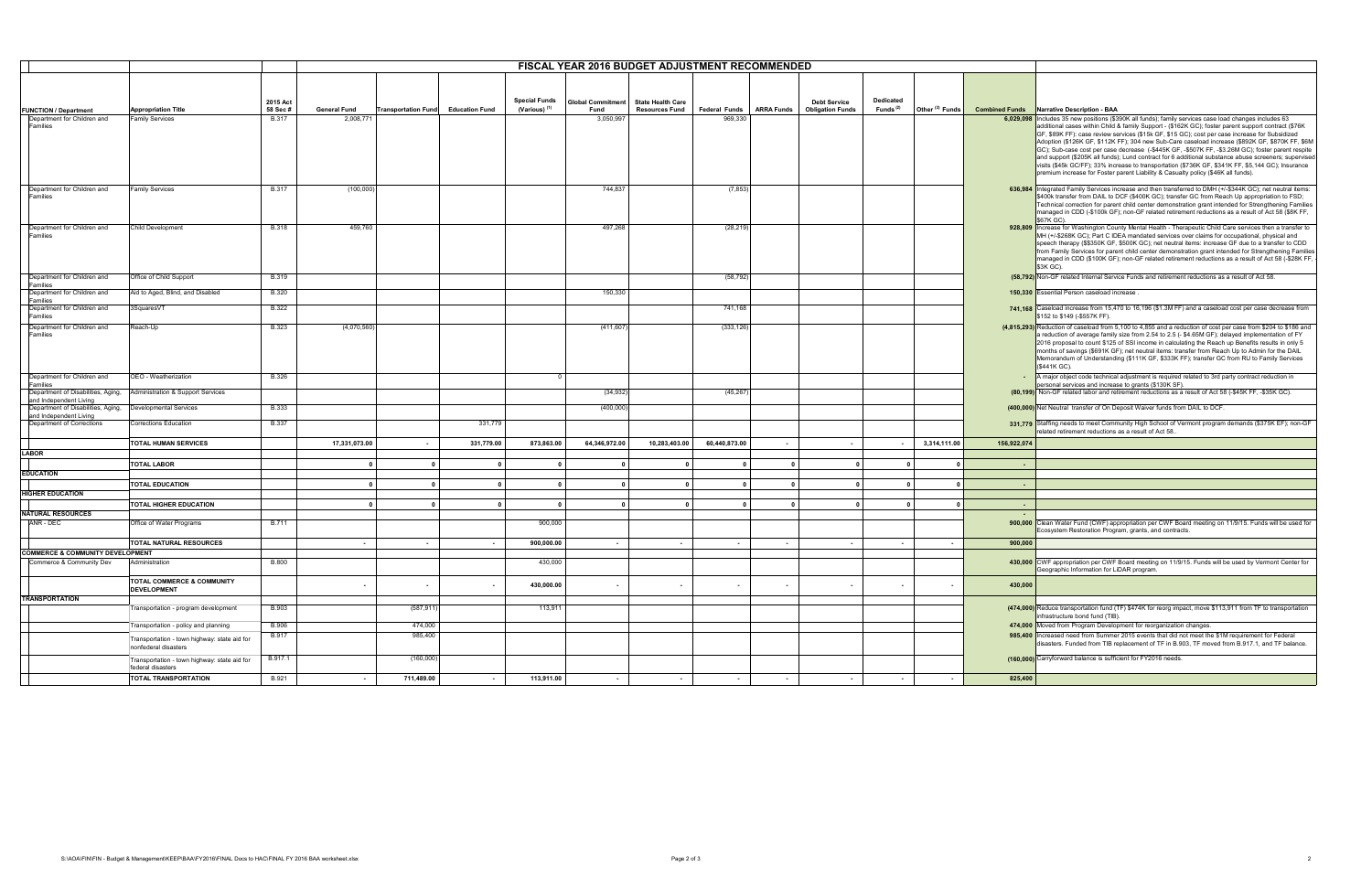|                                                                                  | <b>FISCAL YEAR 2016 BUDGET ADJUSTMENT RECOMMENDED</b>                                                                             |                                   |                     |                                    |         |                                                  |                                  |                                                   |                          |                          |                                                |                          |                            |             |                                                                                                                                                                                                                                                             |
|----------------------------------------------------------------------------------|-----------------------------------------------------------------------------------------------------------------------------------|-----------------------------------|---------------------|------------------------------------|---------|--------------------------------------------------|----------------------------------|---------------------------------------------------|--------------------------|--------------------------|------------------------------------------------|--------------------------|----------------------------|-------------|-------------------------------------------------------------------------------------------------------------------------------------------------------------------------------------------------------------------------------------------------------------|
|                                                                                  |                                                                                                                                   |                                   |                     |                                    |         |                                                  |                                  |                                                   |                          |                          |                                                |                          |                            |             |                                                                                                                                                                                                                                                             |
| <b>FUNCTION / Department</b>                                                     | <b>Appropriation Title</b>                                                                                                        | 2015 Act<br>58 Sec #              | <b>General Fund</b> | Transportation Fund Education Fund |         | <b>Special Funds</b><br>(Various) <sup>(1)</sup> | <b>Global Commitment</b><br>Fund | <b>State Health Care</b><br><b>Resources Fund</b> | <b>Federal Funds</b>     | <b>ARRA Funds</b>        | <b>Debt Service</b><br><b>Obligation Funds</b> | Dedicated<br>Funds $(2)$ | Other <sup>(3)</sup> Funds |             | <b>Combined Funds</b> Narrative Description - BAA                                                                                                                                                                                                           |
| <b>DEBT SERVICE</b>                                                              |                                                                                                                                   |                                   |                     |                                    |         |                                                  |                                  |                                                   |                          |                          |                                                |                          |                            |             |                                                                                                                                                                                                                                                             |
| <b>Debt Service</b>                                                              | <b>Debt Service</b>                                                                                                               | <b>B.1000</b>                     | (286, 812)          |                                    |         |                                                  |                                  |                                                   |                          |                          |                                                |                          |                            |             | (286,812) Debt Service GF savings from Fall 2015 refinancing                                                                                                                                                                                                |
|                                                                                  | <b>TOTAL DEBT SERVICE</b>                                                                                                         |                                   | (286, 812)          | $\overline{\phantom{a}}$           |         |                                                  |                                  |                                                   | $\overline{\phantom{a}}$ | . .                      |                                                |                          |                            | (286, 812)  |                                                                                                                                                                                                                                                             |
| TOTAL APPROPRIATION CHANGES (before "words")                                     |                                                                                                                                   |                                   | 13,864,761          | 711,489.00                         | 266,779 | 2,317,774                                        | 64,346,972                       | 10,283,403                                        | 60,440,873               |                          |                                                |                          | 3,314,111                  | 155,546,162 |                                                                                                                                                                                                                                                             |
| OTHER AND ONE-TIME (with \$\$ appropriation changes)                             |                                                                                                                                   |                                   |                     |                                    |         |                                                  |                                  |                                                   |                          |                          |                                                |                          |                            |             |                                                                                                                                                                                                                                                             |
|                                                                                  | <b>ISF Reductions</b>                                                                                                             | B.1103                            | (217, 038)          |                                    |         |                                                  |                                  |                                                   |                          |                          |                                                |                          |                            |             | (217,038) Reconciliation of actual savings garnered through Statewide Operational Reductions per 2015 Act<br>58 Sec. B1103                                                                                                                                  |
|                                                                                  | Admin Labor Savings                                                                                                               | B.1104(a)                         | (2,645,098)         |                                    |         |                                                  |                                  |                                                   |                          |                          |                                                |                          |                            |             | (2,645,098) Reconciliation of actual savings garnered through Statewide Labor savings reduction plan executed<br>to meet requiresments of 2015 Act 58 Sec. B.1104(a) (\$182K) and statewide retirement savings<br>allocated to GF appropriations (\$2.46M). |
|                                                                                  | Pay Act                                                                                                                           |                                   | 3.675.632           |                                    |         |                                                  |                                  |                                                   |                          |                          |                                                |                          |                            |             | 3,675,632 Increased Pay Act appropriation to reflect additional savings garnered by increased direct<br>applications and reduction in GF appropriations from departments through the Labor Savings Plan<br>(\$1M) and Retirement Savings (\$2.6M).          |
| Agriculture                                                                      | Agriculture                                                                                                                       | E.222                             |                     |                                    |         | 225,000                                          |                                  |                                                   |                          |                          |                                                |                          |                            |             | 225,000 CWF appropriation per CWF Board meeting on 11/9/15. Will be transferred to Agricultural Water<br>Quality Special Fund to be used for On-Farm implementation, grants, contracts, and other operating                                                 |
|                                                                                  | <b>TOTAL OTHER AND ONE-TIME</b>                                                                                                   |                                   | 813.496.00          | $\overline{\phantom{a}}$           | $\sim$  | 225,000.00                                       | $\sim$                           |                                                   | $\overline{\phantom{a}}$ | $\overline{\phantom{a}}$ | $\sim$                                         |                          |                            | 813.496     |                                                                                                                                                                                                                                                             |
|                                                                                  |                                                                                                                                   | <b>TOTAL APPROPRIATION CHANGE</b> | 14,678,257          | 711,489.00                         | 266,779 | 2,542,774                                        | 64,346,972                       | 10,283,403                                        | 60,440,873               |                          |                                                |                          | 3,314,111                  | 156,584,658 |                                                                                                                                                                                                                                                             |
| (1) Special Funds include: Special, Tobacco, TIB and Fish & Wildlife funds.      |                                                                                                                                   |                                   |                     |                                    |         |                                                  |                                  |                                                   |                          |                          |                                                |                          |                            |             | Less duplicated appropriations:                                                                                                                                                                                                                             |
|                                                                                  | 2) Dedicated funds include: Local Match. TIB Proceeds. Pension & Trust Funds. Retired Teachers Health Fund, and Enterprise Funds. |                                   |                     |                                    |         |                                                  |                                  |                                                   |                          |                          |                                                |                          |                            |             | 3,314,111 Internal Service Funds and Interdepartmental transfers                                                                                                                                                                                            |
| (3) Other Funds include: Internal Service Funds and Interdepartmental Transfers. |                                                                                                                                   |                                   |                     |                                    |         |                                                  |                                  |                                                   |                          |                          |                                                |                          |                            |             | 64.346.972 Global Commitment special funds.                                                                                                                                                                                                                 |
|                                                                                  |                                                                                                                                   |                                   |                     |                                    |         |                                                  |                                  |                                                   |                          |                          |                                                |                          |                            |             | General Fund transfer and appropriation to the Education Fund.                                                                                                                                                                                              |
|                                                                                  | NET FY 2016 APPROPRIATION AFTER BAA (excluding duplicated appropriations)                                                         |                                   |                     |                                    |         |                                                  |                                  |                                                   |                          |                          |                                                |                          |                            | 88,923,57   |                                                                                                                                                                                                                                                             |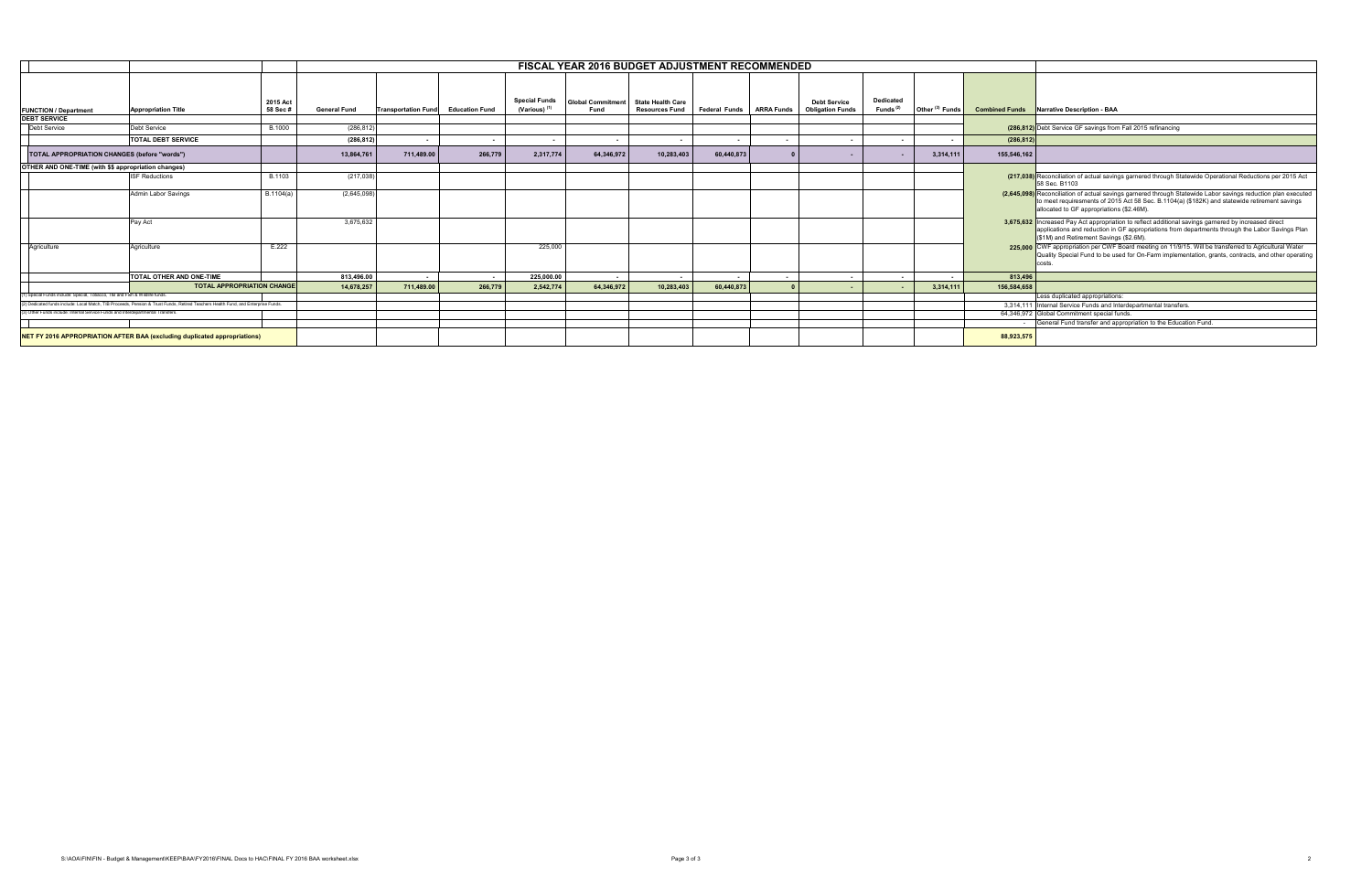|                        |                                                                    |                            |                     |                        | <b>FY 2016</b>    | <b>FY 2016 - BAA</b> | FY 2016 -            |                                                                                                                                                                                                                                             |
|------------------------|--------------------------------------------------------------------|----------------------------|---------------------|------------------------|-------------------|----------------------|----------------------|---------------------------------------------------------------------------------------------------------------------------------------------------------------------------------------------------------------------------------------------|
|                        | <b>DIRECT APPLICATIONS, REVERSIONS AND TRANSFERS</b>               |                            |                     | <b>FY 2016 - Labor</b> | <b>Retirement</b> | <b>Recommended</b>   | Governor's           | <b>Explain FY 2016 Governor's Budget</b>                                                                                                                                                                                                    |
|                        | TO/(FROM) GENERAL FUND (GF)                                        | FY 2015 FINAL              | FY 2016 - As Passed | <b>Savings</b>         | <b>Savings</b>    | <b>Changes</b>       | recommend BAA        | <b>Adjustment/Labor Savings</b>                                                                                                                                                                                                             |
|                        |                                                                    |                            |                     |                        |                   |                      |                      |                                                                                                                                                                                                                                             |
| <b>Fund Number</b>     | DIRECT APPLICATIONS TO GENERAL FUND (GF)                           |                            |                     |                        |                   |                      |                      |                                                                                                                                                                                                                                             |
| 21638                  | Attny Gen Fees & Reimbursements - Court Order                      | 2,666,447.70               | 2,000,000           |                        |                   | 1,274,514            | 3,274,514            | Additional Settlement funds to be transferred<br>to the General Fund                                                                                                                                                                        |
| 22005                  | AHS Central Office earned federal receipts                         | 10,366,076.00              | 13,604,775          |                        |                   | 2,612,145            | 16,216,920           | The Global Commitment fund is expected to<br>earn approximately \$16.2M in federal funds<br>that are not appropriated as expenditures and<br>hence are available for direct application                                                     |
| 50300                  | Liguor Control Fund                                                | 1,089,266.00               | 880,066             | 134,978                | 65,579            |                      | 1,080,623            | DLC increase to direct application as a result<br>of labor savings                                                                                                                                                                          |
| 62100                  | Unclaimed Property Fund                                            | 3,592,793.64               | 2,397,607           |                        |                   | 402,236              | 2,799,843            | Treasurer increased estimated transfer to the<br>GF, per 27 V.S.A. Sec. 1253                                                                                                                                                                |
| 21075; 21080;<br>21085 | Insurance, Securities, and Captives Regulatory special funds       | 18,956,917.48              | 10,749,315          | 257,497                | 102,591           |                      | 11,109,403           | DFR increase to direct application as a result<br>of labor savings                                                                                                                                                                          |
| 21085                  | Captives Regulatory Special Fund                                   |                            |                     | 100,000                |                   |                      | 100,000              | ACCD direct application as a result of labor<br>savings                                                                                                                                                                                     |
| 21080                  | Securities Regulatory and Supervision Special Fund                 | 6,051,619.51               |                     |                        |                   |                      |                      |                                                                                                                                                                                                                                             |
| 21260                  | Act 250 Permit Fund                                                | 33,111.00                  |                     |                        |                   |                      |                      |                                                                                                                                                                                                                                             |
| 21405                  | Bond Investment Earnings Fund                                      | 44,484.00                  |                     |                        |                   | 33,273               | 33,273               | Freasurer's approved Direct Application                                                                                                                                                                                                     |
| 21550<br>21671         | Lands & Facilities Trust Fund<br><b>Agriculture Fees</b>           | 316,614.00                 |                     |                        |                   |                      |                      |                                                                                                                                                                                                                                             |
|                        | Fire Prevention Building Inspection Fund                           | 31,375.00                  |                     |                        |                   |                      |                      |                                                                                                                                                                                                                                             |
| 21901                  | Secretary of State Services Fund                                   |                            |                     |                        |                   |                      |                      | SOS increase to direct application as a result                                                                                                                                                                                              |
| 21928<br>21698         | Public Service Department                                          | 2,413,931.14<br>250.000.00 | 1,476,902           | 159,517<br>134,946     |                   |                      | 1,636,419<br>134,946 | of labor savings<br>PSD direct application as a result of labor                                                                                                                                                                             |
|                        |                                                                    |                            |                     |                        |                   |                      |                      | savings                                                                                                                                                                                                                                     |
| 21709<br>21901         | Public Service Board<br>Public Safety - Fire Safety Fund           | 136,000.00<br>425,000.00   |                     | 75,426                 |                   |                      | 75,426               | PSB direct application as a result of labor<br>savings                                                                                                                                                                                      |
| 21711                  | E-911                                                              | 185,000.00                 |                     |                        |                   |                      | $\blacksquare$       |                                                                                                                                                                                                                                             |
| 21575                  | Downtown Transportation Projects                                   | 11,849.00                  |                     |                        |                   |                      |                      |                                                                                                                                                                                                                                             |
| 21944                  | Vermont Enterprise Fund                                            | 956,896.00                 | 1,000,000           |                        |                   |                      | 1,000,000            |                                                                                                                                                                                                                                             |
| 21927                  | Supplemental Property Tax Relief Fund                              | 2,800,000.00               |                     |                        |                   |                      |                      |                                                                                                                                                                                                                                             |
| 21225<br>21590         | Vermont State Hospital Canteen<br>Tax - Miscellaneous Fees         | 5,765.00<br>191,521.00     |                     |                        |                   |                      |                      |                                                                                                                                                                                                                                             |
| 21591<br>21584         | Tax - Local Option Process Fees                                    | 163,350.00                 |                     |                        |                   |                      |                      |                                                                                                                                                                                                                                             |
| 21651                  | Public Safety - Surplus Property<br>Public Safety - Sale of Photos | 137,000.00<br>9,681.00     |                     |                        |                   |                      |                      |                                                                                                                                                                                                                                             |
| 21856                  | <b>Public Safety - Fingerprint Fees</b>                            | 53.879.00                  |                     |                        |                   |                      |                      |                                                                                                                                                                                                                                             |
| 21857                  | Public Safety - VIBRS                                              | 441,107.00                 |                     |                        |                   |                      |                      |                                                                                                                                                                                                                                             |
|                        | Land and Facilities Trust Fund<br>Caledonia Fair                   | 5,000.00                   | 5,000               |                        |                   |                      | 5,000                | Annual repayment of loan thru 2055.                                                                                                                                                                                                         |
|                        | RJ Reynolds Funds                                                  | 1,000,000.00               |                     |                        |                   |                      |                      | Schedule per 2001 Act 61 Sec 21                                                                                                                                                                                                             |
|                        | North Country Hospital Loan                                        | 24,250.00                  | 24,250              |                        |                   |                      | 24,250               | Loan repayment beginning 1 year after funds                                                                                                                                                                                                 |
|                        |                                                                    |                            |                     |                        |                   |                      |                      | were received (06/30/2007) thru 2026. 2004<br>Act 121 Sec 3(c)                                                                                                                                                                              |
|                        | TOTAL DIRECT APPLICATIONS TO GENERAL FUND (GF)                     | 52,358,933.47              | 32, 137, 915        | 862,364                | 168,170           | 4,322,168            | 37,490,617           |                                                                                                                                                                                                                                             |
| Dept. ID               |                                                                    |                            |                     |                        |                   |                      |                      |                                                                                                                                                                                                                                             |
| (in order)             | <b>REVERSIONS TO GENERAL FUND (GF)</b>                             |                            |                     |                        |                   |                      |                      |                                                                                                                                                                                                                                             |
|                        | <b>Reversions Estimate</b>                                         |                            | 550,000             |                        |                   | (550,000)            |                      |                                                                                                                                                                                                                                             |
|                        | per 32 VSA Sec 706(3)                                              |                            |                     |                        |                   | 93                   |                      | 93 Reversion of balance not more than \$100 (per<br>32 VSA Sec 706(3))                                                                                                                                                                      |
| 1100891301             | Secretary of Admin - Independent Review of the Vets Home           | $\sim$                     |                     |                        |                   | 20,000               | 20.000               | Amount was made available in FY 2013 BAA.<br>The contract that was issued to complete the<br>study was paid for out of the base budget of<br>the Secretary of Admin. The study was<br>completed and these funds available for<br>reversion. |
| 1100891303             | Secretary of Admin - Federal Funds                                 | 4,375,000.00               |                     |                        |                   |                      |                      |                                                                                                                                                                                                                                             |
| 1110891110             | <b>ARRA Audits</b>                                                 | 12,850.00                  |                     |                        |                   |                      |                      |                                                                                                                                                                                                                                             |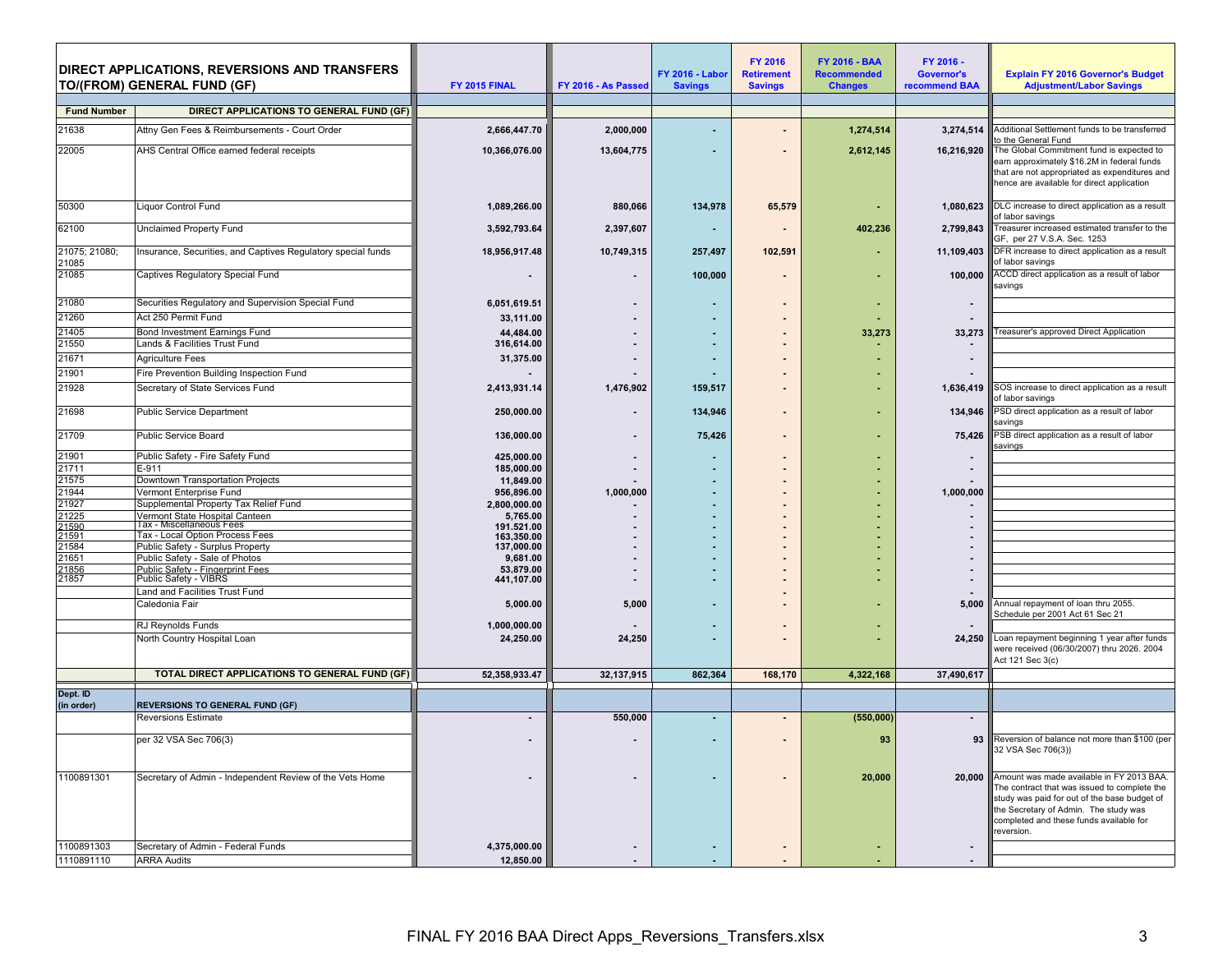|                     | <b>DIRECT APPLICATIONS, REVERSIONS AND TRANSFERS</b><br>TO/(FROM) GENERAL FUND (GF) | FY 2015 FINAL      | FY 2016 - As Passed | <b>FY 2016 - Labor</b><br><b>Savings</b> | <b>FY 2016</b><br><b>Retirement</b><br><b>Savings</b> | <b>FY 2016 - BAA</b><br><b>Recommended</b><br><b>Changes</b> | FY 2016 -<br><b>Governor's</b><br>recommend BAA | <b>Explain FY 2016 Governor's Budget</b><br><b>Adjustment/Labor Savings</b>               |
|---------------------|-------------------------------------------------------------------------------------|--------------------|---------------------|------------------------------------------|-------------------------------------------------------|--------------------------------------------------------------|-------------------------------------------------|-------------------------------------------------------------------------------------------|
| 1140070000          | Use Tax Reimbursement Program                                                       | $\sim$             |                     |                                          | $\blacksquare$                                        | 302                                                          | 302                                             | Available for Reversion                                                                   |
| 1140330000          | <b>Renter Rebates</b>                                                               |                    |                     |                                          |                                                       | 150.000                                                      | 150.000                                         | <b>Available for Reversion</b>                                                            |
| 1200010000          | Governor's Office                                                                   | 85.000.00          |                     |                                          |                                                       |                                                              |                                                 |                                                                                           |
| 1210001000          | Legislative Council                                                                 | 55,286.00          | 30.000              |                                          |                                                       |                                                              | 30.000                                          | Reversion per 2015 Act 58 Sec E.125                                                       |
| 1210002000          | Legislature                                                                         | 335,519.00         | 215,376             |                                          |                                                       |                                                              | 215.376                                         | Reversion per 2015 Act 58 Sec E.126                                                       |
| 1220000000          | Joint Fiscal                                                                        | 35.156.00          | 19,623              |                                          |                                                       |                                                              | 19.623                                          | Reversion per 2015 Act 58 Sec E.127                                                       |
| 1230001000          | Sergeant-at-Arms                                                                    | 10,000.00          |                     |                                          |                                                       |                                                              |                                                 |                                                                                           |
| 1240001000          | Lieutenant Governor                                                                 | 2,594.00           |                     |                                          |                                                       | 10,334                                                       | 10,334                                          | <b>Available for Reversion</b>                                                            |
| 1260010000          | <b>State Treasurer</b>                                                              | 17.038.00          |                     |                                          |                                                       |                                                              |                                                 |                                                                                           |
| 2140020000          | <b>DPS-Criminal Justice Services</b>                                                | 500.000.00         |                     |                                          |                                                       |                                                              |                                                 |                                                                                           |
| 2170010000          | Criminal Justice Training Council                                                   | 4,335.00           |                     |                                          |                                                       |                                                              |                                                 |                                                                                           |
| 3330010000          | Green Mountain Care Board                                                           | 25,408.00          |                     |                                          |                                                       |                                                              |                                                 |                                                                                           |
| 6120890202          | Non-motorized Boat Access                                                           | 1,402.00           |                     |                                          |                                                       | 2,770                                                        | 2,770                                           | Available for Reversion                                                                   |
| 6140020000          | DEC Management and Support Services                                                 | 20,334.00          |                     |                                          |                                                       |                                                              |                                                 |                                                                                           |
| 6140040000          | DEC - Office of Water Programs                                                      | 150,000.00         |                     |                                          |                                                       |                                                              | $\sim$                                          |                                                                                           |
| 3420060000          | Health - ADAP                                                                       |                    | 41,372              |                                          |                                                       |                                                              | 41,372                                          | Reversion per 2015 Act 58 Sec D.101(b)(2)                                                 |
| 4100500000          | Department of Labor                                                                 |                    | 293,000             |                                          |                                                       |                                                              | 293.000                                         | Reversion per 2015 Act 58 Sec D.101(b)(1)                                                 |
|                     | TOTAL REVERSIONS TO GENERAL FUND                                                    | 5,648,672          | 1,149,371           |                                          |                                                       | (366, 501)                                                   | 782,870                                         |                                                                                           |
|                     | TOTAL DIRECT APPLICATIONS AND REVERSIONS TO GF                                      | 58,007,605.47      | 33,287,286          | 862,364                                  | 168,170                                               | 3,955,667                                                    | 38,273,487                                      |                                                                                           |
|                     | <b>GF Operating Statement (linked)</b>                                              | 58,007,605.47      | 33,287,286.00       | $\sim$                                   |                                                       | $\sim$                                                       | 38.273.487.08                                   |                                                                                           |
|                     |                                                                                     |                    |                     |                                          |                                                       |                                                              |                                                 |                                                                                           |
|                     | TRANSFERS TO/(FROM) GENERAL FUND (GF)                                               |                    |                     |                                          |                                                       |                                                              |                                                 |                                                                                           |
|                     | (RESERVED)/UNRESERVED IN GENERAL FUND (GF)                                          |                    |                     |                                          |                                                       |                                                              |                                                 |                                                                                           |
| Fund #              | TRANSFERS TO/(FROM) THE GENERAL FUND (GF)                                           |                    |                     |                                          |                                                       |                                                              |                                                 |                                                                                           |
| 21555               | To Emergency Relief and Assistance Fund                                             |                    | $\sim$              |                                          |                                                       | (845,700)                                                    | (845, 700)                                      | Funds needed to cover known obligations                                                   |
|                     | To AHEC for Loan repayment                                                          | 1,000,000.00       |                     |                                          |                                                       |                                                              |                                                 |                                                                                           |
| 21992               | To the Next Generation Initiative Special Fund                                      | (3, 293, 000.00)   | (2,993,000)         |                                          |                                                       |                                                              | (2,993,000)                                     | Transfer per 2015 Act 58 Sec. B.1100                                                      |
| 58100               | To the Communication & Information Technology (CIT) Internal<br>Service Fund        | (185,000.00)       |                     |                                          |                                                       |                                                              |                                                 |                                                                                           |
| 58700               | To Property Management Fund                                                         | (800, 000.00)      |                     |                                          |                                                       |                                                              |                                                 |                                                                                           |
| 21922               | From Blood & Breath Alcohol Testing                                                 |                    | 167,000             |                                          |                                                       |                                                              | 167,000                                         | Transfer per 2015 Act 58 Sec. D.101(a)(4)                                                 |
| 40900<br>21638      | From Lumberjack Fund<br>From Attny Gen Fees & Reimbursements - Court Order          |                    | 20,000<br>100,000   |                                          |                                                       |                                                              | 20,000<br>100.000                               | Transfer per 2015 Act 58 Sec. D.101(a)(5)<br>Transfer per 2015 Act 58 Sec. D.101(a)(6)    |
| 50300               | From Liquor Control Fund                                                            |                    | 100,000             |                                          |                                                       |                                                              | 100,000                                         | Transfer per 2015 Act 58 Sec. D.101(a)(7)                                                 |
|                     | Transfers pursuant to 32 VSA 308c(a) at the end of the year                         | (5,393,100.68)     |                     |                                          |                                                       |                                                              |                                                 |                                                                                           |
| 58800               | To the Facilities Operations Fund                                                   | (1,593,408.00)     |                     |                                          |                                                       |                                                              |                                                 |                                                                                           |
|                     | TRANSFERS TO/(FROM) THE GENERAL FUND (including                                     |                    |                     |                                          |                                                       |                                                              |                                                 |                                                                                           |
|                     | (reserved) unreserved in the GF)                                                    | (10, 264, 509)     | (2,606,000)         |                                          |                                                       | (845,700                                                     | (3, 451, 700)                                   |                                                                                           |
|                     |                                                                                     |                    |                     |                                          |                                                       |                                                              |                                                 |                                                                                           |
|                     |                                                                                     |                    |                     |                                          |                                                       |                                                              |                                                 |                                                                                           |
|                     | <b>GENERAL FUND (GF) RESERVE ACTIVITY</b>                                           |                    |                     |                                          |                                                       |                                                              |                                                 |                                                                                           |
|                     | <b>BUDGET STABILIZATION RESERVE</b>                                                 |                    |                     |                                          |                                                       |                                                              |                                                 |                                                                                           |
|                     |                                                                                     |                    | FY 2016 - As        | <b>FY 2016 - Labor</b>                   | <b>FY 2016</b><br><b>Retirement</b>                   | <b>FY 2016 - BAA</b><br><b>Recommended</b>                   | FY 2016 -<br><b>Governor's</b>                  |                                                                                           |
| <b>GENERAL FUND</b> |                                                                                     | FY 2015 BAA -Final | <b>Passed</b>       | <b>Savings</b>                           | <b>Savings</b>                                        | <b>Changes</b>                                               | recommend BAA                                   |                                                                                           |
|                     | Prior Year Reserve Balance                                                          | 66.160.940.00      | 69.309.130          |                                          |                                                       |                                                              | 69,309,130                                      |                                                                                           |
|                     | <b>Total Appropriations Prior Fiscal Year</b>                                       | 1,386,182,591.64   | 1,410,400,926       |                                          |                                                       |                                                              | 1,428,543,926                                   |                                                                                           |
|                     | Calculate Stabilization Reserve                                                     | 69,309,130         | 70,343,740          |                                          |                                                       | 907,150                                                      | 71,250,890                                      | FY 2016 reserve balance required; updated<br>based on Final Actual FY 2015 Appropriations |
|                     | Current year change                                                                 | 3,148,189.58       | 1,034,610           |                                          |                                                       | 907.150                                                      | 1.941.760                                       | FY 2016 amount to bring reserve to statutory<br>level.                                    |
|                     | <b>GF Operating Statement (linked)</b>                                              | (3.15)             | (1.03)              |                                          |                                                       |                                                              | (1.94)                                          |                                                                                           |
|                     |                                                                                     |                    |                     |                                          |                                                       |                                                              |                                                 |                                                                                           |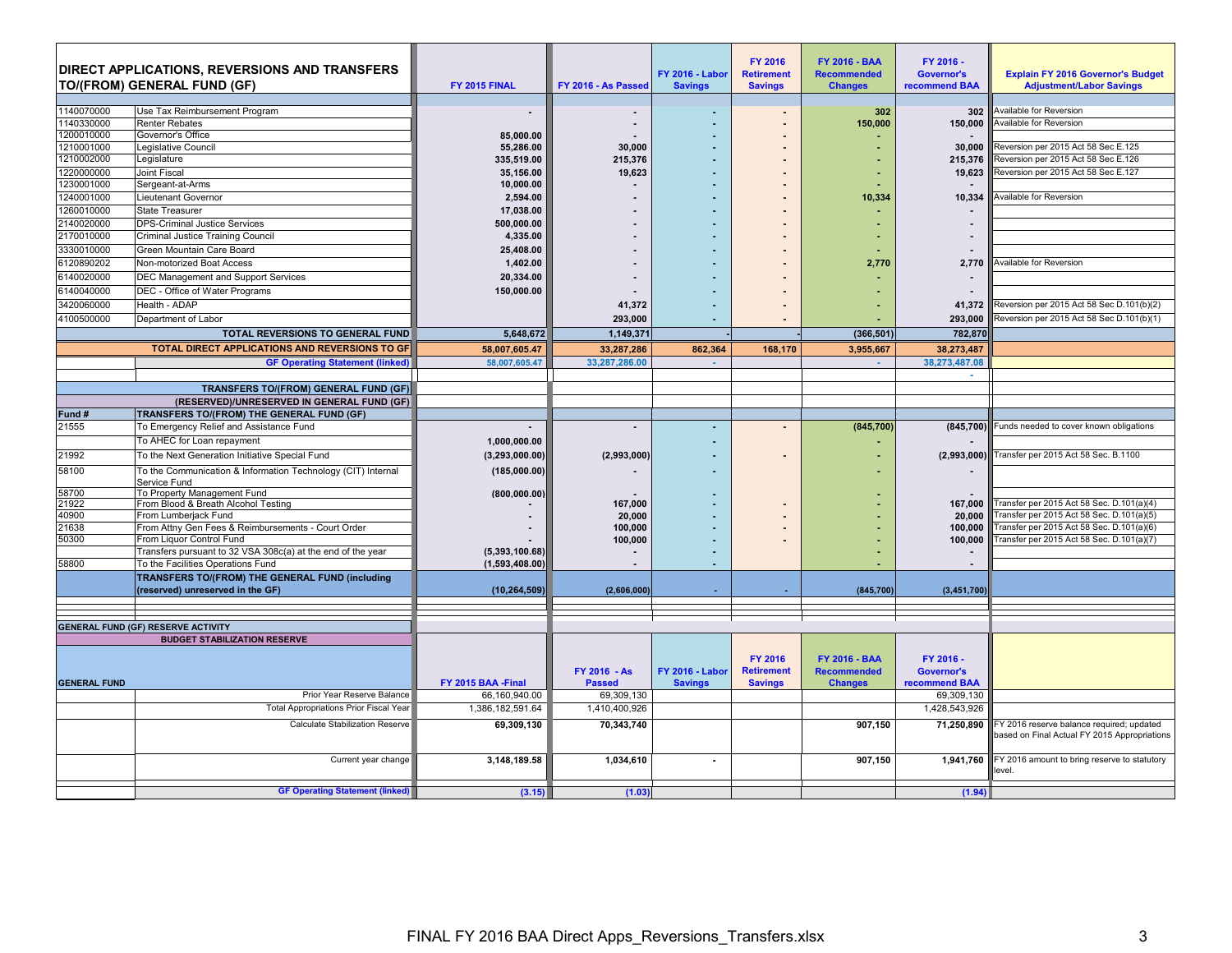| Prop Transfer Tax - FY 2011 - FY 2017                                                | <b>FY 2015</b>                                                           | <b>FY 2016</b>                                      | <b>FY 2016</b>                                                                  |
|--------------------------------------------------------------------------------------|--------------------------------------------------------------------------|-----------------------------------------------------|---------------------------------------------------------------------------------|
|                                                                                      | 11/20/15 11:30 AM Based on 2014 Act 179 Sec.<br>D.100 and FY2015 Actuals | Act 58 As passed - January 2015<br>Revenue Estimate | Act 58 As passed - July 2015<br>Revenue Estimate with Current<br>Appropriations |
|                                                                                      | <b>Actuals 7/1/2015</b>                                                  | Revenue Forecast 1/20/2015                          | Revenue Forecast 7/29/2015                                                      |
| Property Transfer Tax (PTT) revenue estimate                                         | 33,600,000                                                               | 36,200,000                                          | 42,100,000                                                                      |
| Clean Water Surcharge revenue estimate                                               | n                                                                        | 0                                                   | 5,300,000                                                                       |
| PTT for distribution                                                                 | 33,604,115                                                               | 36,200,000                                          | 36,800,000                                                                      |
| 2% to Tax (32 VSA Sec 9610(c))                                                       | 518,000                                                                  | 518,000                                             | 518,000                                                                         |
| Remainder for distribution                                                           | 33,086,115                                                               | 35,682,000                                          | 36,282,000                                                                      |
| 33% to GF (32 VSA Sec 435(b)(10))                                                    | 10,917,060                                                               | 11,707,080                                          | 11,901,120                                                                      |
| 50% to Housing & Conservation Trust (10 VSA Sec 312)                                 | 14,954,840                                                               | 9,554,840                                           | 9,554,840                                                                       |
| 17% to Municipal & Regional Planning Fund (MRPF)<br>$(24 \text{ VSA}$ Sec $4306(a))$ | 3,760,599                                                                | 3,760,599                                           | 3,760,599                                                                       |
| 70% of MRPF to Regional Planning Commissions                                         | 2,924,417                                                                | 2,924,417                                           | 2,924,417                                                                       |
| 20% of MRPF to Municipal Planning Commissions                                        | 457,482                                                                  | 457,482                                             | 457,482                                                                         |
| 10% of MRPF to GIS (Geographic Information Service)                                  | 378,700                                                                  | 378,700                                             | 378,700                                                                         |
| Tot to GF                                                                            | 14,370,676                                                               | 22,366,561                                          | 22,966,561                                                                      |
| How much PTT in GF revenues (Jeff Carr's est)                                        | 10,917,060                                                               | 11,707,080                                          | 11,901,120                                                                      |
| How much additional as Direct App (due to capped approps)                            | 3,453,616                                                                | 10,659,481                                          | 11,065,441                                                                      |
| Total to GF                                                                          | 14,370,676                                                               | 22,366,561                                          | 22,966,561                                                                      |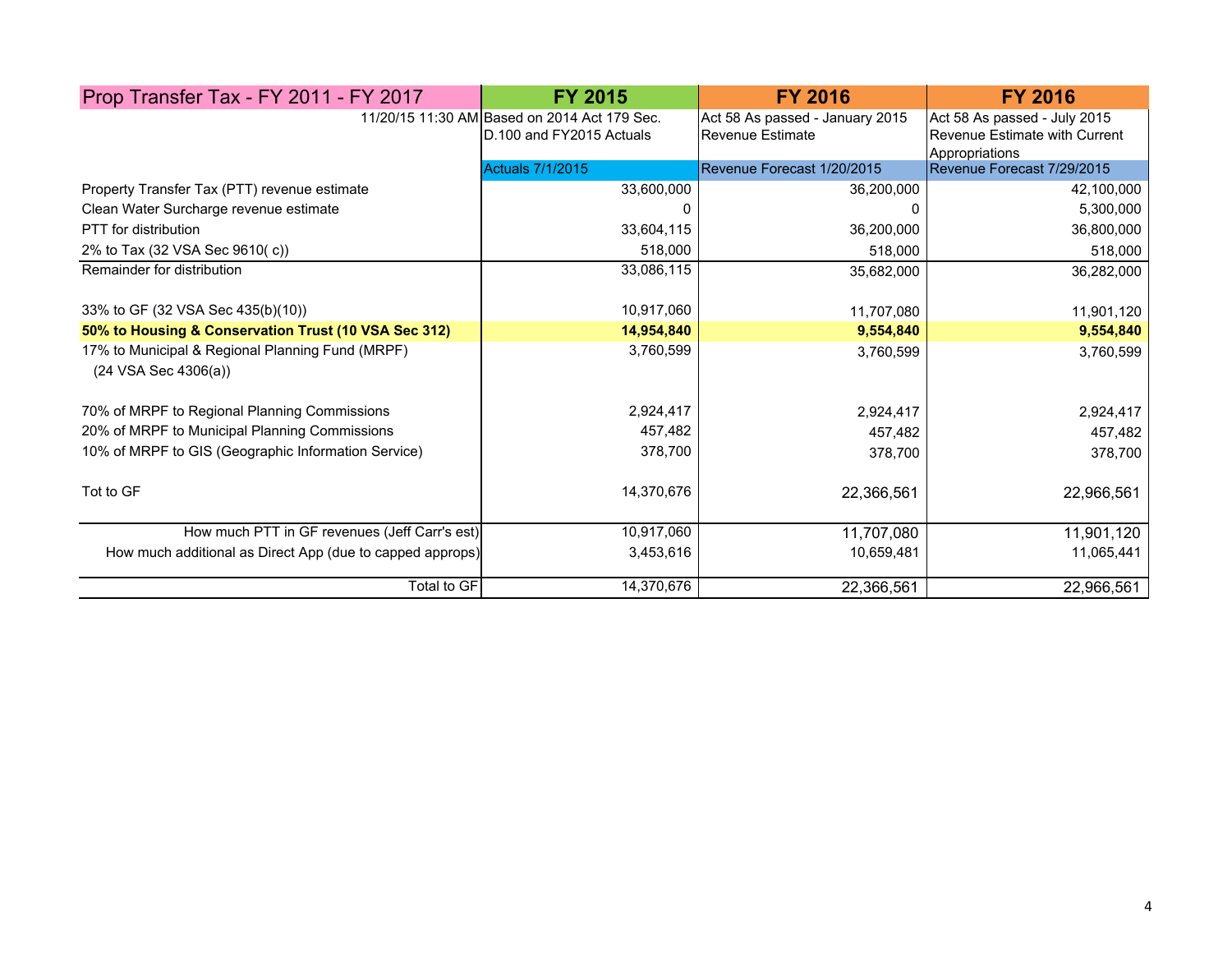## **FY 2016 Labor Savings Summary**

| Presented to the Joint Fiscal Committee Meeting - 11/13/15               |       |
|--------------------------------------------------------------------------|-------|
| State Wide Labor Savings Budget Summary - General Funds (\$ in millions) |       |
| Labor Savings Per 2015 Act 58 B.1104                                     | 5.00  |
| Pay Act Reduction                                                        | 5.61  |
| <b>Total labor Savings Goal</b>                                          | 10.61 |

| <b>Achieving the Labor Savings</b>    |      |
|---------------------------------------|------|
| <b>Labor Savings Measures</b>         |      |
| <b>Department Reductions</b>          | 4.78 |
| <b>Reduced Internal Service Funds</b> | 0.40 |
| <b>Increased Direct Applications</b>  | 0.86 |
| <b>Retirement Savings</b>             | 2.63 |
| <b>Total</b>                          | 8.67 |
| <b>Difference</b>                     |      |

| FY 2016 Pay Act Picture                     |        |
|---------------------------------------------|--------|
| <b>Current Pay Act Funding Appropriated</b> | 2.87   |
| Funds saved through Labor Savings Measures  | 6.04   |
| Less 2015 Act 58 B.1104                     | (5.00) |
| <b>Plus Retirement Savings</b>              | 2.63   |
| <b>Total Pay Act Funding Available</b>      | 6.54   |

| <b>Total Estimated Pay Act Need (per Pay Act Report)</b> | 9.00 |
|----------------------------------------------------------|------|
| <b>Total Additional Need</b>                             | 2.46 |

## **Meeting Additional Pay Act Need**

- ‐ Extension of Benefit Savings will remain in the Department Budgets
- ‐ Carryforward; some Departments carried forward General Funds knowing that Pay Act funds are limited in 2016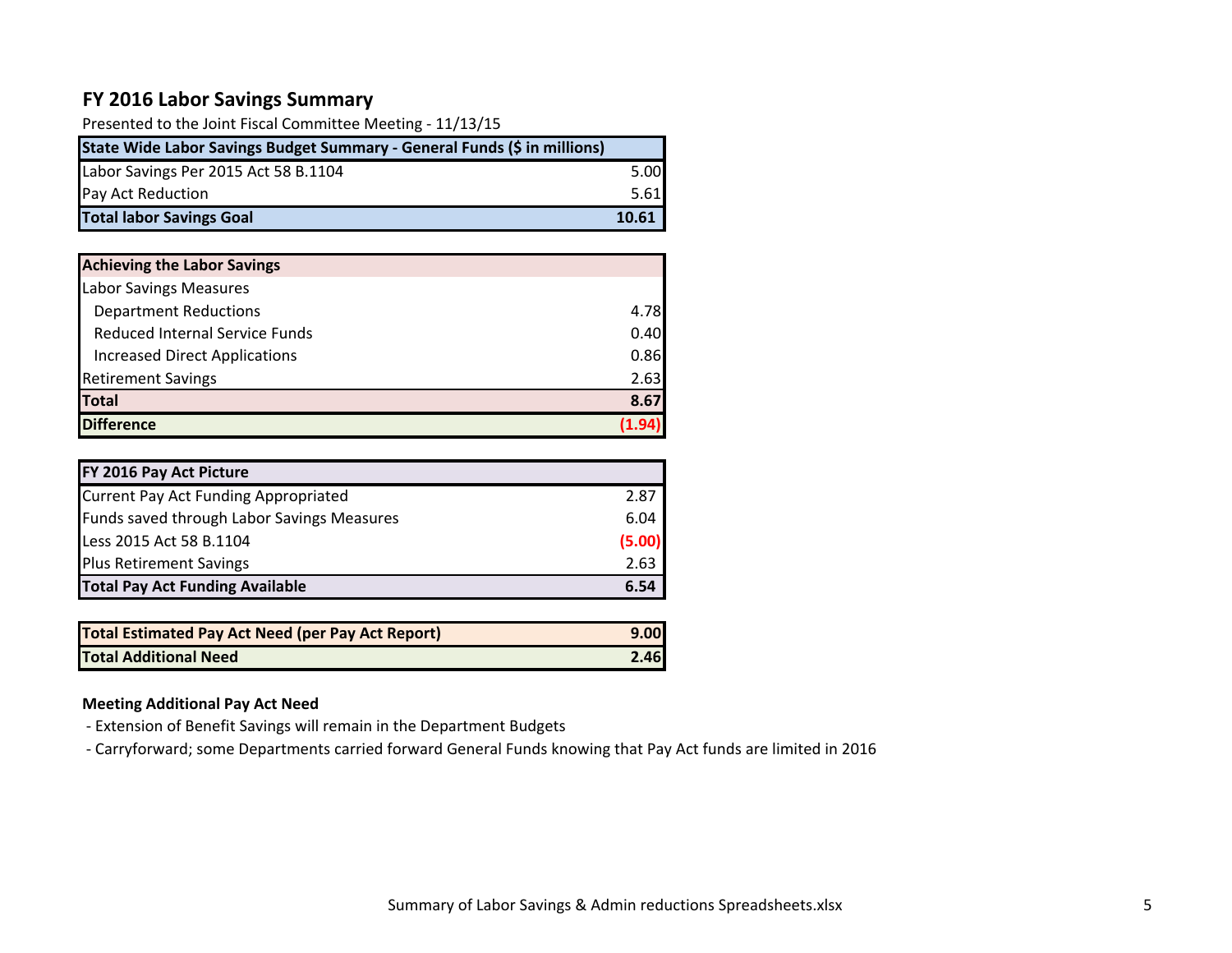## **Summary of Administrative Savings allocated Per 2015 Act 58 Sec. B.1103 and B.1104**

**Presented to the Joint Fiscal Committee ‐11/13/2015**

**Updated for HAC testimony 12/14/2015**

|                                                | <b>GF Big Bill</b> | <b>Calculated GF</b> |                   |
|------------------------------------------------|--------------------|----------------------|-------------------|
|                                                | <b>Allocation</b>  | <b>Allocation *</b>  | <b>Difference</b> |
| B.1103(a) - Information Technology Charges     | 400,000            | 445,714              | 45,714            |
| B.1103(b) - Human Resources                    | 44,000             | 58,341               | 14,341            |
| B.1103(c)(1) - Efficient Use of Space          | 120,000            | 197,691              | 77,691            |
| $B.1103(c)(2)$ - Energy Efficiency             | 100,000            | 164,741              | 64,741            |
| B.1103(c)(3) - Fleet and Mileage Reimbursement | 250,000            | 298,955              | 48,955            |
| B.1103(d) - Fuel Pricing                       | 1,000,000          | 1,000,000            |                   |
| B.1104 - Labor Savings                         | 5,000,000          | 5,182,512            | 182,512           |
| Total                                          | 6,914,000          | 7,347,954            | 433,954           |

\* The FY 2016 Big Bill included estimates for the General Fund share of reductions to internal service fund charges. After determining how to achieve these reductions, the General Fund share was calculated based on how each internal service fund was budgeted by each department and reductions were taken accordingly. The result was an additional General Fund Savings of \$400k.

| Summary of Direct Applications to be included in the Budget Adjustment |         |
|------------------------------------------------------------------------|---------|
| <b>Attributable to Labor Savings Exercise</b>                          |         |
| Secretary of State - Services Fund                                     | 159,517 |
| Financial Regulation - Securities Regulatory Fund                      | 61,932  |
| Financial Regulation - Insurances Regulatory Fund                      | 195,565 |
| Public Service Department - Gross Receipts                             | 134,946 |
| <b>Public Service Board Fund</b>                                       | 75,426  |
| Liquor Control Enterprise Fund                                         | 134,978 |
| <b>Financial Regulation - Captives Fund</b>                            | 100,000 |
| Total                                                                  | 862,364 |

#### **2015 Act 58 Sec. B. 1104 ‐ Transportation Funds 1,500,000**

The Agency of Transportation is actively managing and tracking vacancies to meet their labor savings target. The Secretary of Transportation reviews all vacancies weekly to ensure the Agency meets its target, and does not anticipate any issues in meeting that target. Specific appropriation reductions have not yet been allocated; this will be captured in the 4th quarter of FY 2016 to reflect the actual vacancy experience throughout the fiscal year.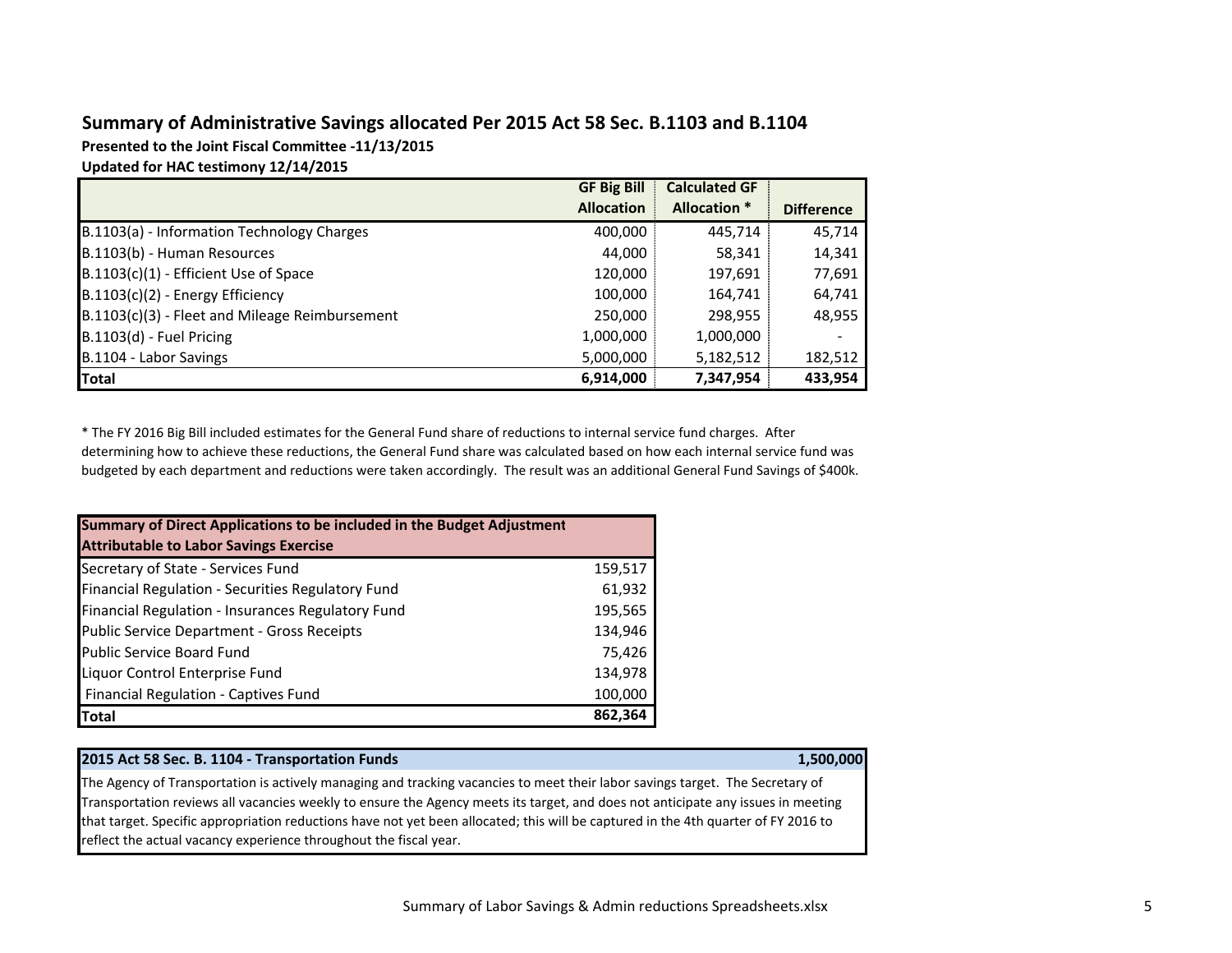## **Allocation of Labor and Administrative Savings Per 2015 Act 58 Sec. B.1103 and B.1104**

#### **Presented to the Joint Fiscal Committee ‐11/13/2015**

Updated for HAC testimony ‐ 12/14/2015

|                                                  | <b>General Fund</b> |
|--------------------------------------------------|---------------------|
|                                                  | <b>Reduction</b>    |
| <b>General Government</b>                        |                     |
| Secretary of Administration                      | 59,300              |
| <b>Finance and Management</b>                    | 49,169              |
| <b>Human Resources</b>                           | 58,842              |
| Libraries                                        | 18,797              |
| Tax                                              | 508,618             |
| <b>Buildings &amp; General Services</b>          | 32,599              |
| Governor's Office                                | 43,887              |
| Legislature                                      | 75,971              |
| Lieutenant Governor                              | 256                 |
| <b>Auditor of Accounts</b>                       | 202                 |
| <b>State Treasurer</b>                           | 97,205              |
| <b>State Labor Relations Board</b>               | 361                 |
| <b>VOSHA Review Board</b>                        | 65                  |
| Total General Government                         | 945,272             |
| Protection                                       |                     |
| <b>Attorney General</b>                          | 152,896             |
| Defender General                                 | 17,975              |
| Judiciary                                        | 199,670             |
| State's Attorneys & Sherriff's                   | 121,789             |
| <b>Public Safety</b>                             | 1,488,030           |
| Military                                         | 51,239              |
| <b>Criminal Justice Training Council</b>         | 59,361              |
| Agriculture, Food & Markets                      | 46,334              |
| Human Rights Commission                          | 1,690               |
| <b>Total Protection</b>                          | 2,138,984           |
| <b>Human Services</b>                            |                     |
| <b>AHS Central Office</b>                        | 219,882             |
| <b>Vermont Health Access</b>                     | 413,113             |
| Health                                           | 646,238             |
| <b>Mental Health</b>                             | 292,392             |
| Children & Families                              | 425,030             |
| Disabilities, Aging & Indep. Living              | 63,951              |
| Corrections                                      | 844,062             |
| <b>Vermont Veterans' Home</b>                    | 185,656             |
| <b>Commission on Women</b>                       | 1,528               |
| Green Mountain Care Board                        | 35,917              |
| <b>Total Human Services</b>                      | 3,127,769           |
| <u>Labor</u>                                     | 45,595              |
| <u>Education</u>                                 | 13,227              |
| <b>Natural Resources</b>                         |                     |
| <b>ANR Central Office</b>                        | 20,871              |
| Fish & Wildlife                                  | 225,997             |
| Forests, Parks & Recreation                      | 31,521              |
| <b>Environmental Conservation</b>                | 769,304             |
| Natural Resources Board                          | 3,495               |
| <b>Total Natural Resources</b>                   | 1,051,188           |
| <u>Commerce &amp; Community Development</u>      |                     |
| <b>ACCD Administration</b>                       | 4,915               |
| Housing & Community Development                  | 10,941              |
| Economic Development                             | 5,450               |
| Tourism & Marketing                              | 4,613               |
| <b>Total Commerce &amp;Community Development</b> | 25,919              |
| <b>Total General Fund Reduction</b>              | 7,347,954           |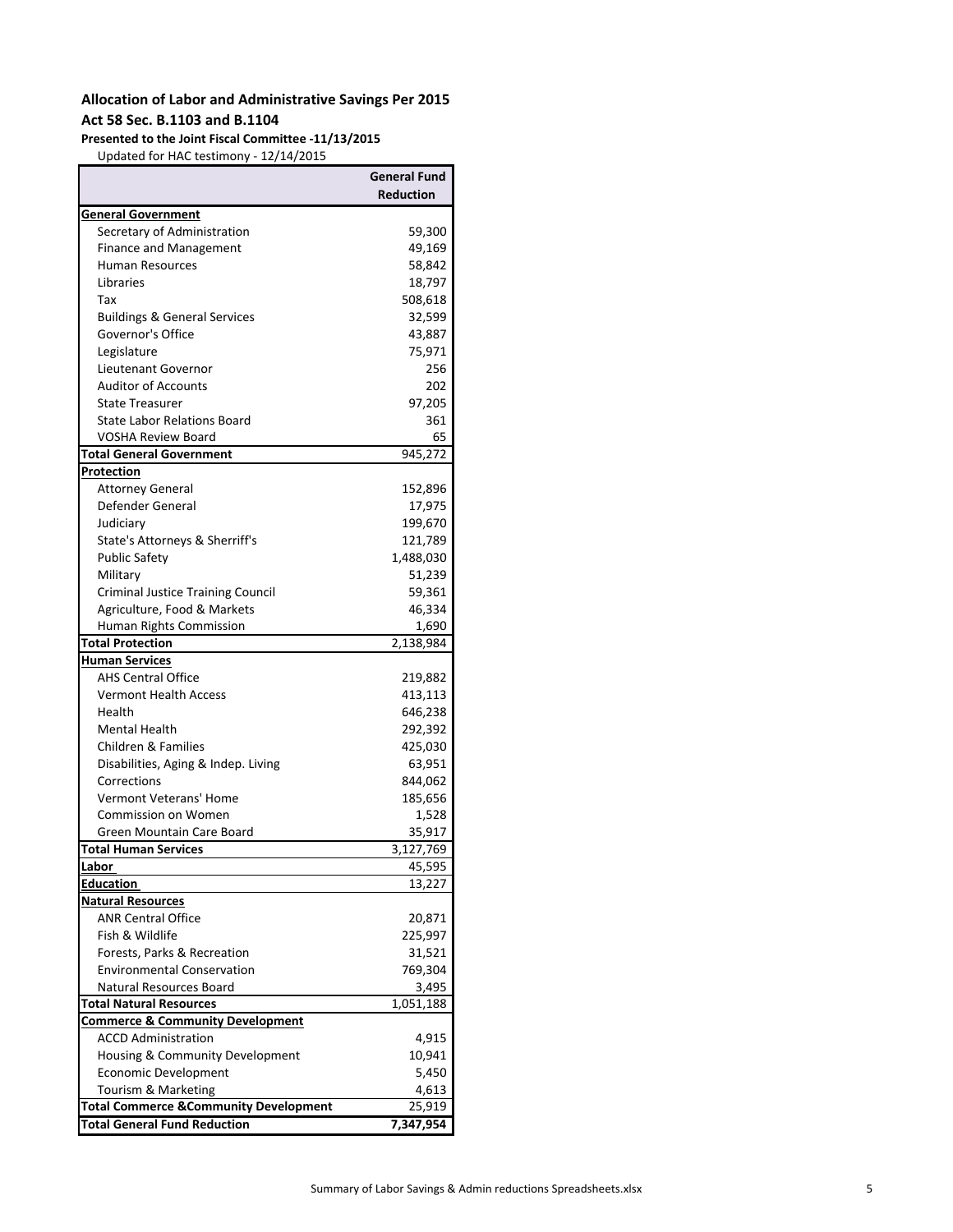#### **Summary of Labor Savings Reductions Taken to address 2015 Act 54 Sec. B1104**

**Presented to the Joint Fiscal Committee - 11/13/2015**

|                                                                  | <b>Elimination of</b>   |                   | <b>Total Positions</b> | <b>Position</b> |                      | <b>Total General</b> | <b>Total Savings</b> |                                                                                                              |
|------------------------------------------------------------------|-------------------------|-------------------|------------------------|-----------------|----------------------|----------------------|----------------------|--------------------------------------------------------------------------------------------------------------|
| <b>Department</b>                                                | <b>Vacant Positions</b> | <b>RIFs</b>       | <b>Reduced</b>         | <b>Savings</b>  | <b>Other Savings</b> | <b>Fund Savings</b>  | <b>All funds</b>     | <b>Explanation of Other Savings</b>                                                                          |
| AoA - Secretary's Office                                         | $\mathbf 1$             | $\mathbf{1}$      | $\overline{2}$         | 56,904          |                      | 56,904               | 162,582              | Position reduction in Workers Comp Program                                                                   |
| <b>Buildings and General Services (ISF Reduction)</b>            | $\overline{7}$          | $\mathbf 0$       | $\overline{7}$         | 130,846         |                      | 130,846              | 562,331              |                                                                                                              |
| <b>Human Resources</b>                                           | $\overline{3}$          | $\mathbf 0$       | 3                      | 53,583          |                      | 53,583               | 349,743              |                                                                                                              |
| Human Resource (ISF Reduction)<br>Human Resource (ISF Reduction) |                         |                   |                        | 131,722         |                      | 131,722              |                      |                                                                                                              |
| Finance and Management                                           | 1                       | $\mathbf 0$       |                        | 46,343          |                      | 46,343               | 106,782              |                                                                                                              |
| Finance and Management (ISF Reduction)                           |                         |                   |                        | 17,268          |                      | 17,268               |                      |                                                                                                              |
| DII (ISF Reduction)                                              | 3                       | $\mathbf 0$       | 3                      | 123,932         | $\sim$               | 123,932              | 270,280              |                                                                                                              |
| Tax                                                              | $\Omega$                | $\overline{4}$    | $\overline{4}$         | 279,740         | 130,400              | 410,140              | 410,140              | Reduced contracts                                                                                            |
| Treasurer                                                        | ŋ                       | $\mathbf{1}$      | -1                     | 57,542          | 33,390               | 90,932               | 90,932               | <b>Operating Savings</b>                                                                                     |
| <b>Governors Office</b>                                          | $\mathbf 0$             | 0                 | $\mathbf 0$            | 36,340          |                      | 36,340               | 36,340               | <b>Vacancy Savings</b>                                                                                       |
| <b>Total General Government</b>                                  | 15                      | 6                 | 21                     | 934,220         | 163,790              | 1,098,010            | 1,989,130            |                                                                                                              |
| State's Attorneys & Sheriffs                                     | $\Omega$                | $\mathbf 0$       | $\Omega$               | .               | 85,510               | 85,510               | 85,510               | <b>Reduced Overtime</b>                                                                                      |
| <b>Attorney General</b>                                          | 1                       | $\mathbf 0$       | $\mathbf{1}$           | 131,885         |                      | 131,885              | 131,885              | Vacancy savings                                                                                              |
| Secretary of State                                               | $\Omega$                | $\mathbf{1}$      | $\mathbf{1}$           | 56,761          | 102,756              | 159,517              | 159,517              | Delay contract payment, Increase Direct Application                                                          |
| Financial Regulation                                             | $\mathbf{1}$            | $\overline{2}$    | 3                      | 207,164         | 50,333               | 257,497              | 257,497              | <b>Increase Direct Application</b>                                                                           |
| Public Safety                                                    | 0                       | 0                 | 0                      | 436,728         | 610,000              | 1,046,728            | 1,046,728            | Slowed Vehicle replacement schedule, reduce fitness pay,<br>increase Vacancy Savings, shift to special funds |
| Public Service Department                                        | $\Omega$                | $\mathbf 0$       | $\mathbf 0$            |                 | 134,946              | 134,946              | 134,946              | <b>Increased Direct Application</b>                                                                          |
| Public Service Board                                             | $\Omega$                | $\Omega$          | $\Omega$               |                 | 75,426               | 75,426               | 75,426               | <b>Increase Direct Application</b>                                                                           |
| Criminal Justice Training Council                                | 0                       | -1                | -1                     | 29,313          | $\sim$               | 29,313               | 29,313               |                                                                                                              |
| Liquor Control                                                   | $\overline{2}$          | 0                 | $\overline{2}$         | 134,978         |                      | 134,978              | 134,978              | Increase Direct Application, One Temp reduction                                                              |
| <b>Total Protection</b>                                          | $\Delta$                | $\overline{A}$    | 8                      | 996,829         | 1,058,971            | 2,055,800            | 2,055,800            |                                                                                                              |
| Secretary's Office                                               |                         | $\Omega$<br>      | $\boldsymbol{\Delta}$  | 166,823         | 20,986               | 187,809              | 442,730              | 2-1-1 contract reduction                                                                                     |
| <b>DVHA</b>                                                      |                         | $\mathbf 0$       | $\boldsymbol{\Delta}$  | 408,568         |                      | 408,568              | 1,058,294            | <b>Increased Vacancy Savings</b>                                                                             |
| Health                                                           | 6                       | $\mathbf 0$       | 6                      | 265,330         | 327,959              | 593,289              | 852,357              | Increased Federal and GC fund use                                                                            |
| <b>Mental Health</b>                                             | 6                       | $\overline{2}$    | 8                      | 272,583         |                      | 272,583              | 608,628              |                                                                                                              |
| Children & Families other                                        | 6                       | $\mathbf 0$       | 6                      | 236,500         |                      | 236,500              | 415,852              |                                                                                                              |
| Disabilities Aging and independent Living                        | 1                       | $\mathbf 0$       | $\mathbf{1}$           | 37,036          | $\sim$               | 37,036               | 82,303               |                                                                                                              |
| Green Mountain Care Board                                        | $\Omega$                | $\mathbf 0$       | $\mathbf 0$            |                 | 35,104               | 35,104               | 78,061               | <b>Reduce Contracts</b>                                                                                      |
| Vermont Veterans' Home                                           |                         | $\Omega$          | 3                      | 179,858         |                      | 179,858              | 179,858              |                                                                                                              |
| <b>Total Human Services</b>                                      | 30                      | 2                 | 32                     | 1,566,698       | 384,049              | 1,950,747            | 3,718,083            |                                                                                                              |
| <b>Environmental Conservation</b>                                | $\Omega$                | $\mathbf 0$       | $\mathbf 0$            | 722,741         | $\sim$               | 722,741              | 847,791              | Changes to the Onsite Septic Program                                                                         |
| Fish and Wildlife                                                |                         | $\mathbf{1}$<br>. | $\cdots$               | 117,578         |                      | 117,578              | 117,578              |                                                                                                              |
| Total Natural Resources                                          | $\Omega$                | $\mathbf{1}$      | $\overline{1}$         | 840,319         |                      | 840,319              | 965,369              |                                                                                                              |
| Commerce                                                         | -1                      | 0                 | 1                      | 100,000         |                      | 100,000              | 100,000              |                                                                                                              |
| <b>Total Reductions</b>                                          | 50                      | 13                | 63                     | 4,438,066       | 1,606,810            | 6,044,876            | 8,828,382            |                                                                                                              |

*\* Green Cells are increased Direct Applications*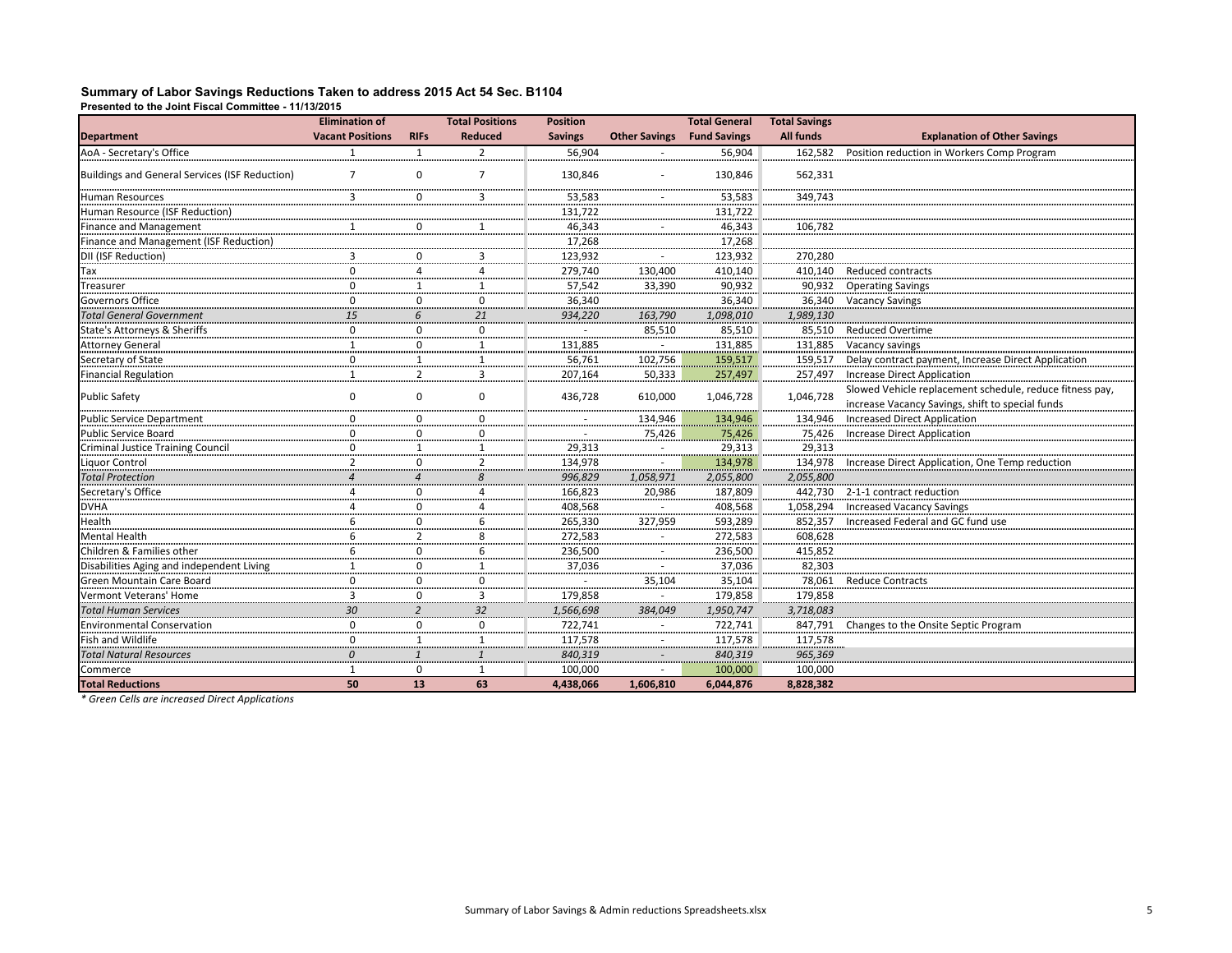#### **Distribution of Retirements by Agency/Department**

**Presented to the Joint Fiscal Committee ‐ 11/13/2015**

|                                                   | <b>Positions</b>    | <b>Positions</b> | <b>Total</b>       |           | <b>Total Savings Total Savings</b> |
|---------------------------------------------------|---------------------|------------------|--------------------|-----------|------------------------------------|
|                                                   | <b>Not Refilled</b> | <b>Refilled</b>  | <b>Retirements</b> | FY 2016   | FY 2017                            |
| <b>General Government</b>                         |                     |                  |                    |           |                                    |
| Secretary of Administration                       | $\mathbf{1}$        |                  | 1                  | 39,149    | 71,204                             |
| <b>Finance and Management</b>                     |                     | $\mathbf 1$      | 1                  |           |                                    |
| <b>Buildings &amp; General Services</b>           | 6                   | 1                | 7                  | 185,103   | 383,714                            |
| <b>Human Resources</b>                            | $\mathbf{1}$        |                  | $\mathbf{1}$       | 28,615    | 49,214                             |
| DII                                               | $\overline{2}$      |                  | $\overline{2}$     | 111,440   | 194,519                            |
| Libraries                                         | 4                   |                  | 4                  | 131,660   | 326,557                            |
| Tax                                               | $\overline{7}$      | $\overline{2}$   | 9                  | 210,856   | 517,965                            |
| <b>Total General Government</b>                   | 21                  | 4                | 25                 | 706,823   | 1,543,173                          |
| <u>Protection</u>                                 |                     |                  |                    |           |                                    |
| Defender General                                  | $\overline{2}$      | 4                | 6                  | 53,365    | 108,820                            |
| <b>Public Safety</b>                              | 5                   |                  | 5                  | 126,139   | 430,079                            |
| <b>Public Service Department</b>                  | 2                   |                  | 2                  | 123,308   | 256,622                            |
| <b>Public Service Board</b>                       | 1                   |                  | 1                  | 48,100    | 132,776                            |
| Military                                          | 5                   |                  | 5                  | 190,758   | 378,182                            |
| Agriculture, Food & Markets                       | 4                   |                  | 4                  | 170,690   | 390,746                            |
| <b>Financial Regulation</b>                       | $\overline{2}$      | $\mathbf{1}$     | 3                  | 102,591   | 161,007                            |
| Lottery                                           |                     | $\mathbf{1}$     | $\mathbf{1}$       |           |                                    |
| Liquor                                            | $\mathbf{1}$        |                  | 1                  | 65,579    | 118,607                            |
| <b>Total Protection</b>                           | 22                  | 6                | 28                 | 880,530   | 1,976,839                          |
| <b>Human Services</b>                             |                     |                  |                    |           |                                    |
| <b>AHS Central Office</b>                         | 3                   |                  | 3                  | 93,871    | 296,400                            |
| <b>Vermont Health Access</b>                      |                     | $\mathbf{1}$     | 1                  |           |                                    |
| Health                                            | 9                   | $\overline{2}$   | 11                 | 323,016   | 693,320                            |
| Mental Health                                     | $\overline{2}$      |                  | 2                  | 94,071    | 225,927                            |
| Children & Families                               | 12                  | 13               | 25                 | 503,592   | 1,021,890                          |
| Disabilities, Aging & Indep. Living               | 5                   | $\mathbf{1}$     | 6                  | 182,463   | 443,296                            |
| Corrections                                       | 12                  | 6                | 18                 | 631,403   | 1,183,364                          |
| Vermont Veterans' Home                            | 2                   |                  | 2                  | 67,187    | 140,102                            |
| <b>Total Human Services</b>                       | 45                  | 23               | 68                 | 1,895,603 | 4,004,299                          |
| Labor                                             | 8                   | 3                | 11                 | 247,483   | 690,516                            |
| <u>Education</u>                                  | 5                   | $\overline{a}$   | 5                  | 247,850   | 509,582                            |
| <b>Natural Resources</b>                          |                     |                  |                    |           |                                    |
| <b>ANR Central Office</b>                         | $\mathbf{1}$        |                  | 1                  | 47,575    | 93,405                             |
| Fish & Wildlife                                   | $\overline{4}$      | $\mathbf{1}$     | 5                  | 141,992   | 397,340                            |
| Forests, Parks & Recreation                       | 3                   | $\mathbf{1}$     | 4                  | 123,690   | 354,471                            |
| <b>Environmental Conservation</b>                 | 14                  |                  | 14                 | 564,010   | 1,467,077                          |
| Natural Resources Board                           | 2                   | 1                | 3                  | 56,314    | 218,904                            |
| <b>Total Natural Resources</b>                    | 24                  | 3                | 27                 | 933,581   | 2,531,197                          |
| <b>Commerce &amp; Community Development</b>       |                     |                  |                    |           |                                    |
| <b>ACCD Administration</b>                        |                     | $\mathbf{1}$     | 1                  |           |                                    |
| Tourism& Marketing                                | $\mathbf 1$         |                  | 1                  | 29,283    | 96,291                             |
| Vermont Life                                      | 1                   |                  | $\mathbf 1$        | 3,081     | 96,578                             |
| <b>Total Commerce &amp; Community Development</b> | $\overline{2}$      | $\mathbf{1}$     | 3                  | 32,364    | 192,869                            |
| <b>Transportation</b>                             | 39                  | 15               | 54                 | 1,201,508 | 3,535,333                          |
| <b>Total</b>                                      | 166                 | 55               | 221                | 6,145,742 | 14,983,808                         |

| <b>Summary By Fund</b>         | FY 2016   | FY 2017    |
|--------------------------------|-----------|------------|
| <b>General Funds</b>           | 2,010,236 | 4,456,370  |
| <b>Global Commitment Funds</b> | 208,571   | 564,861    |
| Interdepartmental Transfers    | 278,330   | 578,953    |
| Internal Service Funds         | 235,073   | 516,128    |
| <b>Special Funds</b>           | 793,987   | 2,066,912  |
| <b>Transportation Funds</b>    | 1,225,410 | 3,515,449  |
| <b>Tobacco Funds</b>           | 44,048    | 81,840     |
| <b>Education Funds</b>         | 43,221    | 79,304     |
| <b>Enterprise Fund</b>         | 24,611    | 133,345    |
| <b>Federal Funds</b>           | 1,282,253 | 2,990,646  |
| <b>Total Savings</b>           | 6,145,740 | 14,983,808 |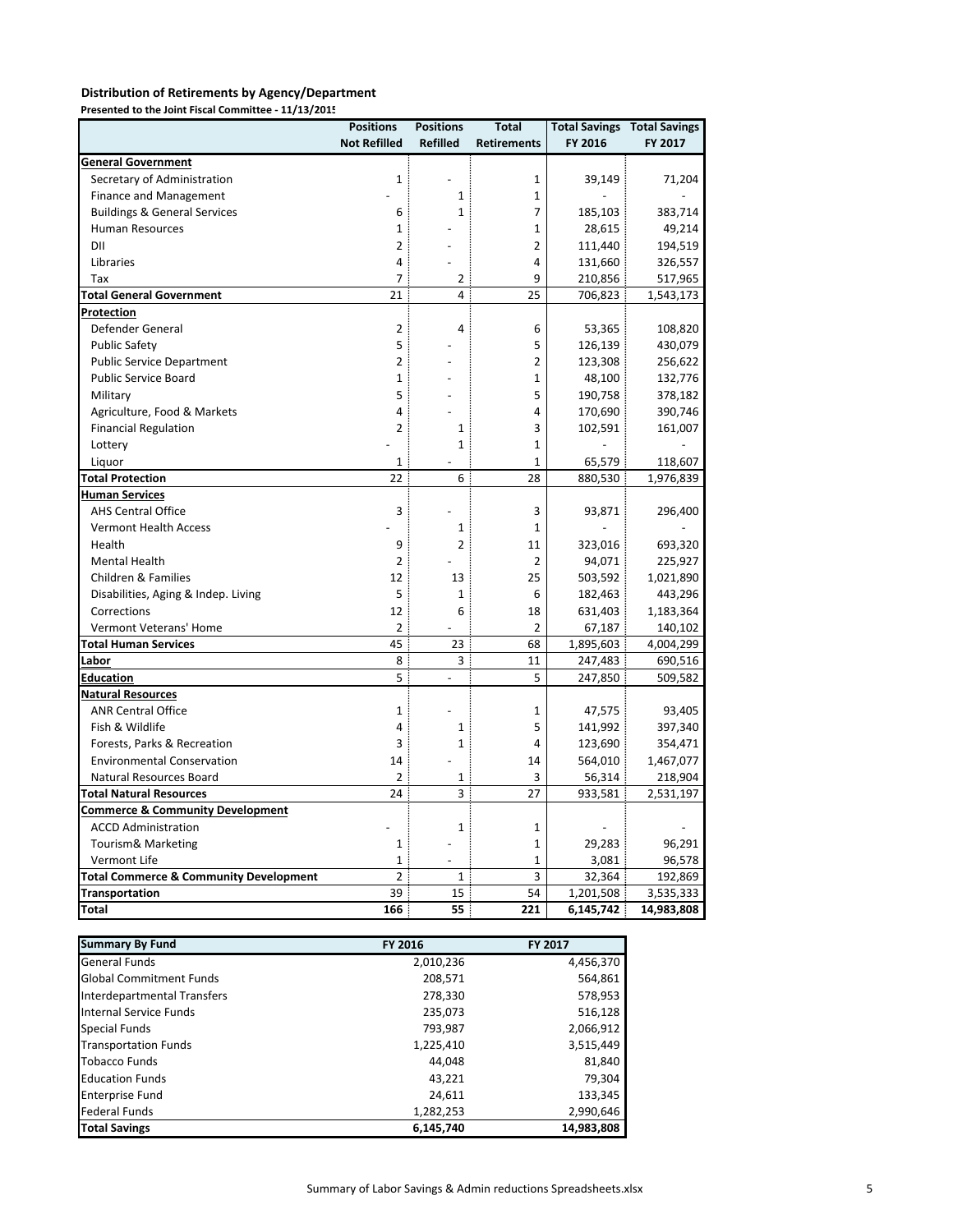#### **Summary of \$2.6M General Fund Savings through Retirement Incentive Presented to Joint Fiscal Committee ‐ 11/13/2015**

|                                                   | <b>General Fund</b> | <b>General Fund</b>      | 2016 GF Vacancy | <b>Total GF</b> |
|---------------------------------------------------|---------------------|--------------------------|-----------------|-----------------|
|                                                   | <b>Savings</b>      | Equivalent <sup>1</sup>  | <b>Savings</b>  | <b>Savings</b>  |
| General Government                                |                     |                          |                 |                 |
| Secretary of Administration                       |                     |                          |                 |                 |
| Finance and Management                            |                     |                          |                 |                 |
| <b>Buildings &amp; General Services</b>           |                     |                          |                 |                 |
| <b>Human Resources</b>                            |                     |                          |                 |                 |
| DII                                               |                     |                          |                 |                 |
| Libraries                                         | 93,105              |                          |                 | 93,105          |
| Tax                                               | 210,856             |                          | 33,852          | 244,709         |
| <b>Total General Government</b>                   | 303,961             | L.                       | 33,852          | 337,813         |
| Protection                                        |                     |                          |                 |                 |
| Defender General                                  | 47,824              |                          | 11,492          | 59,316          |
| <b>Public Safety</b>                              | 98,397              |                          |                 | 98,397          |
| <b>Public Service Department</b>                  |                     |                          |                 |                 |
| <b>Public Service Board</b>                       |                     |                          |                 |                 |
| Military                                          | 19,384              |                          |                 | 19,384          |
| Agriculture, Food & Markets                       | 126,075             |                          |                 | 126,075         |
| Financial Regulation <sup>2</sup>                 |                     | 102,591                  |                 | 102,591         |
| Lottery                                           |                     |                          |                 |                 |
| Liquor <sup>3</sup>                               |                     | 65,579                   |                 | 65,579          |
| <b>Total Protection</b>                           | 291,680             | 168,169                  | 11,492          | 471,342         |
| Human Services <sup>4</sup>                       |                     |                          |                 |                 |
| <b>AHS Central Office</b>                         | 25,712              | 5,542                    |                 | 31,254          |
| <b>Vermont Health Access</b>                      |                     |                          | 13,812          | 13,812          |
| Health                                            | 20,459              | 9,689                    | 2,829           | 32,977          |
| <b>Mental Health</b>                              | 5,633               | 36,993                   |                 | 42,626          |
| Children & Families                               | 234,556             | 27,249                   | 129,151         | 390,956         |
| Disabilities, Aging & Indep. Living               | 58,017              | 14,322                   | 3,592           | 75,931          |
| Corrections                                       | 588,182             |                          | 150,410         | 738,592         |
| Vermont Veterans' Home                            | 16,545              |                          |                 | 16,545          |
| <b>Total Human Services</b>                       | 949,104             | 93,794                   | 299,794         | 1,342,693       |
| Labor                                             |                     |                          |                 |                 |
| Education                                         | 199,163             | $\overline{\phantom{a}}$ | $\blacksquare$  | 199,163         |
| <b>Natural Resources</b>                          |                     |                          |                 |                 |
| <b>ANR Central Office</b>                         |                     |                          |                 |                 |
| Fish & Wildlife                                   | 52,129              |                          | 7,561           | 59,690          |
| Forests, Parks & Recreation                       | 65,964              |                          |                 | 65,964          |
| <b>Environmental Conservation</b>                 | 103,912             |                          |                 | 103,912         |
| Natural Resources Board                           | 15,040              |                          | 1,697           | 16,738          |
| <b>Total Natural Resources</b>                    | 237,045             |                          | 9,258           | 246,303         |
| <b>Commerce &amp; Community Development</b>       |                     |                          |                 |                 |
| <b>ACCD Administration</b>                        |                     |                          | 4,159           | 4,159           |
| Tourism & Marketing                               | 29,283              |                          |                 | 29,283          |
| Vermont Life                                      |                     |                          |                 |                 |
| <b>Total Commerce &amp; Community Development</b> | 29,283              |                          | 4,159           | 33,441          |
| <b>Transportation</b>                             |                     |                          |                 |                 |
| <b>Total</b>                                      | 2,010,236           | 261,964                  | 358,556         | 2,630,755       |

 $^1$  General Fund Equivalent includes savings related to the General Fund; they are specified below based on the individual departments affected

<sup>2</sup> Increased direct application to the General Fund from the Department of Financial Regulation Special Fund

Increased direct application to the General Fund from the Department to Liquor control Special fund and a reduction in the Tobacco fund<br>3. Allegation of festivaly reduction the CE haskfill of tabacco funds

Allocation, effectively reduction the GF backfill of tobacco funds

4 Includes the General Fund Component of Global Commitment Funds.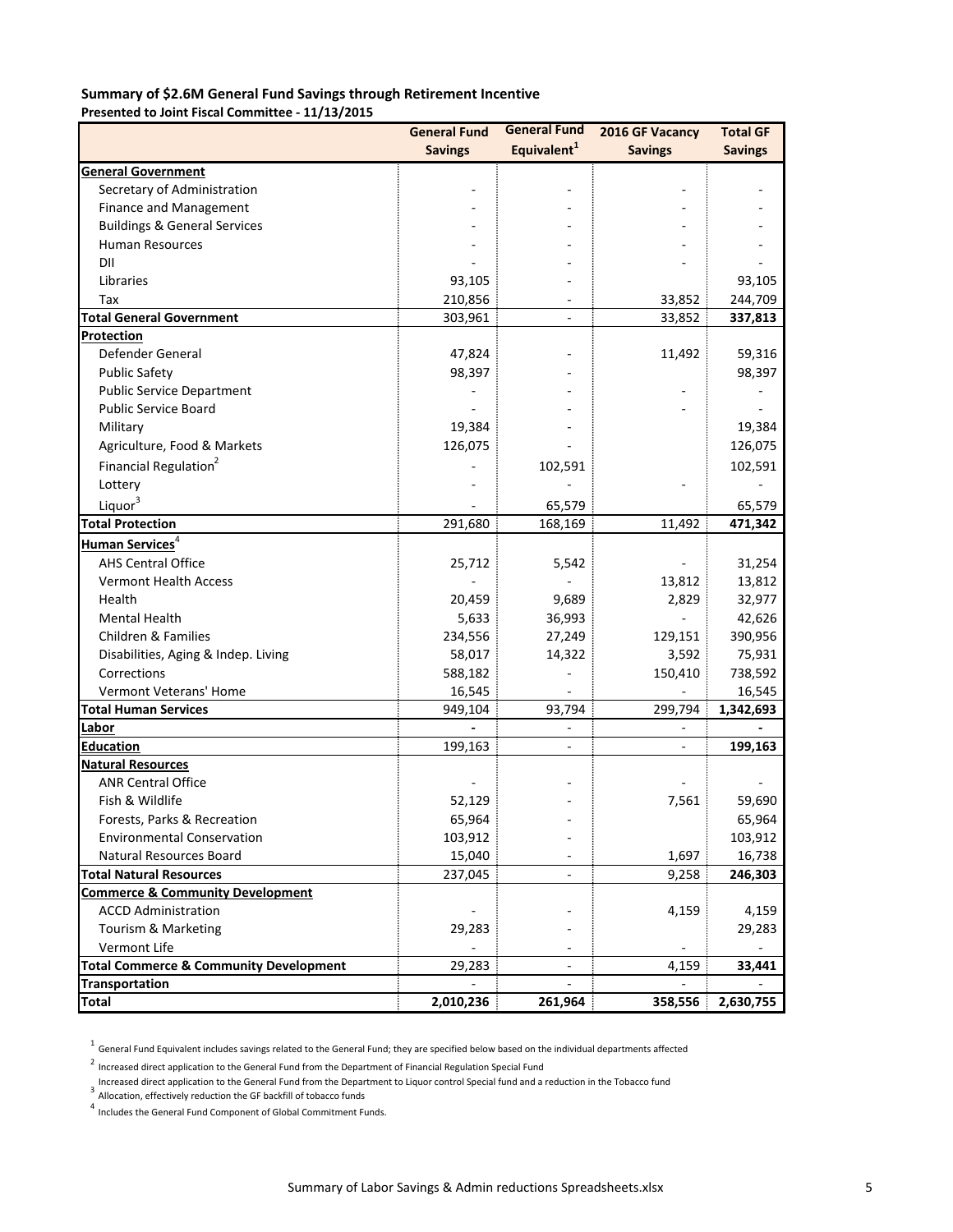# **FY 2016 Budget Adjustment**

|                                                             | <b>FY 2016</b>                  |
|-------------------------------------------------------------|---------------------------------|
| <b>Revenue</b>                                              | <b>Governor's Recommend BAA</b> |
| PTT Surcharge Revenue Projection                            | 5,300,000                       |
| Donations                                                   |                                 |
| Other                                                       | 43,022 <sup>2</sup>             |
| <b>Total Revenue</b>                                        | 5,343,022                       |
| <b>EXPENDITURES</b>                                         |                                 |
| <b>Transfers to Agricultural Water Quality Special Fund</b> |                                 |
| Agency of Agriculture, Food & Markets                       |                                 |
| Per 2015 Act 64 - On-Farm Implemenation, Grants, Contracts  | 450,000                         |
| Per CW Board Recommendation - Grants, Contracts, Operating  | 225,000                         |
| <b>Subtotal Transfers</b>                                   | 675,000                         |
| <b>Proposed Appropriations per Clean Water Board</b>        |                                 |
| <b>Agency of Natural Resources</b>                          |                                 |
| Ecosystem Restoration Program, Grants, Contracts            | 900,000                         |
| Agency of Commerce and Community Development                |                                 |
| LiDar Progam (through VCGI)                                 | 430,000                         |
| <b>Subtotal Appropriations</b>                              | 1,330,000                       |
| <b>Other</b>                                                |                                 |
| <b>Total Expenditures</b>                                   | 2,005,000                       |
|                                                             |                                 |
| <b>Balance remaining</b>                                    | 3,338,022                       |

1

Due to instability of receipts it is anticipated that revenue projection may be downgraded during January 2016 Consensus Revenue Forecast.

<sup>2</sup> PTT Surcharge went into effect on June 19, 2015. This reflects revenue collected in FY15.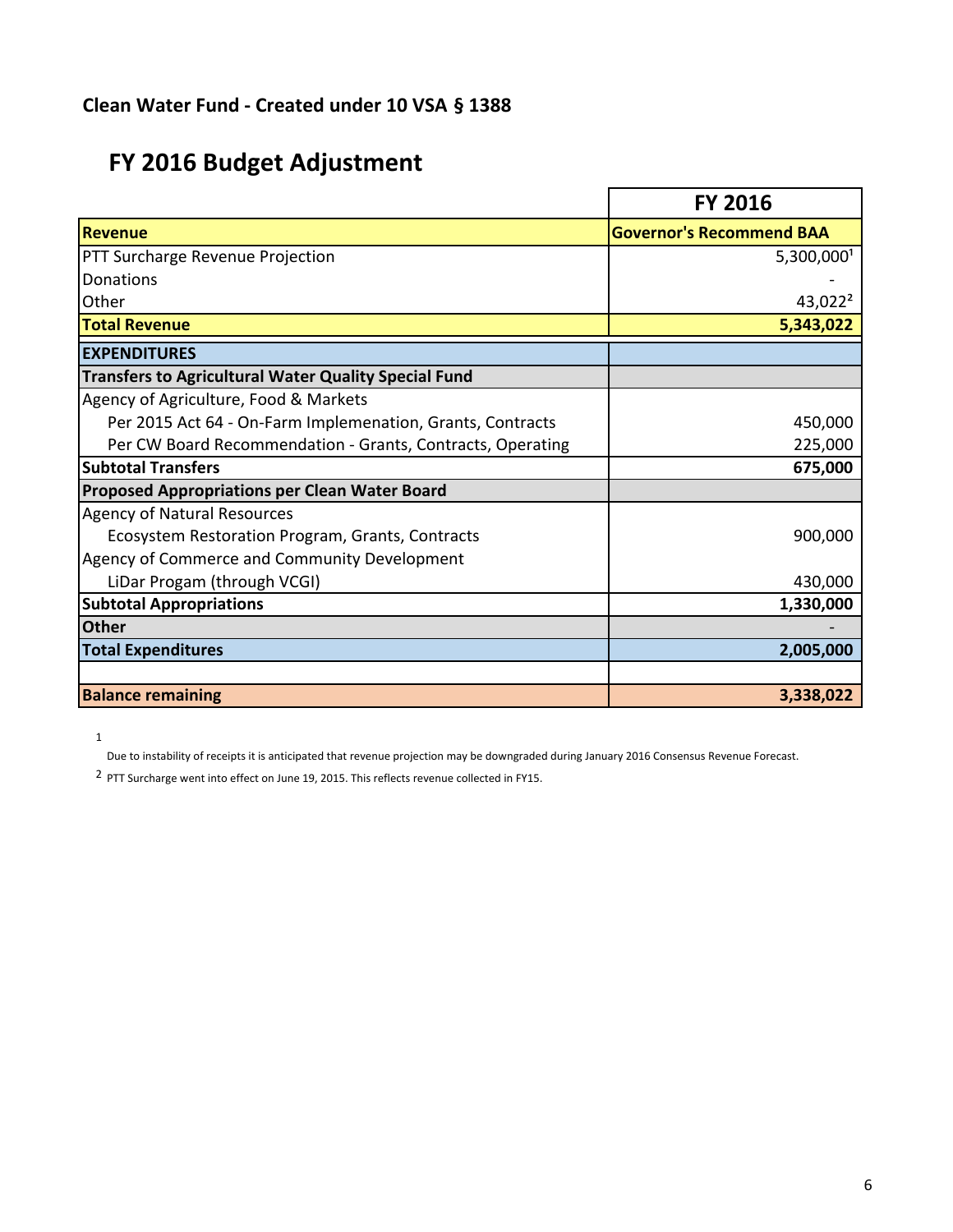| <b>Department for Children and Families</b><br><b>Family Services</b>                          | <b>Total GF</b> | FF      | <b>GC</b> | GF        |
|------------------------------------------------------------------------------------------------|-----------------|---------|-----------|-----------|
|                                                                                                |                 |         |           |           |
| 35 new positions beginning April & May 2016                                                    | 311,148         | 30,827  | 88,092    | 271,533   |
| Case Review Staff (contracted) - custody case<br>plan is reviewed no less than every 6 months. | 14,809          | 14,809  |           | 14,809    |
| Child & Family Support, Subsidized Adoption,                                                   |                 |         |           |           |
| Sub-care caseload, insurance premium increase                                                  | 1,927,589       | 479,078 | 2,957,661 | 597,529   |
| for Foster Parents                                                                             |                 |         |           |           |
| Foster Parent Respite and Support.                                                             | 193,155         | 12,382  | 100       | 193,110   |
| Lund Contracted Substance Abuse Screeners.<br>Prorated for May & June 2016.                    | 74,916          |         |           | 74,916    |
| <b>Supervised Visits</b>                                                                       | 44,492          | 908     |           | 44,492    |
| Transportation cost increase due to caseload                                                   |                 |         |           |           |
| increase                                                                                       | 738,219         | 341,802 | 5,144     | 735,906   |
| <b>TOTAL</b>                                                                                   | 3,304,328       | 879,806 | 3,050,997 | 1,932,295 |

## **FY 2016 Governor's Recommended Budget Adjustment for Family Services**

FY 16 Budget Administrative Adjustment Recommendation ‐ 12/14/2015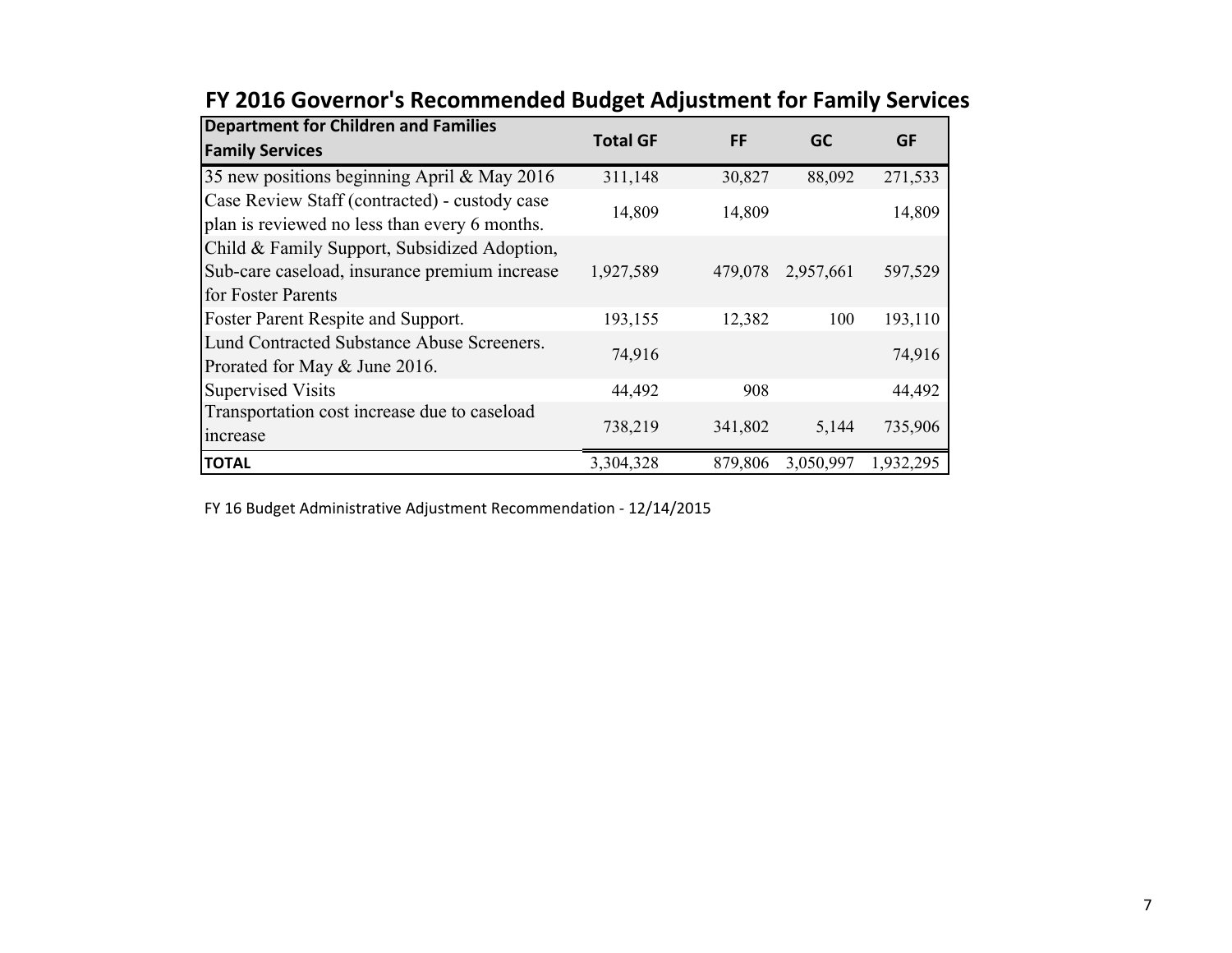| <b>General Fund Summary</b>                                                                   | 0.00                 |                           |                                      |
|-----------------------------------------------------------------------------------------------|----------------------|---------------------------|--------------------------------------|
| 12/12/2015 12:06                                                                              | <b>Jan 2015 Rev</b>  | <b>Jan 2015 Rev</b>       | <b>Jul 2015 Rev</b>                  |
|                                                                                               | <b>Final Actual</b>  | <b>As Passed by House</b> |                                      |
| (\$ in Millions)                                                                              | <b>FY 2015</b>       | and Senate<br>FY 2016     | <b>Gov Rec BAA</b><br><b>FY 2016</b> |
| <b>Sources</b>                                                                                |                      |                           |                                      |
| Current law revenues                                                                          | 1,375.77             | 1,393.10                  | 1,433.30                             |
| Higher Ed Trust - Adjustment Transfer<br>Proposed Tax changes                                 | 0.00                 | 29.70                     | above                                |
| Revenue from U.S. Marshalls                                                                   |                      | 1.71                      | above                                |
| Tax Data Warehouse - 20%                                                                      | 1.61                 |                           | 1.09                                 |
| VEDA debt forgiveness                                                                         | (0.14)               | (0.05)                    | (0.05)                               |
| Direct applications & reversions<br>Other Bills/Other Revenue                                 | 58.01<br>0.00        | 33.67                     | 38.27                                |
| Proceeds from Sale of St. Albans Property                                                     | 0.00                 |                           |                                      |
| Vermont Yankee Settlement                                                                     | 5.00                 |                           |                                      |
| Secretary of Administration - Fed Fund Approp<br>Judiciary Fees                               |                      | 0.73                      | above                                |
| Additional property transfer tax to GF                                                        | 3.52                 | 10.66                     | 11.07                                |
| Current year sources                                                                          | 1,443.75             | 1,469.52                  | 1,483.68                             |
| Carried forward Per 2015 Act 58 Sec.C.108(a)(2)                                               |                      |                           | 7.93                                 |
| For approp from GF Reserve<br><b>Total sources</b>                                            | 5.00<br>1.448.75     |                           |                                      |
|                                                                                               | 0.03                 | 1,469.52                  | 1,491.61                             |
| <b>Uses</b>                                                                                   |                      |                           |                                      |
| Base appropriations (including GF ARRA supplant)                                              | 1.431.80             | 1,465.62                  | 1,465.62                             |
| Budget adjustment (rescissions/reductions)<br>Budget adjustment                               | (22.05)<br>(12.04)   |                           | 13.86                                |
| <b>Adjusted Base Appropriations</b>                                                           | 1,397.71             | 1,465.62                  | 1,479.49                             |
| Percent Change                                                                                | 0.02                 | 4.87%                     | 5.86%                                |
| Less Base Replaced by ARRA                                                                    | 0.00                 |                           |                                      |
| Appropriations, Net of ARRA                                                                   | 1,397.71             | 1,465.62                  | 1.479.49                             |
| Budget adjustment/one-time                                                                    |                      |                           | 0.81                                 |
| Other bills                                                                                   | 8.34<br>0.50         | 4.18                      | $\sim$<br>4.18                       |
| One-time appropriations/AHEC<br>One-Time 53rd Week                                            |                      |                           | 1.74                                 |
| One-time waterfall & other adjustments                                                        | 22.00                |                           |                                      |
| <b>Total appropriations</b>                                                                   | 1,428.54             | 1,469.80                  | 1,486.22                             |
| <b>Total uses</b>                                                                             | 1,428.543926<br>0.03 | 1,469.80<br>5%            | 1,486.22<br>6%                       |
| Percent Change                                                                                | 20.21                | (0.28)                    | 5.39                                 |
| Subtotal operating surplus (deficit)                                                          |                      |                           |                                      |
| <b>Allocation of surplus</b><br>Transfers (to) / from other funds                             |                      |                           |                                      |
| Health access trust fund                                                                      |                      |                           |                                      |
| Economic Development Fund                                                                     |                      |                           |                                      |
| AHEC Loan Repayment<br><b>Higher Education Trust Fund</b>                                     | 1.00                 |                           |                                      |
| Computer Modernization Fund - 20%                                                             |                      |                           |                                      |
| Internal service funds                                                                        | (0.19)               |                           |                                      |
| Emergency Relief & Assistance fund (ERAF)<br>Next Generation fund                             | (3.29)               | (2.99)                    | (0.85)<br>(2.99)                     |
| 32 VSA 308c(a)                                                                                | (5.39)               |                           |                                      |
| Assorted funds/Other                                                                          | (2.39)               |                           | 0.39                                 |
| Total transfers (to) / from other funds                                                       | (10.26)              | (2.99)                    | (3.45)                               |
| Reserved in GF (designated):                                                                  |                      |                           |                                      |
| <b>Budget Stabilization Reserve</b><br>Reserved in GF for Bond Issuance Premium               | (3.15)<br>0.00       | (1.03)                    | (1.94)                               |
| Reserved in GF Other Reserves                                                                 | 0.00                 |                           |                                      |
| Reserved in GFBalance Reserve                                                                 | (5.00)               | (4.30)                    |                                      |
| Transferred to GF Balance Reserve per 32 vsa 308c(a)<br>Total reserved in the GF (designated) | (1.80)<br>(9.95)     | (5.33)                    | (1.94)                               |
| <b>Total allocated</b>                                                                        |                      | 0.28                      |                                      |
|                                                                                               | (20.21)              |                           | (5.39)                               |
| Unallocated operating surplus/(deficit)                                                       | 0.00                 | 0.00                      | 0.00                                 |
| Stabilization Reserve statutory level**                                                       | 69.31                | 70.34                     | 71.25                                |
| GF Reserves (cumulative)                                                                      |                      |                           |                                      |
| Reserve Bond Issuance Premium/Debt Service<br><b>Budget Stabilization Reserve</b>             | 0.00<br>69.31        | 70.34                     | 71.25                                |
| Human Services Caseload Reserve                                                               | 0.00                 |                           |                                      |
| Reserved in Other GF Reserves                                                                 | 0.00                 |                           |                                      |
| Reserve for Subsequent Year<br>Reserved in GF Balance Reserve (Rainy Day Fund)                | 0.00<br>6.80         | 0.70                      | 6.80                                 |
| <b>Total GF reserve balances</b>                                                              | 76.11                | 71.04                     | 78.05                                |
|                                                                                               |                      |                           |                                      |

Contingent Appropriations:

\*Differences due to rounding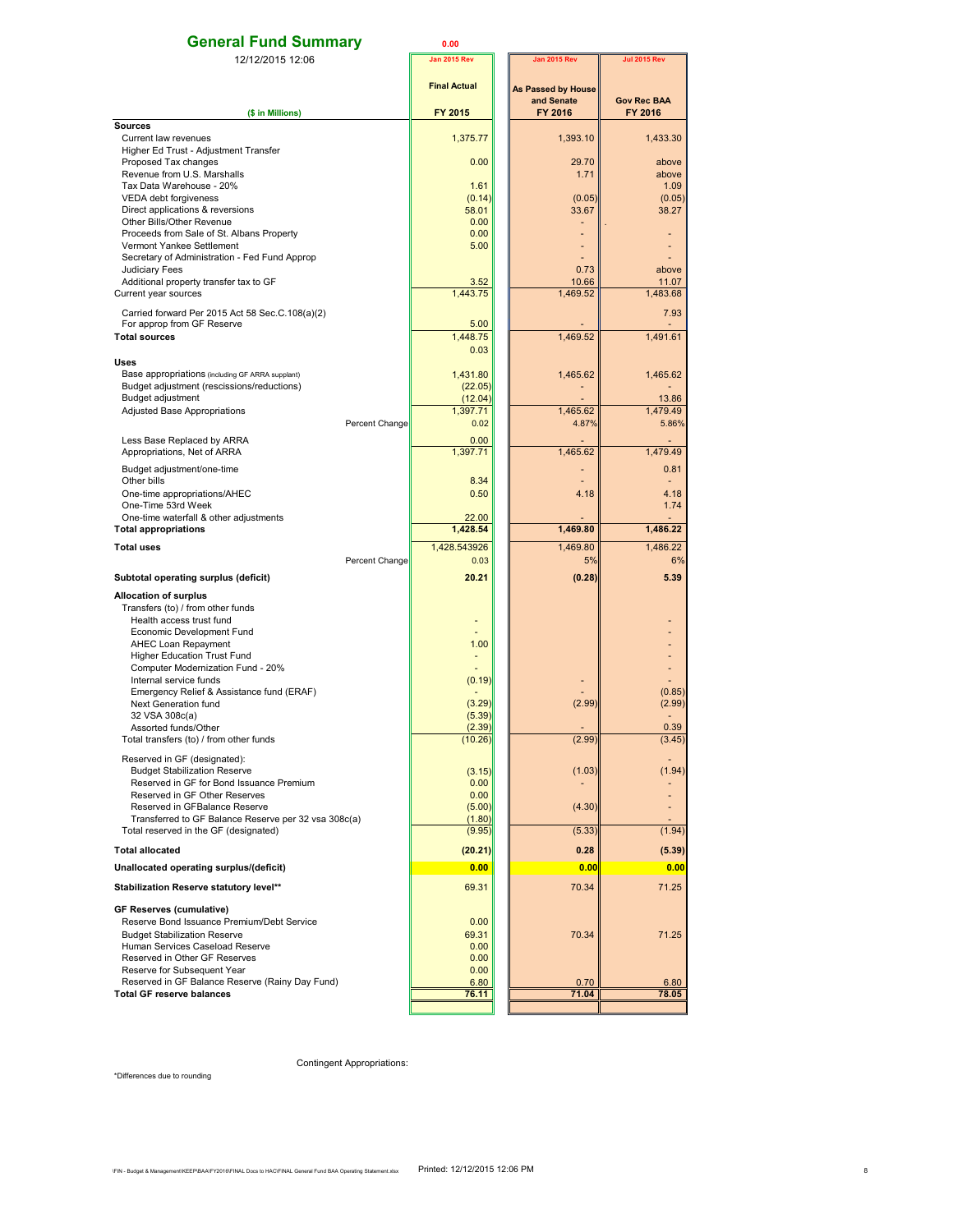| <b>TRANSPORTATION FUND SUMMARY</b>         |                      |                                  |                                    |
|--------------------------------------------|----------------------|----------------------------------|------------------------------------|
|                                            | <b>FY 2015 Final</b> | <b>FY2016 As</b><br>Passed (Jan) | FY2016 Gov Rec<br><b>BAA (Jul)</b> |
| <b>Revenues</b>                            |                      |                                  |                                    |
| <b>Current Law Revenues</b>                | 261,389,775          | 266,600,000                      | 265,800,000                        |
| Adjustment                                 | 621,714              | 650,000                          | 650,000                            |
| New Revenue                                |                      | 0                                | $\theta$                           |
| <b>Federal Reimbursements</b>              | $\theta$             |                                  |                                    |
| <b>Est. Reversions</b>                     | 0                    | $_{0}$                           | $\theta$                           |
| <b>Current Year Reversions</b>             | 0                    | 0                                | 0                                  |
| Direct Applications & Reversions           | 0                    | 0                                | $\theta$                           |
| <b>Total Revenue</b>                       | 262,011,489          | 267,250,000                      | 266,450,000                        |
| Carry forward balance                      |                      | $\theta$                         | 1,584,986                          |
| <b>Total State Funds</b>                   | 262,011,489          | 267,250,000                      | 268,034,986                        |
| <b>Appropriations</b>                      |                      |                                  |                                    |
| <b>AOT</b> Appropriations                  | 229,903,089          | 235,321,208                      | 235,321,208                        |
| Waterfall appropriations                   |                      | 0                                |                                    |
| <b>Information Centers</b>                 | 3,983,399            | 4,034,714                        | 4,034,714                          |
| Pay Act / FY11 27th Payroll                | 2,000,000            | 2,000,000                        | 2,000,000                          |
| <b>Transportation Debt Service</b>         | 2,094,554            | 1,946,969                        | 1,946,969                          |
| JTOC Appropriations                        | 22,750,000           | 22,750,000                       | 22,750,000                         |
| Contingent Approps / Ex Receipts           |                      | 0                                | $\theta$                           |
| Other appropriations                       |                      | 0                                | $\Omega$                           |
| <b>Current Year Reversions/Rescissions</b> | (1,710,448)          |                                  |                                    |
| Net Budget Adjustments                     | (3,150,000)          | $\theta$                         | 711,489                            |
| <b>Total Appropriations</b>                | 255,870,594          | 266,052,891                      | 266,764,380                        |
| Pre-Transfer balance                       | 6,140,895            | 1,197,109                        | 1,270,606                          |
| <b>Transfers</b>                           |                      |                                  |                                    |
| Transfer (to)/from General Fund            |                      |                                  |                                    |
| Transfer (to)/from Downtown Fund           | (383,966)            | (423,966)                        | (423,966)                          |
| Transfer (to)/from Central Garage Fund     | (372, 174)           | (162, 504)                       | (162, 504)                         |
| Transfer (to)/from Other Reserves          | 0                    | $\mathbf{0}$                     | $\bf{0}$                           |
| Transfer (to)/from Recreational Trail Fund | (296, 503)           | (370,000)                        | (443, 497)                         |
| Transfer (to)/from Other funds             | (2,500,000)          | 0                                |                                    |
| Transfer (to)/from Stabilization Reserve   | (1,003,266)          | (240, 639)                       | (240, 639)                         |
| Transfer (to)/from Vision Reserve          |                      |                                  |                                    |
| Transfer (to)/from Bond Reserve            |                      |                                  |                                    |
| <b>Closing Recon Entries</b>               |                      |                                  |                                    |
| Transfer (to)/from Bridge Fund             |                      | $^{(1)}$                         |                                    |
| <b>Net Transfers</b>                       | (4, 555, 909)        | (1, 197, 109)                    | (1,270,606)                        |
| <b>Ending Balance</b>                      | 1,584,986            | $\boldsymbol{0}$                 | $\mathbf{0}$                       |
| <b>Bond Reserve</b>                        | $\bf{0}$             | $\mathbf{0}$                     | $\Omega$                           |
| <b>Stabilization Reserve Balance</b>       | 12,552,891           | 12,793,530                       | 13,191,669                         |
| 5% Maximum Balance                         | 12,552,891           | 12,793,530                       | 13,214,395                         |
| Reserve Balance vs Maximum                 | $\Omega$             | $\overline{0}$                   | $\mathbf{0}$                       |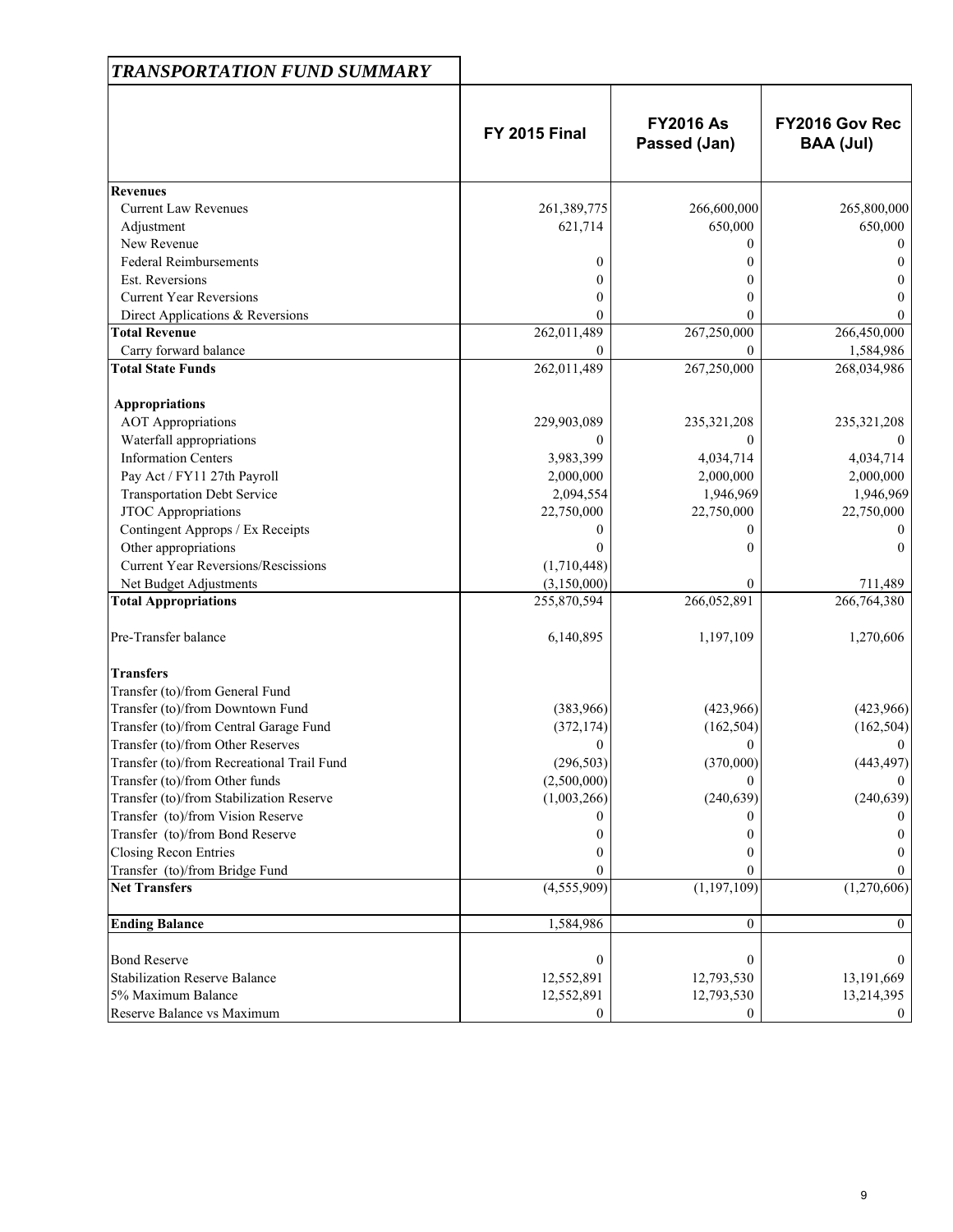## **Education Fund Operating Statement**

|   |                                         | FY 2015<br><b>Actuals</b> | FY 2016<br>As Passed | FY 2016<br>Gov. Rec BAA |
|---|-----------------------------------------|---------------------------|----------------------|-------------------------|
|   | Base Homestead Tax Rate                 | 0.98                      | 0.99                 | 0.99                    |
|   | Uniform Non-Homestead Tax Rate          | 1.515                     | 1.535                | 1.525                   |
|   | Base Rate on Household Income           | 1.80%                     | 1.80%                | 1.80%                   |
|   | Base Education Payment Per Pupil        | 9.285                     | 9.459                | 9,459                   |
|   | <b>Equalized Pupil Count</b>            | 89,399                    | 89,163               | 89,163                  |
|   | <b>Education Grand List Growth Rate</b> | $-0.5%$                   | 0.3%                 | 0.3%                    |
| m | <b>Education Spending Growth Rate</b>   | 3.8%                      | 3.0%                 | 2.5%                    |

**REVENUES**

|                | Gross Homestead Education Tax         | 573,642,974            |   | 590.500.000              |    | 588,411,000     |
|----------------|---------------------------------------|------------------------|---|--------------------------|----|-----------------|
| $\overline{2}$ | <b>Property Tax Adjustment</b>        | (151,088,479)          |   | $(166, 300, 000)$ \$     |    | (166, 300, 000) |
| 3              | Net Homestead Education Tax           | 422,554,495            |   | 424,200,000              |    | 422,111,000     |
| $\overline{a}$ | Non-Residential Education Tax         | 603,431,369            |   | 614,400,000              |    | 616,500,000     |
| 5.             | Sales & Use Tax                       | 127,615,074            |   | 135,900,000              |    | 133,800,000     |
| 6              | Purchase & Use Tax                    | 32,424,993             | S | 34,200,000               |    | 34,100,000      |
|                | Vermont Yankee Education Tax          |                        |   |                          |    |                 |
| 8              | Wind Property Tax                     | 933,289                |   | 900,000                  |    | 900,000         |
|                | Solar Energy Property Tax             | 207,574                |   | 200.000 \$               |    | 200.000         |
|                | Tax Fines & Penalties                 | ۰                      |   |                          |    |                 |
| 9              | Fund Interest                         | 78,960                 |   | 100.000                  |    | 100.000         |
| 10             | Prior Year Expenditure Refunds        |                        |   | $\overline{\phantom{a}}$ |    |                 |
| 10a            | Supplemental Property Tax Relief Fund |                        |   | ٠                        |    | $\sim$          |
| 11             | <b>Total Revenues</b>                 | \$<br>1,187,245,754.63 | Ś | 1,209,900,000            | S. | 1,207,711,000   |

#### **TRANSFERS**

| 10 | <b>GF Transfer</b>                            | 297,614,493 \$ | 303,343,381 | 303,343,381 |
|----|-----------------------------------------------|----------------|-------------|-------------|
| 11 | Lottery Transfer                              | 22,751,457 \$  | 23,200,000  | 23,200,000  |
| 12 | <b>Medicaid Transfer</b>                      | 7,637,472 \$   | 6,000,000   | 6,000,000   |
| 13 | Sales Tax Holiday: Hold Harmless Funding [GF] |                |             |             |
| 15 | Transfer Out                                  |                |             |             |
| 16 | <b>Net Transfers</b>                          | 328,003,422 \$ | 332,543,381 | 332.543.381 |
|    |                                               |                |             |             |

#### **APPROPRIATIONS**

| 17 | <b>Education Payment</b>                  | \$<br>1,252,880,020    | l \$ | 1,289,600,000    | \$  | 1,289,600,000  |
|----|-------------------------------------------|------------------------|------|------------------|-----|----------------|
| 18 | Special Education                         | \$<br>166,762,665      | Ŝ.   | 179,823,434 \$   |     | 179,823,434    |
| 19 | <b>State-Placed Students</b>              | \$<br>16,383,690       | Ŝ.   | 16,400,000       | Ś.  | 16,400,000     |
| 20 | Transportation                            | \$<br>17,163,059       | \$   | 17,734,913 \$    |     | 17,734,913     |
| 21 | Technical Education                       | \$<br>13,133,643       | -\$  | 13,331,162 \$    |     | 13,331,162     |
| 22 | Small Schools                             | \$<br>7,476,371        | Ŝ.   | 7,615,000        | Ŝ.  | 7,615,000      |
| 23 | <b>EEE Block Grant</b>                    | \$<br>6,194,203        | \$   | 6,356,188        | Ŝ   | 6,356,188      |
| 24 | Capital Debt                              | \$<br>127,661          | Ŝ.   | 122,000          | Ŝ   | 122,000        |
| 25 | <b>Adult Education &amp; Literacy</b>     | \$<br>6,709,343        | \$   | 5,800,000        | ۱\$ | 5,800,000      |
| 26 | Renter Rebate (EF share only: 70%)        | \$<br>4,473,125        | Ś    | 6,790,000        | Ś.  | 6,790,000      |
| 27 | Reappraisal & Listing Payment             | \$<br>3,281,110        | Ŝ.   | 3,425,000        | Ŝ   | 3,675,000      |
| 28 | VISION Accounting Expenses and Audit Fees | \$<br>1,163,360        | \$   | 962,145          | Ŝ   | 962,145        |
| 29 | <b>Corrections Education</b>              | \$<br>3,880,355        | \$   | 3,554,425        | \$  | 3,886,204      |
|    | Prevent Child Abuse                       | \$<br>152,803          |      |                  |     |                |
| 30 | <b>Total Appropriations</b>               | \$<br>1,499,781,406.90 | \$   | 1,551,514,267    | \$  | 1,552,096,046  |
| 31 | <b>Operating Surplus/(Deficit)</b>        | \$<br>15,467,770       | \$   | $(9,070,886)$ \$ |     | (11, 841, 665) |

#### **July 01 Education Fund Balance**

| <b>Budaet Stabilization Reserve</b>                   | 30.337.871 | 32.046.076 \$ | 32.046.076 |
|-------------------------------------------------------|------------|---------------|------------|
| Cumulative Prior Year Appropriation Surplus/(Deficit) | 16.278.073 | 24.892.578    | 24.892.578 |
| Prior Year Unallocated/Unreserved                     | 9.985.583  | 15.130.642    | 15.130.642 |
| Total                                                 | 56.601.526 | 72.069.296    | 72.069.296 |

#### **June 30 Operating Surplus/(Deficit) Allocation**

|    | Transfer to/(from) the stabilization Reserve | 1,708,205   | 567.032          | 567.032      |
|----|----------------------------------------------|-------------|------------------|--------------|
| b2 | <b>Current Year Appropriation Surplus</b>    |             |                  |              |
|    | Net Continuing Appropriations                | (8,614,505) |                  |              |
|    | Transfer to/(from) Unreserved/Unallocated    | 5.145.059   | $(9.637.918)$ \$ | (12.408.697) |

#### **June 30 Education Fund Balance**

|    | <b>Budget Stabilization Reserve</b>                   | $32.046.076$ S | 32.613.108 | 32.613.108 |
|----|-------------------------------------------------------|----------------|------------|------------|
|    | Cumulative Prior Year Appropriation Surplus/(Deficit) | 24.892.578 \$  | 24.892.578 | 24.892.578 |
|    | Current Year Unallocated/Unreserved                   | 15.130.642     | 5.492.724  | 2.721.945  |
| 35 | Total                                                 | 72,069,296 \$  | 62.998.410 | 60.227.631 |

| 35 | <b>Budget Stabilization Reserve</b> | 32.046.076 S | 32.613.108    | 32.613.108 |
|----|-------------------------------------|--------------|---------------|------------|
| 36 | Maximum Statutory Reserve [5.0%]    | 32.046.076   | 32.613.108    | 32.613.108 |
| 37 | Minimum Statutory Reserve [3.5%]    | 22.432.253   | 22.829.176 \$ | 22.829.176 |
| 38 | Actual Reserve Percentage           | 5.00%        | 5.00%         | 5.00%      |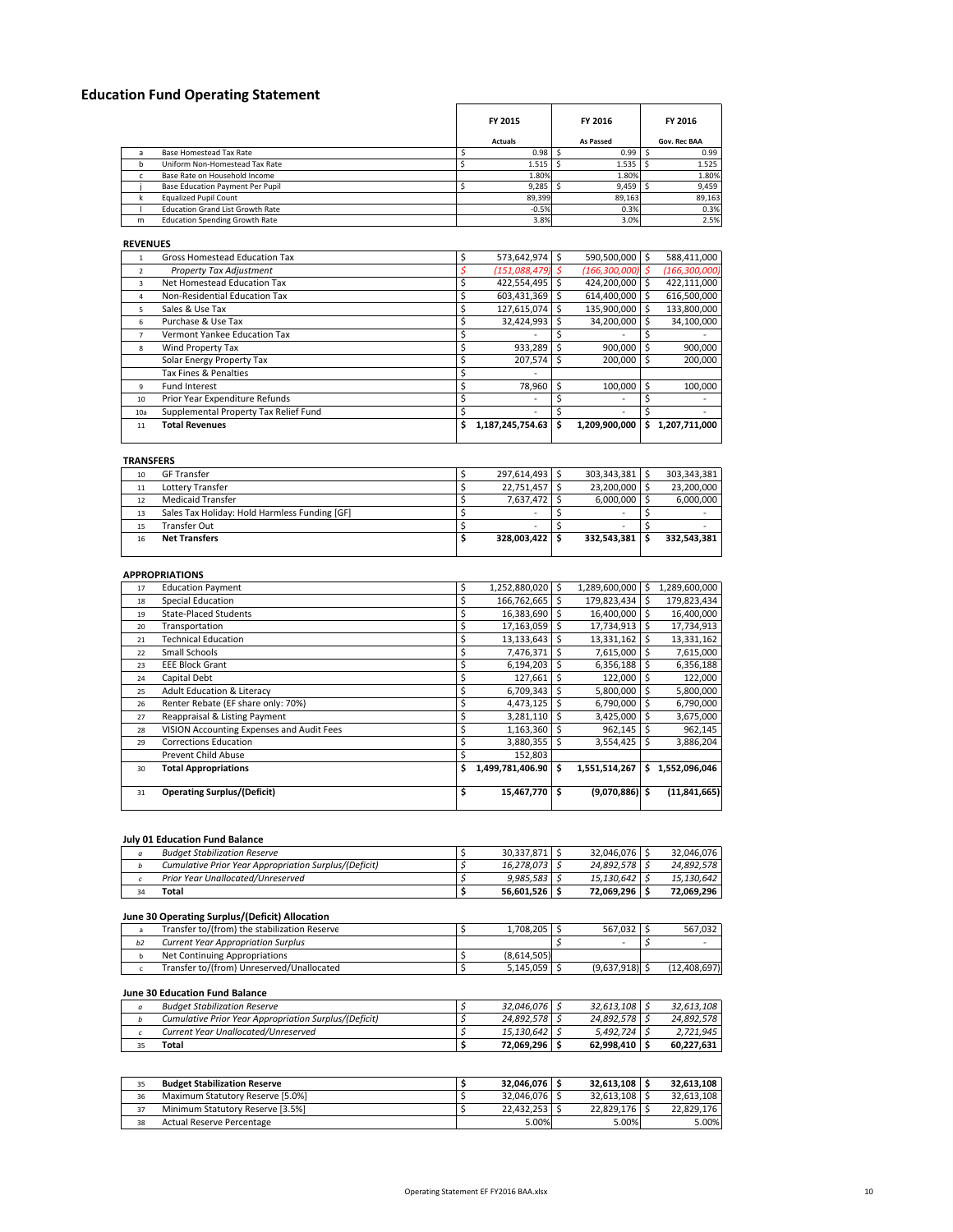|                     |                    | KEEP: AFDETA FY 2016     |                                                                                                          |                                                       |                                           |                                                      |                                  |
|---------------------|--------------------|--------------------------|----------------------------------------------------------------------------------------------------------|-------------------------------------------------------|-------------------------------------------|------------------------------------------------------|----------------------------------|
|                     |                    |                          |                                                                                                          |                                                       |                                           |                                                      |                                  |
| <b>BAA</b><br>Sec.# | Sec.#              | Dept ID                  | <b>FY 2016 APPROPRIATIONS BILL</b>                                                                       | 12/12/15 12:10 PM                                     | ∪omernce<br><b>Committee As</b><br>Passed | i olai Governor s<br><b>Recommend BAA</b><br>FY 2016 | Governor's BAA<br><b>Changes</b> |
|                     | 1 B.137            | 1140040000               | *** GENERAL GOVERNMENT ***                                                                               | Grants                                                | 18,200,000                                | 15,273,000                                           |                                  |
|                     | 1 B.137            | 1140040000               | Homeowner rebate<br>Homeowner rebate                                                                     | Total                                                 | 18,200,000                                | 15,273,000                                           | (2,927,000)<br>(2,927,000)       |
|                     | 1 B.137            | 1140040000               | Homeowner rebate                                                                                         | Source of funds                                       |                                           |                                                      |                                  |
|                     | 1 B.137            | 1140040000               | Homeowner rebate                                                                                         | General fund                                          | 18,200,000                                | 15,273,000                                           | (2,927,000)                      |
|                     | 1 B.137            | 1140040000               | Homeowner rebate                                                                                         | Total                                                 | 18,200,000                                | 15,273,000                                           | (2,927,000)                      |
|                     | 2 B.138            | 1140330000               | Renter rebate                                                                                            | Grants                                                | 9,700,000                                 | 9,250,000                                            | (450,000)                        |
|                     | 2 B.138            | 1140330000               | Renter rebate                                                                                            | Total                                                 | 9,700,000                                 | 9,250,000                                            | (450,000)                        |
|                     | 2B.138             | 1140330000               | Renter rebate                                                                                            | Source of funds                                       | 2.910.000                                 |                                                      |                                  |
|                     | 2 B.138<br>2 B.138 | 1140330000<br>1140330000 | Renter rebate<br>Renter rebate                                                                           | General fund<br><b>Education fund</b>                 | 6,790,000                                 | 2,775,000<br>6,475,000                               | (135,000)<br>(315,000)           |
|                     | 2 B.138            | 1140330000               | Renter rebate                                                                                            | Total                                                 | 9,700,000                                 | 9,250,000                                            | (450,000)                        |
|                     | 3 B.139            | 1140060000               | Tax department - reappraisal and listing payments                                                        | Grants                                                | 3,425,000                                 | 3,675,000                                            | 250,000                          |
|                     | 3 B.139            | 1140060000               | Tax department - reappraisal and listing payments                                                        | Total                                                 | 3,425,000                                 | 3,675,000                                            | 250,000                          |
|                     | 3 B.139            | 1140060000               | Tax department - reappraisal and listing payments                                                        | Source of funds                                       |                                           |                                                      |                                  |
|                     | $3$ B.139          | 1140060000               | Tax department - reappraisal and listing payments                                                        | <b>Education fund</b>                                 | 3,425,000                                 | 3,675,000                                            | 250,000                          |
|                     | 3 B.139            | 1140060000               | Tax department - reappraisal and listing payments                                                        | Total                                                 | 3,425,000                                 | 3,675,000                                            | 250,000                          |
|                     | 4 B.140<br>4B.140  | 1140070000<br>1140070000 | Use tax reimbursement fund - municipal current use<br>Use tax reimbursement fund - municipal current use | Grants                                                | 14,978,851<br>14,978,851                  | 14,647,867<br>14,647,867                             | (330, 984)<br>(330,984)          |
|                     | 4 B.140            |                          | 1140070000 Use tax reimbursement fund - municipal current use                                            | Total<br>Source of funds                              |                                           |                                                      |                                  |
|                     | 4B.140             | 1140070000               | Use tax reimbursement fund - municipal current use                                                       | General fund                                          | 14,978,851                                | 14,647,867                                           | (330, 984)                       |
|                     | 4B.140             | 1140070000               | Use tax reimbursement fund - municipal current use                                                       | Total                                                 | 14,978,851                                | 14,647,867                                           | (330,984)                        |
|                     | 5 B.145            |                          | Total general government                                                                                 | Total general government                              | 216,762,501                               | 213,304,517                                          | (3, 457, 984)                    |
|                     | 5 B.145            |                          | Total general government                                                                                 | <b>Personal services</b>                              | 110,731,159                               | 110,731,159                                          |                                  |
|                     | 5 B.145            |                          | Total general government                                                                                 | <b>Operating expenses</b>                             | 52,754,915                                | 52,754,915                                           |                                  |
|                     | 5 B.145            |                          | Total general government                                                                                 | Grants                                                | 53,276,427                                | 49,818,443                                           | (3,457,984)                      |
|                     | 5 B.145<br>5 B.145 |                          | Total general government<br>Total general government                                                     | Source of funds<br>General fund                       | 78,257,735                                | 74,864,751                                           | (3,392,984)                      |
|                     | 5 B.145            |                          | Total general government                                                                                 | <b>Transportation fund</b>                            | 4,034,714                                 | 4,034,714                                            |                                  |
|                     | 5 B.145            |                          | Total general government                                                                                 | Special funds                                         | 10,824,361                                | 10,824,361                                           |                                  |
|                     | 5 B.145            |                          | Total general government                                                                                 | <b>Tobacco fund</b>                                   |                                           |                                                      |                                  |
|                     | 5 B.145            |                          | Total general government                                                                                 | <b>Education fund</b>                                 | 10,215,000                                | 10,150,000                                           | (65,000)                         |
|                     | 5 B.145            |                          | Total general government                                                                                 | <b>Federal funds</b>                                  | 1,040,195                                 | 1,040,195                                            |                                  |
|                     | 5 B.145            |                          | Total general government                                                                                 | <b>Global Commitment fund</b>                         |                                           |                                                      | $\sim$                           |
|                     | 5 B.145<br>5 B.145 |                          | Total general government<br>Total general government                                                     | Internal service funds<br>Interdepartmental transfers | 86,682,796<br>9,207,541                   | 86,682,796<br>9,207,541                              |                                  |
|                     | 5 B.145            |                          | Total general government                                                                                 | <b>Enterprise funds</b>                               | 3,295,263                                 | 3,295,263                                            |                                  |
|                     | 5 B.145            |                          | Total general government                                                                                 | Pension trust funds                                   | 12,065,703                                | 12,065,703                                           |                                  |
|                     | 5 B.145            |                          | Total general government                                                                                 | Private purpose trust funds                           | 1,139,193                                 | 1,139,193                                            |                                  |
|                     | 5 B.145            |                          | Total general government                                                                                 | Total                                                 | 216,762,501                               | 213,304,517                                          | (3,457,984)                      |
|                     |                    |                          | *** PROTECTION TO PERSONS AND PROPERTY ***                                                               |                                                       |                                           |                                                      |                                  |
|                     | 6 B.200<br>6B.200  | 2100001000<br>2100001000 | Attorney general<br>Attorney general                                                                     | Personal services<br>Operating expenses               | 8,491,876<br>1,223,677                    | 8,600,876<br>1,239,677                               | 109,000<br>16,000                |
|                     | 6B.200             | 2100001000               | Attorney general                                                                                         | Total                                                 | 9,715,553                                 | 9,840,553                                            | 125,000                          |
|                     | 6B.200             | 2100001000               | Attorney general                                                                                         | Source of funds                                       |                                           |                                                      |                                  |
|                     | 6 B.200            | 2100001000               | Attorney general                                                                                         | General fund                                          | 4,232,072                                 | 4,357,072                                            | 125,000                          |
|                     | 6 B.200            | 2100001000               | Attorney general                                                                                         | Special funds                                         | 2.017.819                                 | 2.017.819                                            |                                  |
|                     | 6 B.200            | 2100001000               | Attorney general                                                                                         | Tobacco fund                                          | 348,000                                   | 348,000                                              |                                  |
|                     | 6B.200<br>6 B.200  | 2100001000<br>2100001000 | Attorney general<br>Attorney general                                                                     | Federal funds<br>Interdepartmental transfers          | 829,609<br>2,288,053                      | 829,609<br>2,288,053                                 | $\sim$                           |
|                     | 6 B.200            | 2100001000               | Attorney general                                                                                         | Total                                                 | 9,715,553                                 | 9,840,553                                            | 125,000                          |
|                     | 7 B.202            | 2110000100               | Defender general - public defense                                                                        | Personal services                                     | 9,875,845                                 | 9,875,845                                            |                                  |
|                     | <b>7</b> B.202     | 2110000100               | Defender general - public defense                                                                        | Operating expenses                                    | 1,027,999                                 | 1,027,999                                            |                                  |
|                     | 7 B.202            | 2110000100               | Defender general - public defense                                                                        | Total                                                 | 10,903,844                                | 10,903,844                                           | $\overline{\phantom{a}}$         |
|                     | <b>7</b> B.202     | 2110000100               | Defender general - public defense                                                                        | Source of funds                                       |                                           |                                                      |                                  |
|                     | 7B.202<br>7 B.202  | 2110000100<br>2110000100 | Defender general - public defense                                                                        | General fund                                          | 10,265,292<br>638,552                     | 10,290,292<br>613,552                                | 25,000                           |
|                     | <b>7</b> B.202     | 2110000100               | Defender general - public defense<br>Defender general - public defense                                   | Special funds<br>Total                                | 10,903,844                                | 10,903,844                                           | (25,000)                         |
|                     | 8 B.209            | 2140010000               | Public safety - state police                                                                             | Personal services                                     | 49,451,041                                | 49,451,041                                           |                                  |
|                     | 8 B.209            | 2140010000               | Public safety - state police                                                                             | Operating expenses                                    | 8,542,245                                 | 8,542,245                                            |                                  |
|                     | 8 B.209            | 2140010000               | Public safety - state police                                                                             | Grants                                                | 896,000                                   | 896,000                                              | $\sim$                           |
|                     | 8B.209             | 2140010000               | Public safety - state police                                                                             | Total                                                 | 58,889,286                                | 58,889,286                                           |                                  |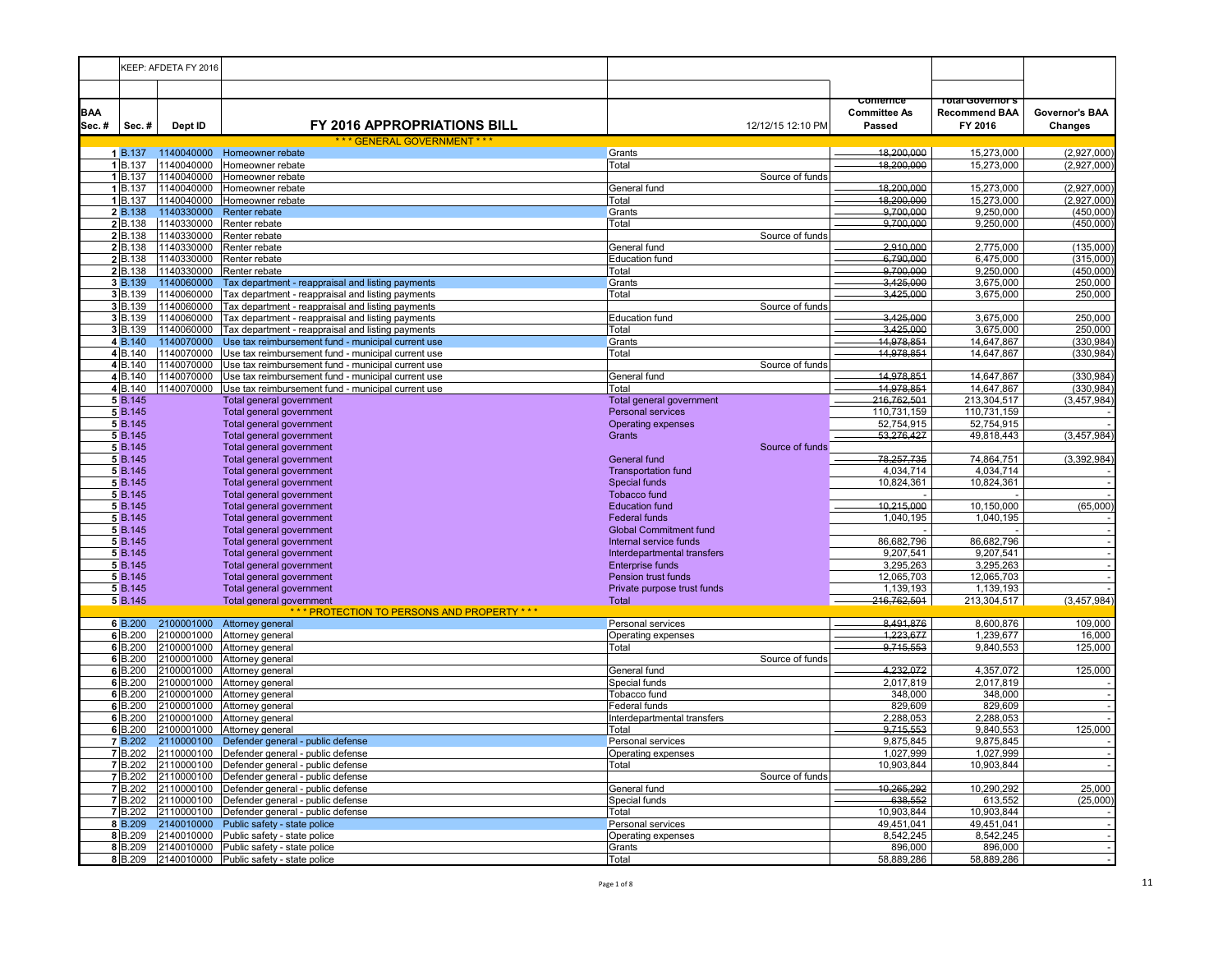|                     |                      | KEEP: AFDETA FY 2016     |                                                                                                                                  |                                                  |                               |                                 |                           |
|---------------------|----------------------|--------------------------|----------------------------------------------------------------------------------------------------------------------------------|--------------------------------------------------|-------------------------------|---------------------------------|---------------------------|
|                     |                      |                          |                                                                                                                                  |                                                  |                               |                                 |                           |
|                     |                      |                          |                                                                                                                                  |                                                  | ∪omernce                      | rotal Governor s                |                           |
| <b>BAA</b><br>Sec.# | Sec.#                | Dept ID                  | <b>FY 2016 APPROPRIATIONS BILL</b>                                                                                               | 12/12/15 12:10 PM                                | <b>Committee As</b><br>Passed | <b>Recommend BAA</b><br>FY 2016 | Governor's BAA<br>Changes |
|                     | 8B.209               |                          | 2140010000 Public safety - state police                                                                                          | Source of funds                                  |                               |                                 |                           |
|                     | 8B.209               |                          | 2140010000 Public safety - state police                                                                                          | General fund                                     | 28,998,898                    | 28,973,898                      | (25,000)                  |
|                     | $8$ <sub>B.209</sub> |                          | 2140010000 Public safety - state police                                                                                          | Transportation fund                              | 22.750.000                    | 22.750.000                      |                           |
|                     | 8 B.209              | 2140010000               | Public safety - state police                                                                                                     | Special funds                                    | 3,265,856                     | 3,290,856                       | 25,000                    |
|                     | 8 B.209              | 2140010000               | Public safety - state police                                                                                                     | Federal funds                                    | 2,294,098                     | 2,294,098                       |                           |
|                     | 8 B.209<br>8B.209    | 2140010000               | 2140010000 Public safety - state police<br>Public safety - state police                                                          | <b>ARRA</b> funds<br>Interdepartmental transfers | 1,580,434                     | 1,580,434                       |                           |
|                     | 8B.209               |                          | 2140010000 Public safety - state police                                                                                          | <b>ARRA</b> Interdepartmental transfers          |                               |                                 | $\sim$                    |
|                     | 8 B.209              |                          | 2140010000 Public safety - state police                                                                                          | Total                                            | 58.889.286                    | 58.889.286                      |                           |
|                     | 9 B.216              | 2150020000               | Military - air service contract                                                                                                  | Personal services                                | 4,896,594                     | 4,945,594                       | 49,000                    |
|                     | 9B.216               | 2150020000               | Military - air service contract                                                                                                  | Operating expenses                               | 935,308                       | 935,308                         |                           |
|                     | $9$ $B.216$          | 2150020000               | Military - air service contract                                                                                                  | Total                                            | 5,831,902                     | 5,880,902                       | 49,000                    |
|                     | $9$ $B.216$          | 2150020000               | Military - air service contract                                                                                                  | Source of funds                                  |                               |                                 |                           |
|                     | 9B.216<br>9B.216     |                          | 2150020000 Military - air service contract<br>2150020000 Military - air service contract                                         | General fund<br>Federal funds                    | 471,320<br>5,360,582          | 520,320<br>5,360,582            | 49,000                    |
|                     | $9$ B.216            | 2150020000               | Military - air service contract                                                                                                  | Total                                            | 5,831,902                     | 5,880,902                       | 49,000                    |
|                     | 10 B.219             | 2150050000               | Military - veterans' affairs                                                                                                     | Personal services                                | 722,415                       | 761,899                         | 39,484                    |
|                     | 10 B.219             | 2150050000               | Military - veterans' affairs                                                                                                     | Operating expenses                               | 184,693                       | 184,693                         |                           |
|                     | 10 B.219             | 2150050000               | Military - veterans' affairs                                                                                                     | Grants                                           | 118,984                       | 118,984                         |                           |
|                     | 10 B.219             | 2150050000               | Military - veterans' affairs                                                                                                     | Total                                            | 1,026,092                     | 1,065,576                       | 39,484                    |
|                     | 10 B.219             | 2150050000               | Military - veterans' affairs                                                                                                     | Source of funds                                  |                               |                                 |                           |
|                     | 10 B.219             | 2150050000               | Military - veterans' affairs                                                                                                     | General fund                                     | 796,084                       | 835,568                         | 39,484                    |
|                     | 10 B.219<br>10 B.219 | 2150050000               | Military - veterans' affairs                                                                                                     | Special funds<br>Federal funds                   | 130,008                       | 130,008                         |                           |
|                     | $10$ B.219           | 2150050000               | Military - veterans' affairs<br>2150050000 Military - veterans' affairs                                                          | Total                                            | 100,000<br>1,026,092          | 100,000<br>1,065,576            | 39,484                    |
|                     | 11 B.240             |                          | Total protection to persons and property                                                                                         | Total protection to persons and property         | 306,921,632                   | 307, 135, 116                   | 213,484                   |
|                     | 11 B.240             |                          | Total protection to persons and property                                                                                         | Personal services                                | 215,511,128                   | 215,708,612                     | 197,484                   |
|                     | 11 B.240             |                          | Total protection to persons and property                                                                                         | Operating expenses                               | 52,349,331                    | 52,365,331                      | 16,000                    |
|                     | 11 B.240             |                          | Total protection to persons and property                                                                                         | Grants                                           | 39,061,173                    | 39,061,173                      |                           |
|                     | 11 B.240             |                          | Total protection to persons and property                                                                                         | Source of funds                                  |                               |                                 |                           |
|                     | 11 B.240             |                          | Total protection to persons and property                                                                                         | General fund                                     | 132,232,333                   | 132,445,817                     | 213,484                   |
|                     | 11 B.240             |                          | Total protection to persons and property                                                                                         | <b>Transportation fund</b>                       | 22,750,000                    | 22,750,000                      |                           |
|                     | 11 B.240<br>11 B.240 |                          | Total protection to persons and property<br>Total protection to persons and property                                             | Special funds<br>Tobacco fund                    | 78,861,699<br>606,315         | 78,861,699<br>606,315           |                           |
|                     | 11 B.240             |                          | Total protection to persons and property                                                                                         | State health care resources fund                 |                               |                                 |                           |
|                     | 11 B.240             |                          | Total protection to persons and property                                                                                         | Federal funds                                    | 52,831,535                    | 52,831,535                      | $\sim$                    |
|                     | 11 B.240             |                          | Total protection to persons and property                                                                                         | <b>ARRA</b> funds                                | 238,000                       | 238,000                         | $\sim$                    |
|                     | 11 B.240             |                          | Total protection to persons and property                                                                                         | <b>Global Commitment fund</b>                    | 90,278                        | 90,278                          | $\bar{z}$                 |
|                     | 11 B.240             |                          | Total protection to persons and property                                                                                         | Interdepartmental transfers                      | 11,454,881                    | 11,454,881                      |                           |
|                     | 11 B.240             |                          | Total protection to persons and property                                                                                         | Enterprise funds                                 | 7,856,591                     | 7,856,591                       |                           |
|                     | 11 B.240             |                          | Total protection to persons and property<br>*** HUMAN SERVICES ***                                                               | Total                                            | 306,921,632                   | 307, 135, 116                   | 213,484                   |
|                     | 12 B.300             | 3400001000               | Human Services - agency of human services - secretary's office                                                                   | Personal services                                | 16,664,613                    | 16,526,368                      | (138, 245)                |
|                     | 12 B.300             | 3400001000               | Human Services - agency of human services - secretary's office                                                                   | Operating expenses                               | 3,866,535                     | 3,860,717                       | (5, 818)                  |
|                     | 12 B.300             | 3400001000               | Human Services - agency of human services - secretary's office                                                                   | Grants                                           | 3,226,454                     | 3,226,454                       |                           |
|                     | 12 B.300             | 3400001000               | Human Services - agency of human services - secretary's office                                                                   | Total                                            | 23,757,602                    | 23,613,539                      | (144, 063)                |
|                     | 12 B.300             | 3400001000               | Human Services - agency of human services - secretary's office                                                                   | Source of funds                                  |                               |                                 |                           |
|                     | 12 B.300             | 3400001000               | Human Services - agency of human services - secretary's office                                                                   | General fund                                     | 6,082,747                     | 6,270,162                       | 187,415                   |
|                     | 12 B.300<br>12 B.300 | 3400001000<br>3400001000 | Human Services - agency of human services - secretary's office                                                                   | Special funds<br>Tobacco fund                    | 91.017<br>25,000              | 91.017<br>25,000                |                           |
|                     | 12 B.300             | 3400001000               | Human Services - agency of human services - secretary's office<br>Human Services - agency of human services - secretary's office | State health care resources fund                 |                               |                                 |                           |
|                     | 12 B.300             | 3400001000               | Human Services - agency of human services - secretary's office                                                                   | Global Commitment fund                           | 499.667                       | 297,616                         | (202, 051)                |
|                     | 12 B.300             | 3400001000               | Human Services - agency of human services - secretary's office                                                                   | Federal funds                                    | 12,396,153                    | 12,290,508                      | (105, 645)                |
|                     | 12 B.300             | 3400001000               | Human Services - agency of human services - secretary's office                                                                   | Interdepartmental transfers                      | 4,663,018                     | 4,639,236                       | (23, 782)                 |
|                     | 12 B.300             | 3400001000               | Human Services - agency of human services - secretary's office                                                                   | Total                                            | 23.757.602                    | 23.613.539                      | (144, 063)                |
|                     | 13 B.301             | 3400004000               | Secretary's office - global commitment                                                                                           | Operating expenses                               | 4,541,736                     | 69,303,699                      | 64,761,963                |
|                     | 13 B.301             | 3400004000               | Secretary's office - global commitment                                                                                           | Grants                                           | 1,372,464,147                 | 1,372,464,147                   |                           |
|                     | 13 B.301<br>13 B.301 | 3400004000<br>3400004000 | Secretary's office - global commitment<br>Secretary's office - global commitment                                                 | Total<br>Source of funds                         | 1,377,005,883                 | 1,441,767,846                   | 64,761,963                |
|                     | 13 B.301             | 3400004000               | Secretary's office - global commitment                                                                                           | General fund                                     | 208.728.673                   | 218,826,400                     | 10,097,727                |
|                     | 13 B.301             | 3400004000               | Secretary's office - global commitment                                                                                           | Special funds                                    | 26,550,179                    | 27,899,279                      | 1,349,100                 |
|                     | 13 B.301             |                          | 3400004000 Secretary's office - global commitment                                                                                | <b>Tobacco Fund</b>                              | 28,747,141                    | 28,079,458                      | (667, 683)                |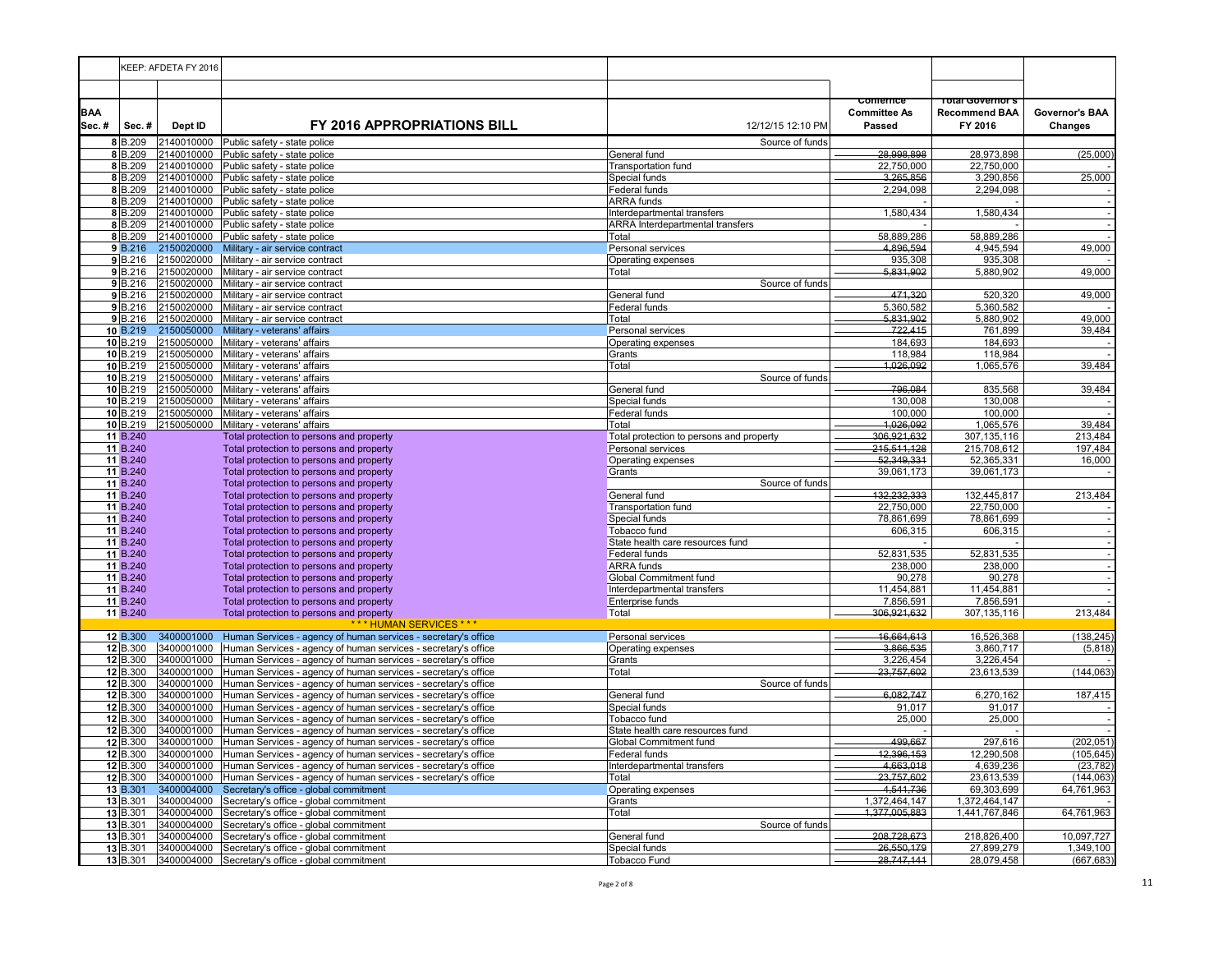|                     |                      | KEEP: AFDETA FY 2016     |                                                                                                                                                                     |                                              |                                           |                                                      |                           |
|---------------------|----------------------|--------------------------|---------------------------------------------------------------------------------------------------------------------------------------------------------------------|----------------------------------------------|-------------------------------------------|------------------------------------------------------|---------------------------|
|                     |                      |                          |                                                                                                                                                                     |                                              |                                           |                                                      |                           |
| <b>BAA</b><br>Sec.# | Sec.#                | Dept ID                  | <b>FY 2016 APPROPRIATIONS BILL</b>                                                                                                                                  | 12/12/15 12:10 PM                            | comernce<br><b>Committee As</b><br>Passed | i olai Governor s<br><b>Recommend BAA</b><br>FY 2016 | Governor's BAA<br>Changes |
|                     | 13 B.301             | 3400004000               | Secretary's office - global commitment                                                                                                                              | State health care resources fund             | 270.712.781                               | 280,996,184                                          | 10,283,403                |
|                     | 13 B.301             | 3400004000               | Secretary's office - global commitment                                                                                                                              | Federal funds                                | 842,227,109                               | 885,926,525                                          | 43,699,416                |
|                     | 13 B.301<br>13 B.301 | 3400004000<br>3400004000 | Secretary's office - global commitment<br>Secretary's office - global commitment                                                                                    | Interdepartmental transfers<br>Total         | 40,000<br>1,377,005,883                   | 40,000<br>1,441,767,846                              | 64,761,963                |
|                     | 14 B.302             | 3400008000               | Rate setting                                                                                                                                                        | Personal services                            | 898.044                                   | 885,721                                              | (12, 323)                 |
|                     | 14 B.302             | 3400008000               | Rate setting                                                                                                                                                        | Operating expenses                           | 98,596                                    | 98,596                                               |                           |
|                     | 14 B.302             | 3400008000               | Rate setting                                                                                                                                                        | Total                                        | 996,640                                   | 984,317                                              | (12, 323)                 |
|                     | 14 B.302             | 3400008000               | Rate setting                                                                                                                                                        | Source of funds                              |                                           |                                                      |                           |
|                     | 14 B.302             | 3400008000               | Rate setting                                                                                                                                                        | Global Commitment fund                       | 996.640                                   | 984.317                                              | (12, 323)                 |
|                     | 14 B.302<br>15 B.304 | 3400008000<br>3400010000 | Rate setting<br>Human services board                                                                                                                                | Total<br>Personal services                   | 996,640<br>693,325                        | 984.317<br>685,834                                   | (12, 323)<br>(7, 491)     |
|                     | 15 B.304             | 3400010000               | Human services board                                                                                                                                                | Operating expenses                           | 89,986                                    | 89,986                                               |                           |
|                     | 15 B.304             | 3400010000               | Human services board                                                                                                                                                | Total                                        | 783,311                                   | 775,820                                              | (7, 491)                  |
|                     | 15 B.304             | 3400010000               | Human services board                                                                                                                                                | Source of funds                              |                                           |                                                      |                           |
|                     | 15 B.304             | 3400010000               | Human services board                                                                                                                                                | General fund                                 | 223,361                                   | 223,361                                              |                           |
|                     | 15 B.304             | 3400010000               | Human services board                                                                                                                                                | State health care resources fund             |                                           |                                                      |                           |
|                     | 15 B.304             | 3400010000               | Human services board                                                                                                                                                | Global Commitment fund                       | 262,858                                   | 17,234                                               | 17,234                    |
|                     | 15 B.304<br>15 B.304 | 3400010000               | Human services board<br>3400010000 Human services board                                                                                                             | Federal funds<br>Interdepartmental transfers | 297,092                                   | 258,160<br>277,065                                   | (4,698)<br>(20, 027)      |
|                     | 15 B.304             |                          | 3400010000 Human services board                                                                                                                                     | Total                                        | 783,311                                   | 775,820                                              | (7, 491)                  |
|                     | 16 B.306             | 3410010000               | Department of Vermont health access - administration                                                                                                                | Personal services                            | 159,623,571                               | 171,603,950                                          | 11,980,379                |
|                     | 16 B.306             | 3410010000               | Department of Vermont health access - administration                                                                                                                | Operating expenses                           | 4,538,736                                 | 4,525,186                                            | (13, 550)                 |
|                     | 16 B.306             | 3410010000               | Department of Vermont health access - administration                                                                                                                | Grants                                       | 18,136,469                                | 17,976,469                                           | (160,000)                 |
|                     | 16 B.306             | 3410010000               | Department of Vermont health access - administration                                                                                                                | Total                                        | 182,298,776                               | 194,105,605                                          | 11,806,829                |
|                     | 16 B.306             |                          | 3410010000 Department of Vermont health access - administration                                                                                                     | Source of funds                              |                                           |                                                      |                           |
|                     | 16 B.306<br>16 B.306 | 3410010000               | 3410010000 Department of Vermont health access - administration                                                                                                     | General fund<br>Special funds                | 1,447,997<br>797,332                      | 5,811,323<br>797,332                                 | 4,363,326                 |
|                     | 16 B.306             | 3410010000               | Department of Vermont health access - administration<br>Department of Vermont health access - administration                                                        | State health care resources fund             |                                           |                                                      |                           |
|                     | 16 B.306             | 3410010000               | Department of Vermont health access - administration                                                                                                                | Global Commitment fund                       | 86,608,315                                | 77,836,148                                           | (8,772,167)               |
|                     | 16 B.306             | 3410010000               | Department of Vermont health access - administration                                                                                                                | Federal funds                                | 84,243,588                                | 97,567,393                                           | 13,323,805                |
|                     | 16 B.306             | 3410010000               | Department of Vermont health access - administration                                                                                                                | Interdepartmental transfers                  | 9.201.544                                 | 12,093,409                                           | 2,891,865                 |
|                     | 16 B.306             | 3410010000               | Department of Vermont health access - administration                                                                                                                | Total                                        | 182,298,776                               | 194,105,605                                          | 11,806,829                |
|                     | 17 B.307             | 3410015000               | Department of Vermont health access - Medicaid program - global commitment                                                                                          | Grants                                       | 659,633,970                               | 721,408,653                                          | 61,774,683                |
|                     | 17 B.307             | 3410015000               | Department of Vermont health access - Medicaid program - global commitment                                                                                          | Total                                        | 659,633,970                               | 721,408,653                                          | 61,774,683                |
|                     | 17 B.307<br>17 B.307 | 3410015000               | Department of Vermont health access - Medicaid program - global commitment<br>3410015000 Department of Vermont health access - Medicaid program - global commitment | Source of funds<br>Global Commitment fund    | 659,633,970                               | 721,408,653                                          | 61,774,683                |
|                     | 17 B.307             |                          | 3410015000 Department of Vermont health access - Medicaid program - global commitment                                                                               | Total                                        | 659,633,970                               | 721,408,653                                          | 61,774,683                |
|                     | 18 B.308             | 3410016000               | Department of Vermont health access - Medicaid program - long-term care waiver                                                                                      | Grants                                       | 210,124,188                               | 212,228,385                                          | 2,104,197                 |
|                     | 18 B.308             | 3410016000               | Department of Vermont health access - Medicaid program - long-term care waiver                                                                                      | Total                                        | 210,124,188                               | 212,228,385                                          | 2,104,197                 |
|                     | 18 B.308             | 3410016000               | Department of Vermont health access - Medicaid program - long-term care waiver                                                                                      | Source of funds                              |                                           |                                                      |                           |
|                     | 18 B.308             | 3410016000               | Department of Vermont health access - Medicaid program - long-term care waiver                                                                                      | General fund                                 | 94,492,829                                | 94,492,829                                           |                           |
|                     | 18 B.308             | 3410016000               | Department of Vermont health access - Medicaid program - long-term care waiver                                                                                      | Global Commitment fund                       |                                           | 2,104,197                                            | 2,104,197                 |
|                     | 18 B.308<br>18 B.308 | 3410016000<br>3410016000 | Department of Vermont health access - Medicaid program - long-term care waiver<br>Department of Vermont health access - Medicaid program - long-term care waiver    | Federal funds<br>Total                       | 115.631.359<br>210,124,188                | 115,631,359<br>212,228,385                           | 2,104,197                 |
|                     | 19 B.309             | 3410017000               | Department of Vermont health access - Medicaid program - state only                                                                                                 | Grants                                       | 39,415,040                                | 42,470,142                                           | 3,055,102                 |
|                     | 19 B.309             | 3410017000               | Department of Vermont health access - Medicaid program - state only                                                                                                 | Total                                        | 39,415,040                                | 42,470,142                                           | 3,055,102                 |
|                     | 19 B.309             | 3410017000               | Department of Vermont health access - Medicaid program - state only                                                                                                 | Source of funds                              |                                           |                                                      |                           |
|                     | 19 B.309             | 3410017000               | Department of Vermont health access - Medicaid program - state only                                                                                                 | General fund                                 | 31,425,153                                | 35, 124, 214                                         | 3,699,061                 |
|                     | 19 B.309             | 3410017000               | Department of Vermont health access - Medicaid program - state only                                                                                                 | Global Commitment fund                       | 7,989,887                                 | 7,345,928                                            | (643, 959)                |
|                     | 19 B.309             | 3410017000               | Department of Vermont health access - Medicaid program - state only                                                                                                 | Total                                        | 39,415,040                                | 42,470,142                                           | 3,055,102                 |
|                     | 20 B.310             | 3410018000               | Department of Vermont health access - Medicaid non-waiver matched                                                                                                   | Grants                                       | 45,030,389                                | 45,452,864                                           | 422,475                   |
|                     | 20 B.310<br>20 B.310 | 3410018000<br>3410018000 | Department of Vermont health access - Medicaid non-waiver matched<br>Department of Vermont health access - Medicaid non-waiver matched                              | Total<br>Source of funds                     | 45,030,389                                | 45,452,864                                           | 422,475                   |
|                     | 20 B.310             | 3410018000               | Department of Vermont health access - Medicaid non-waiver matched                                                                                                   | General fund                                 | 18.868.848                                | 18,362,626                                           | (506, 222)                |
|                     | 20 B.310             | 3410018000               | Department of Vermont health access - Medicaid non-waiver matched                                                                                                   | Federal funds                                | 26,161,541                                | 27,090,238                                           | 928,697                   |
|                     | 20 B.310             | 3410018000               | Department of Vermont health access - Medicaid non-waiver matched                                                                                                   | Total                                        | 45,030,389                                | 45,452,864                                           | 422,475                   |
|                     | 21 B.311             | 3420010000               | Health - administration and support                                                                                                                                 | Personal services                            | 7,070,805                                 | 7,064,399                                            | (6, 406)                  |
|                     | 21 B.311             | 3420010000               | Health - administration and support                                                                                                                                 | Operating expenses                           | 3,280,471                                 | 3,256,035                                            | (24, 436)                 |
|                     | 21 B.311             | 3420010000               | Health - administration and support                                                                                                                                 | Grants                                       | 2,595,000                                 | 2,595,000                                            |                           |
|                     | 21 B.311<br>21 B.311 | 3420010000               | Health - administration and support<br>3420010000 Health - administration and support                                                                               | Total<br>Source of funds                     | 12,946,276                                | 12,915,434                                           | (30, 842)                 |
|                     |                      |                          | 21 B.311 3420010000 Health - administration and support                                                                                                             | General fund                                 | 2,579,027                                 | 2,579,027                                            |                           |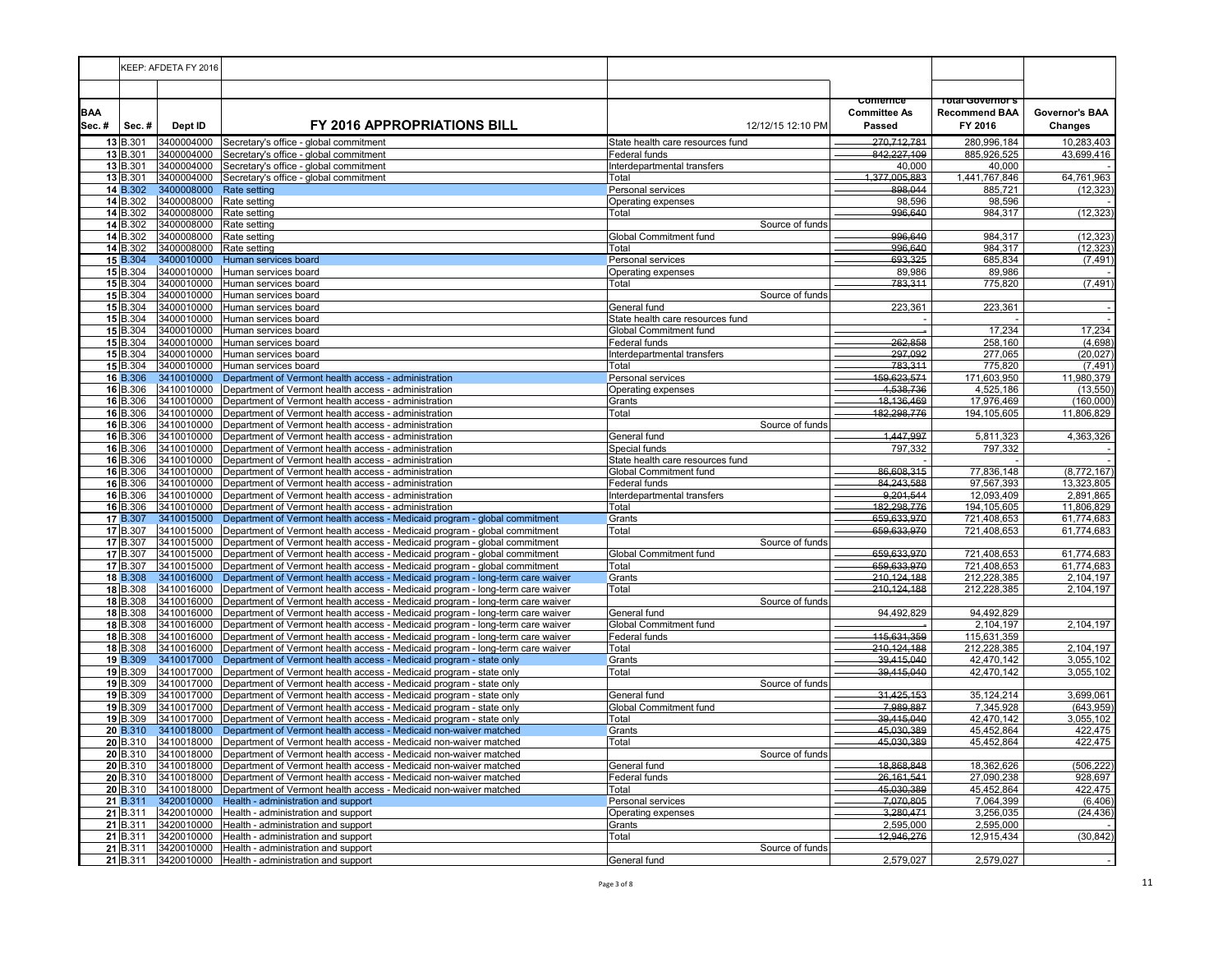|                     |                      | KEEP: AFDETA FY 2016     |                                                                                                                                                      |                                              |                                           |                                                            |                           |
|---------------------|----------------------|--------------------------|------------------------------------------------------------------------------------------------------------------------------------------------------|----------------------------------------------|-------------------------------------------|------------------------------------------------------------|---------------------------|
|                     |                      |                          |                                                                                                                                                      |                                              |                                           |                                                            |                           |
| <b>BAA</b><br>Sec.# | Sec.#                | Dept ID                  | <b>FY 2016 APPROPRIATIONS BILL</b>                                                                                                                   | 12/12/15 12:10 PM                            | comernce<br><b>Committee As</b><br>Passed | <u>rotal Governor s</u><br><b>Recommend BAA</b><br>FY 2016 | Governor's BAA<br>Changes |
|                     | 21 B.311             | 3420010000               | Health - administration and support                                                                                                                  | Special funds                                | 1,022,719                                 | 1,065,518                                                  | 42,799                    |
|                     | 21 B.311<br>21 B.311 | 3420010000<br>3420010000 | Health - administration and support                                                                                                                  | Global Commitment fund                       | 3,676,248<br>5,668,282                    | 3,602,607<br>5,668,282                                     | (73, 641)                 |
|                     | 21 B.311             | 3420010000               | Health - administration and support<br>Health - administration and support                                                                           | Federal funds<br>Total                       | 12,946,276                                | 12,915,434                                                 | (30, 842)                 |
|                     | 22 B.312             | 3420021000               | Health - public health                                                                                                                               | Personal services                            | 37,391,426                                | 39,304,394                                                 | 1,912,968                 |
|                     | 22 B.312             | 3420021000               | Health - public health                                                                                                                               | Operating expenses                           | 8,229,404                                 | 8,229,404                                                  |                           |
|                     | 22 B.312             | 3420021000               | Health - public health                                                                                                                               | Grants                                       | 39,972,373                                | 39,661,136                                                 | (311, 237)                |
|                     | 22 B.312             | 3420021000               | Health - public health                                                                                                                               | Total                                        | 85,593,203                                | 87,194,934                                                 | 1,601,731                 |
|                     | 22 B.312<br>22 B.312 | 3420021000               | Health - public health                                                                                                                               | Source of funds<br>General fund              | 8.544.109                                 |                                                            | (1,948,650)               |
|                     | 22 B.312             | 3420021000<br>3420021000 | Health - public health<br>Health - public health                                                                                                     | Special funds                                | 16,854,895                                | 6,595,459<br>17,004,542                                    | 149,647                   |
|                     | 22 B.312             | 3420021000               | Health - public health                                                                                                                               | Tobacco fund                                 | 2,461,377                                 | 2,461,377                                                  |                           |
|                     | 22 B.312             | 3420021000               | Health - public health                                                                                                                               | Global Commitment fund                       | 18,401,274                                | 22,043,386                                                 | 3,642,112                 |
|                     | 22 B.312             | 3420021000               | Health - public health                                                                                                                               | Federal funds                                | 38,184,687                                | 37,945,155                                                 | (239, 532)                |
|                     | 22 B.312             | 3420021000               | Health - public health                                                                                                                               | Permanent trust funds                        | 25,000                                    | 25,000                                                     |                           |
|                     | 22 B.312             | 3420021000               | Health - public health                                                                                                                               | Interdepartmental transfers                  | 1,121,861                                 | 1,120,015                                                  | (1,846)                   |
|                     | 22 B.312<br>23 B.313 | 3420021000<br>3420060000 | Health - public health<br>Health - alcohol and drug abuse programs                                                                                   | Total<br>Personal services                   | 85,593,203<br>3,995,245                   | 87,194,934<br>3,945,322                                    | 1,601,731<br>(49, 923)    |
|                     | 23 B.313             | 3420060000               | Health - alcohol and drug abuse programs                                                                                                             | Operating expenses                           | 392,203                                   | 392,203                                                    |                           |
|                     | 23 B.313             | 3420060000               | Health - alcohol and drug abuse programs                                                                                                             | Grants                                       | 43,932,842                                | 44,695,750                                                 | 762,908                   |
|                     | 23 B.313             | 3420060000               | Health - alcohol and drug abuse programs                                                                                                             | Total                                        | 48,320,290                                | 49,033,275                                                 | 712,985                   |
|                     | 23 B.313             | 3420060000               | Health - alcohol and drug abuse programs                                                                                                             | Source of funds                              |                                           |                                                            |                           |
|                     | 23 B.313             | 3420060000               | Health - alcohol and drug abuse programs                                                                                                             | General fund                                 | 2,873,238                                 | 2,249,798                                                  | (623, 440)                |
|                     | 23 B.313             | 3420060000               | Health - alcohol and drug abuse programs                                                                                                             | Special funds                                | 442,829                                   | 442,829                                                    |                           |
|                     | 23 B.313<br>23 B.313 | 3420060000<br>3420060000 | Health - alcohol and drug abuse programs<br>Health - alcohol and drug abuse programs                                                                 | Tobacco fund<br>Global Commitment fund       | 1,386,234<br>33,752,814                   | 1,386,234<br>35,089,239                                    | 1,336,425                 |
|                     | 23 B.313             | 3420060000               | Health - alcohol and drug abuse programs                                                                                                             | Federal funds                                | 9,865,175                                 | 9,865,175                                                  |                           |
|                     | 23 B.313             | 3420060000               | Health - alcohol and drug abuse programs                                                                                                             | Interdepartmental transfers                  |                                           |                                                            |                           |
|                     | 23 B.313             | 3420060000               | Health - alcohol and drug abuse programs                                                                                                             | Total                                        | 48,320,290                                | 49,033,275                                                 | 712,985                   |
|                     | 24 B.314             | 3150070000               | Mental health - mental health                                                                                                                        | Personal services                            | 28,575,903                                | 28,051,571                                                 | (524, 332)                |
|                     | 24 B.314             | 3150070000               | Mental health - mental health                                                                                                                        | Operating expenses                           | 3,927,176                                 | 3,834,249                                                  | (92, 927)                 |
|                     | 24 B.314             | 3150070000               | Mental health - mental health                                                                                                                        | Grants                                       | 184,730,008                               | 188,330,148                                                | 3,600,140                 |
|                     | 24 B.314<br>24 B.314 | 3150070000<br>3150070000 | Mental health - mental health<br>Mental health - mental health                                                                                       | Total<br>Source of funds                     | 217,233,087                               | 220,215,968                                                | 2,982,881                 |
|                     | 24 B.314             | 3150070000               | Mental health - mental health                                                                                                                        | General fund                                 | 1,703,391                                 | 1,617,531                                                  | (85, 860)                 |
|                     | 24 B.314             | 3150070000               | Mental health - mental health                                                                                                                        | Special funds                                | 434,904                                   | 434,904                                                    |                           |
|                     | 24 B.314             | 3150070000               | Mental health - mental health                                                                                                                        | Global Commitment fund                       | 210,193,537                               | 213,276,234                                                | 3,082,697                 |
|                     | 24 B.314             | 3150070000               | Mental health - mental health                                                                                                                        | Federal funds                                | 4,881,255                                 | 4,867,299                                                  | (13,956)                  |
|                     | 24 B.314             | 3150070000               | Mental health - mental health                                                                                                                        | Interdepartmental transfers                  | 20,000                                    | 20,000                                                     |                           |
|                     | 24 B.314             | 3150070000               | Mental health - mental health                                                                                                                        | Total                                        | 217,233,087                               | 220,215,968                                                | 2,982,881                 |
|                     | 25 B.316             | 3440010000               | Department for children and families - administration & support services                                                                             | Personal services                            | 45,539,991                                | 49,943,696                                                 | 4,403,705                 |
|                     | 25 B.316<br>25 B.316 | 3440010000<br>3440010000 | Department for children and families - administration & support services<br>Department for children and families - administration & support services | Operating expenses<br>Grants                 | 10,743,788<br>1,242,998                   | 10,770,146<br>1,242,998                                    | 26,358                    |
|                     | 25 B.316             | 3440010000               | Department for children and families - administration & support services                                                                             | Total                                        | 57,526,777                                | 61,956,840                                                 | 4,430,063                 |
|                     | 25 B.316             | 3440010000               | Department for children and families - administration & support services                                                                             | Source of funds                              |                                           |                                                            |                           |
|                     | 25 B.316             | 3440010000               | Department for children and families - administration & support services                                                                             | General fund                                 | 21,705,290                                | 25,555,035                                                 | 3,849,745                 |
|                     | 25 B.316             | 3440010000               | Department for children and families - administration & support services                                                                             | Special funds                                | 638,986                                   | 638,986                                                    |                           |
|                     | 25 B.316             | 3440010000               | Department for children and families - administration & support services                                                                             | State health care resources fund             |                                           |                                                            |                           |
|                     | 25 B.316             | 3440010000               | Department for children and families - administration & support services                                                                             | Global Commitment fund                       | 13,456,637                                | 11,953,509                                                 | (1,503,128)               |
|                     | 25 B.316<br>25 B.316 | 3440010000<br>3440010000 | Department for children and families - administration & support services<br>Department for children and families - administration & support services | Federal funds<br>Interdepartmental transfers | 21,060,049<br>665,815                     | 22,675,594<br>1,133,716                                    | 1,615,545<br>467,901      |
|                     | 25 B.316             | 3440010000               | Department for children and families - administration & support services                                                                             | Total                                        | 57,526,777                                | 61,956,840                                                 | 4,430,063                 |
|                     | 26 B.317             | 3440020000               | Department for children and families - family services                                                                                               | Personal services                            | 27,279,227                                | 27,734,138                                                 | 454,911                   |
|                     | 26 B.317             | 3440020000               | Department for children and families - family services                                                                                               | Operating expenses                           | 4,144,297                                 | 4,171,215                                                  | 26,918                    |
|                     | 26 B.317             | 3440020000               | Department for children and families - family services                                                                                               | Grants                                       | 68,290,537                                | 74,474,790                                                 | 6,184,253                 |
|                     | 26 B.317             | 3440020000               | Department for children and families - family services                                                                                               | Total                                        | 99,714,061                                | 106,380,143                                                | 6,666,082                 |
|                     | 26 B.317             | 3440020000               | Department for children and families - family services                                                                                               | Source of funds                              |                                           |                                                            |                           |
|                     | 26 B.317<br>26 B.317 | 3440020000<br>3440020000 | Department for children and families - family services<br>Department for children and families - family services                                     | General fund<br>Special funds                | 29,264,732<br>1,691,637                   | 31,173,503<br>1,691,637                                    | 1,908,771                 |
|                     | 26 B.317             | 3440020000               | Department for children and families - family services                                                                                               | Global Commitment fund                       | 45,178,915                                | 48,974,749                                                 | 3,795,834                 |
|                     | 26 B.317             | 3440020000               | Department for children and families - family services                                                                                               | Federal funds                                | 23,442,723                                | 24,404,200                                                 | 961,477                   |
|                     | 26 B.317             | 3440020000               | Department for children and families - family services                                                                                               | Interdepartmental transfers                  | 136,054                                   | 136,054                                                    |                           |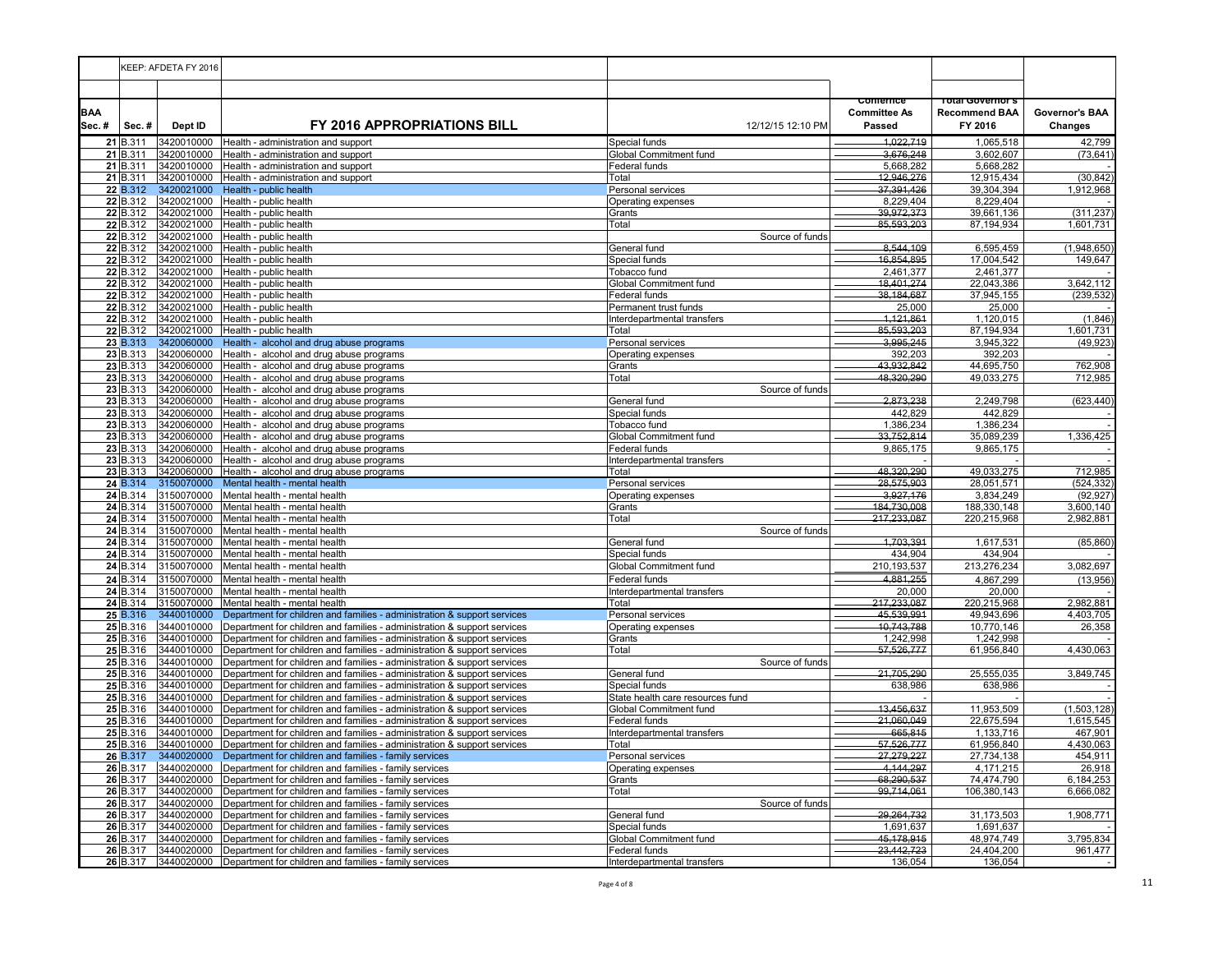|                     |                      | KEEP: AFDETA FY 2016     |                                                                                                                                                             |                                                |                                           |                                                      |                           |
|---------------------|----------------------|--------------------------|-------------------------------------------------------------------------------------------------------------------------------------------------------------|------------------------------------------------|-------------------------------------------|------------------------------------------------------|---------------------------|
|                     |                      |                          |                                                                                                                                                             |                                                |                                           |                                                      |                           |
| <b>BAA</b><br>Sec.# | Sec.#                | Dept ID                  | <b>FY 2016 APPROPRIATIONS BILL</b>                                                                                                                          | 12/12/15 12:10 PM                              | comernce<br><b>Committee As</b><br>Passed | i olai Governor s<br><b>Recommend BAA</b><br>FY 2016 | Governor's BAA<br>Changes |
|                     | 26 B.317             | 3440020000               | Department for children and families - family services                                                                                                      | Total                                          | 99,714,061                                | 106,380,143                                          | 6,666,082                 |
|                     | 27 B.318             | 3440030000               | Department for children and families - child development                                                                                                    | Personal services                              | 6,160,505                                 | 6,129,554                                            | (30, 951)                 |
|                     | 27 B.318<br>27 B.318 | 3440030000<br>3440030000 | Department for children and families - child development<br>Department for children and families - child development                                        | Operating expenses<br>Grants                   | 712,850<br>74,243,412                     | 712,850<br>75,203,172                                | 959,760                   |
|                     | 27 B.318             | 3440030000               | Department for children and families - child development                                                                                                    | Total                                          | 81,116,767                                | 82,045,576                                           | 928,809                   |
|                     | 27 B.318             | 3440030000               | Department for children and families - child development                                                                                                    | Source of funds                                |                                           |                                                      |                           |
|                     | 27 B.318             | 3440030000               | Department for children and families - child development                                                                                                    | General fund                                   | 29,743,122                                | 30,202,882                                           | 459,760                   |
|                     | 27 B.318             | 3440030000               | Department for children and families - child development                                                                                                    | Special funds                                  | 1,820,000                                 | 1,820,000                                            |                           |
|                     | 27 B.318             | 3440030000               | Department for children and families - child development                                                                                                    | Global Commitment fund                         | 11,304,731                                | 11,801,999                                           | 497,268                   |
|                     | 27 B.318             | 3440030000               | Department for children and families - child development                                                                                                    | Federal funds                                  | 38.248.914                                | 38,220,695                                           | (28, 219)                 |
|                     | 27 B.318<br>28 B.319 | 3440030000<br>3440040000 | Department for children and families - child development<br>Department for children and families - office of child support                                  | Total                                          | 81,116,767<br>10,216,130                  | 82,045,576<br>10,158,110                             | 928,809<br>(58, 020)      |
|                     | 28 B.319             | 3440040000               | Department for children and families - office of child support                                                                                              | Personal services<br>Operating expenses        | 3,515,641                                 | 3,514,869                                            | (772)                     |
|                     | 28 B.319             |                          | 3440040000 Department for children and families - office of child support                                                                                   | Total                                          | 13,731,771                                | 13,672,979                                           | (58, 792)                 |
|                     | 28 B.319             |                          | 3440040000 Department for children and families - office of child support                                                                                   | Source of funds                                |                                           |                                                      |                           |
|                     | 28 B.319             | 3440040000               | Department for children and families - office of child support                                                                                              | General fund                                   | 3,430,564                                 | 3,430,564                                            |                           |
|                     | 28 B.319             | 3440040000               | Department for children and families - office of child support                                                                                              | Special funds                                  | 455,718                                   | 455,718                                              |                           |
|                     | 28 B.319             | 3440040000               | Department for children and families - office of child support                                                                                              | Federal funds                                  | 9.457.889                                 | 9.399.097                                            | (58, 792)                 |
|                     | 28 B.319             | 3440040000               | Department for children and families - office of child support                                                                                              | Interdepartmental transfers                    | 387,600                                   | 387,600                                              |                           |
|                     | 28 B.319<br>29 B.320 | 3440040000<br>3440050000 | Department for children and families - office of child support                                                                                              | Total                                          | 13,731,771                                | 13,672,979                                           | (58, 792)                 |
|                     | 29 B.320             | 3440050000               | Department for children and families - aid to aged, blind and disabled<br>Department for children and families - aid to aged, blind and disabled            | Personal services<br>Grants                    | 2,221,542<br>11,217,094                   | 2,221,542<br>11,367,424                              | 150,330                   |
|                     | 29 B.320             | 3440050000               | Department for children and families - aid to aged, blind and disabled                                                                                      | Total                                          | 13,438,636                                | 13,588,966                                           | 150,330                   |
|                     | 29 B.320             | 3440050000               | Department for children and families - aid to aged, blind and disabled                                                                                      | Source of funds                                |                                           |                                                      |                           |
|                     | 29 B.320             |                          | 3440050000 Department for children and families - aid to aged, blind and disabled                                                                           | General fund                                   | 9,688,636                                 | 9,688,636                                            |                           |
|                     | 29 B.320             |                          | 3440050000 Department for children and families - aid to aged, blind and disabled                                                                           | Global Commitment fund                         | 3,750,000                                 | 3,900,330                                            | 150,330                   |
|                     | 29 B.320             | 3440050000               | Department for children and families - aid to aged, blind and disabled                                                                                      | Total                                          | 13,438,636                                | 13,588,966                                           | 150,330                   |
|                     | 30 B.322             | 3440070000               | Department for children and families - 3SquaresVT                                                                                                           | Grants                                         | 28,217,770                                | 28,958,938                                           | 741,168                   |
|                     | 30 B.322             | 3440070000               | Department for children and families - 3SquaresVT                                                                                                           | Total                                          | 28,217,770                                | 28,958,938                                           | 741,168                   |
|                     | 30 B.322<br>30 B.322 | 3440070000               | Department for children and families - 3SquaresVT<br>3440070000 Department for children and families - 3SquaresVT                                           | Federal funds                                  | 28,217,770                                | 28,958,938                                           | 741,168                   |
|                     | 30 B.322             |                          | 3440070000 Department for children and families - 3SquaresVT                                                                                                | Total                                          | 28,217,770                                | 28,958,938                                           | 741,168                   |
|                     | 31 B.323             | 3440080000               | Department for children and families - reach up                                                                                                             | Operating expenses                             | 86,891                                    | 86,891                                               |                           |
|                     | 31 B.323             | 3440080000               | Department for children and families - reach up                                                                                                             | Grants                                         | 42,534,036                                | 37,718,743                                           | (4, 815, 293)             |
|                     | $31$ B.323           | 3440080000               | Department for children and families - reach up                                                                                                             | Total                                          | 42,620,927                                | 37,805,634                                           | (4,815,293)               |
|                     | 31 B.323             | 3440080000               | Department for children and families - reach up                                                                                                             | Source of funds                                |                                           |                                                      |                           |
|                     | 31 B.323             |                          | 3440080000 Department for children and families - reach up                                                                                                  | General fund                                   | 12,308,629                                | 8,238,069                                            | (4,070,560)               |
|                     | 31 B.323             | 3440080000               | Department for children and families - reach up                                                                                                             | Special funds                                  | 23,401,676                                | 23,401,676                                           |                           |
|                     | 31 B.323<br>31 B.323 | 3440080000<br>3440080000 | Department for children and families - reach up<br>Department for children and families - reach up                                                          | <b>Global Commitment fund</b><br>Federal funds | 2,758,400<br>4,152,222                    | 2,346,793<br>3,819,096                               | (411, 607)<br>(333, 126)  |
|                     | 31 B.323             | 3440080000               | Department for children and families - reach up                                                                                                             | Total                                          | 42,620,927                                | 37,805,634                                           | (4, 815, 293)             |
|                     | 32 B.326             | 3440110000               | Department for children and families - OEO - weatherization assistance                                                                                      | Personal services                              | 404,273                                   | 274,273                                              | (130,000)                 |
|                     | 32 B.326             | 3440110000               | Department for children and families - OEO - weatherization assistance                                                                                      | Operating expenses                             | 53,717                                    | 53,717                                               |                           |
|                     | 32 B.326             | 3440110000               | Department for children and families - OEO - weatherization assistance                                                                                      | Grants                                         | 8,649,961                                 | 8,779,961                                            | 130,000                   |
|                     | 32 B.326             | 3440110000               | Department for children and families - OEO - weatherization assistance                                                                                      | Total                                          | 9,107,951                                 | 9,107,951                                            |                           |
|                     | 32 B.326             | 3440110000               | Department for children and families - OEO - weatherization assistance                                                                                      | Source of funds                                |                                           |                                                      |                           |
|                     | 32 B.326             | 3440110000               | Department for children and families - OEO - weatherization assistance                                                                                      | Special funds                                  | 8,107,951                                 | 8,107,951                                            |                           |
|                     | 32 B.326<br>32 B.326 | 3440110000               | Department for children and families - OEO - weatherization assistance<br>3440110000 Department for children and families - OEO - weatherization assistance | Federal funds<br>Total                         | 1,000,000<br>9.107.951                    | 1,000,000<br>9.107.951                               |                           |
|                     | 33 B.329             | 3460010000               | Disabilities, aging and independent living - administration & support                                                                                       | Personal services                              | 29,024,981                                | 28,947,866                                           | (77, 115)                 |
|                     | 33 B.329             | 3460010000               | Disabilities, aging and independent living - administration & support                                                                                       | Operating expenses                             | 4,985,917                                 | 4,982,833                                            | (3,084)                   |
|                     | 33 B.329             |                          | 3460010000 Disabilities, aging and independent living - administration & support                                                                            | Total                                          | 34.010.898                                | 33,930,699                                           | (80, 199)                 |
|                     | 33 B.329             |                          | 3460010000 Disabilities, aging and independent living - administration & support                                                                            | Source of funds                                |                                           |                                                      |                           |
|                     | 33 B.329             | 3460010000               | Disabilities, aging and independent living - administration & support                                                                                       | General fund                                   | 11,213,165                                | 11,213,165                                           |                           |
|                     | 33 B.329             | 3460010000               | Disabilities, aging and independent living - administration & support                                                                                       | Special funds                                  | 1,390,457                                 | 1,390,457                                            |                           |
|                     | 33 B.329<br>33 B.329 | 3460010000<br>3460010000 | Disabilities, aging and independent living - administration & support                                                                                       | Global Commitment fund                         | 5,740,234                                 | 5,705,302<br>12,946,988                              | (34, 932)<br>(45, 267)    |
|                     | 33 B.329             | 3460010000               | Disabilities, aging and independent living - administration & support<br>Disabilities, aging and independent living - administration & support              | Federal funds<br>Interdepartmental transfers   | 12,992,255<br>2,674,787                   | 2,674,787                                            |                           |
|                     | 33 B.329             |                          | 3460010000 Disabilities, aging and independent living - administration & support                                                                            | Total                                          | 34,010,898                                | 33,930,699                                           | (80, 199)                 |
|                     | 34 B.333             | 3460050000               | Disabilities, aging and independent living - developmental services                                                                                         | Grants                                         | 185,990,025                               | 185,590,025                                          | (400,000)                 |
|                     | 34 B.333             | 3460050000               | Disabilities, aging and independent living - developmental services                                                                                         | Total                                          | 185,990,025                               | 185,590,025                                          | (400,000)                 |
|                     | 34 B.333             | 3460050000               | Disabilities, aging and independent living - developmental services                                                                                         | Source of funds                                |                                           |                                                      |                           |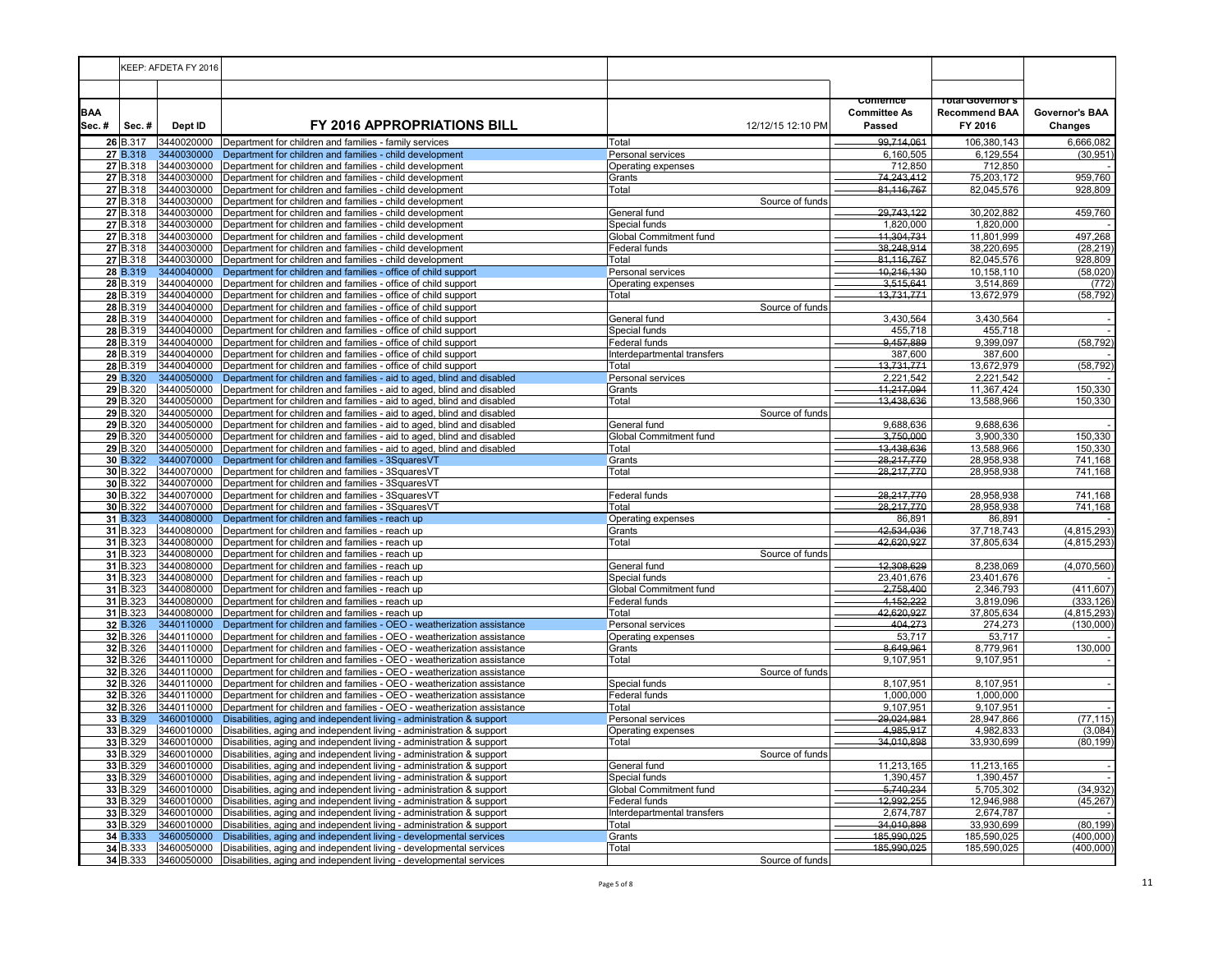|                     | KEEP: AFDETA FY 2016                                                                                                              |                                                     |                                                                                                                |                                         |                                           |                                                     |                                  |
|---------------------|-----------------------------------------------------------------------------------------------------------------------------------|-----------------------------------------------------|----------------------------------------------------------------------------------------------------------------|-----------------------------------------|-------------------------------------------|-----------------------------------------------------|----------------------------------|
|                     |                                                                                                                                   |                                                     |                                                                                                                |                                         |                                           |                                                     |                                  |
| <b>BAA</b><br>Sec.# | Sec.#                                                                                                                             | Dept ID                                             | <b>FY 2016 APPROPRIATIONS BILL</b>                                                                             | 12/12/15 12:10 PM                       | comernce<br><b>Committee As</b><br>Passed | rotal Governor s<br><b>Recommend BAA</b><br>FY 2016 | Governor's BAA<br><b>Changes</b> |
|                     | 34 B.333                                                                                                                          | 3460050000                                          | Disabilities, aging and independent living - developmental services                                            | General fund                            | 155,125                                   | 155,125                                             |                                  |
|                     | 34 B.333                                                                                                                          | 3460050000                                          | Disabilities, aging and independent living - developmental services                                            | Special funds                           | 15,463                                    | 15,463                                              |                                  |
|                     | 34 B.333                                                                                                                          | 3460050000                                          | Disabilities, aging and independent living - developmental services                                            | <b>Global Commitment fund</b>           | 185.459.580                               | 185,059,580                                         | (400,000)                        |
|                     | 34 B.333                                                                                                                          | 3460050000                                          | Disabilities, aging and independent living - developmental services                                            | Federal funds                           | 359,857                                   | 359,857                                             |                                  |
|                     | 34 B.333                                                                                                                          | 3460050000<br>3460050000                            | Disabilities, aging and independent living - developmental services                                            | Interdepartmental transfers             | 185,990,025                               | 185,590,025                                         | (400, 000)                       |
|                     | 34 B.333                                                                                                                          | 3480003000                                          | Disabilities, aging and independent living - developmental services                                            | Total                                   |                                           |                                                     |                                  |
|                     | 35 B.337<br>35 B.337                                                                                                              | 3480003000                                          | Corrections - correctional education<br>Corrections - correctional education                                   | Personal services<br>Operating expenses | 3,252,135<br>530,774                      | 3,583,914<br>530,774                                | 331,779                          |
|                     | 35 B.337                                                                                                                          | 3480003000                                          | Corrections - correctional education                                                                           | Total                                   | 3.782.909                                 | 4,114,688                                           | 331,779                          |
|                     | 35 B.337                                                                                                                          | 3480003000                                          | Corrections - correctional education                                                                           | Source of funds                         |                                           |                                                     |                                  |
|                     | 35 B.337                                                                                                                          | 3480003000                                          | Corrections - correctional education                                                                           | <b>Education fund</b>                   | 3,554,425                                 | 3,886,204                                           | 331,779                          |
|                     | 35 B.337                                                                                                                          | 3480003000                                          | Corrections - correctional education                                                                           | Interdepartmental transfers             | 228,484                                   | 228.484                                             |                                  |
|                     | 35 B.337                                                                                                                          | 3480003000                                          | Corrections - correctional education                                                                           | Total                                   | 3,782,909                                 | 4,114,688                                           | 331,779                          |
|                     | 36 B.346                                                                                                                          |                                                     | Total human services                                                                                           | Total human services                    | 3,740,096,321                             | 3,897,018,395                                       | 156,922,074                      |
|                     | 36 B.346                                                                                                                          |                                                     | <b>Total human services</b>                                                                                    | Personal services                       | 533.421.124                               | 551,470,060                                         | 18,048,936                       |
|                     | 36 B.346                                                                                                                          |                                                     | <b>Total human services</b>                                                                                    | Operating expenses                      | 88,120,996                                | 152,795,648                                         | 64,674,652                       |
|                     | 36 B.346                                                                                                                          |                                                     | <b>Total human services</b>                                                                                    | Grants                                  | 3,118,554,201                             | 3, 192, 752, 687                                    | 74,198,486                       |
|                     | 36 B.346                                                                                                                          |                                                     | <b>Total human services</b>                                                                                    | Source of funds                         |                                           |                                                     |                                  |
|                     | 36 B.346                                                                                                                          |                                                     | <b>Total human services</b>                                                                                    | General fund                            | 662,344,182                               | 679,675,255                                         | 17,331,073                       |
|                     | 36 B.346                                                                                                                          |                                                     | <b>Total human services</b>                                                                                    | Special funds                           | 95,588,135                                | 97,129,681                                          | 1,541,546                        |
|                     | 36 B.346                                                                                                                          |                                                     | <b>Total human services</b>                                                                                    | Tobacco fund                            | 32,619,752                                | 31,952,069                                          | (667, 683)                       |
|                     | 36 B.346                                                                                                                          |                                                     | <b>Total human services</b>                                                                                    | State health care resources fund        | 270,712,781                               | 280,996,184                                         | 10,283,403                       |
|                     | 36 B.346                                                                                                                          |                                                     | <b>Total human services</b>                                                                                    | <b>Education fund</b>                   | 3,554,425                                 | 3,886,204                                           | 331,779                          |
|                     | 36 B.346                                                                                                                          | <b>Total human services</b><br><b>Federal funds</b> |                                                                                                                |                                         | 1,328,305,215                             | 1,388,746,088                                       | 60,440,873<br>64,346,972         |
|                     | 36 B.346<br><b>Global Commitment fund</b><br><b>Total human services</b><br><b>Total human services</b><br>Internal service funds |                                                     | 1,314,332,149<br>1,816,195                                                                                     | 1,378,679,121<br>1,816,195              |                                           |                                                     |                                  |
|                     | 36 B.346<br>36 B.346<br><b>Total human services</b>                                                                               |                                                     | Interdepartmental transfers                                                                                    | 30,798,487                              | 34,112,598                                | 3,314,111                                           |                                  |
|                     | 36 B.346                                                                                                                          |                                                     | <b>Total human services</b>                                                                                    | Permanent trust funds                   | 25,000                                    | 25,000                                              |                                  |
|                     | 36 B.346                                                                                                                          |                                                     | Total human services                                                                                           | Total                                   | 3,740,096,321                             | 3,897,018,395                                       | 156,922,074                      |
|                     |                                                                                                                                   |                                                     | *** NATURAL RESOURCES ***                                                                                      |                                         |                                           |                                                     |                                  |
|                     | 37 B.711                                                                                                                          | 6140040000                                          | Environmental conservation - office of water programs                                                          | Personal services                       | 16,578,032                                | 17,078,032                                          | 500,000                          |
|                     | 37 B.711                                                                                                                          | 6140040000                                          | Environmental conservation - office of water programs                                                          | Operating expenses                      | 4.911.506                                 | 4,911,506                                           |                                  |
|                     | 37 B.711                                                                                                                          | 6140040000                                          | Environmental conservation - office of water programs                                                          | Grants                                  | 1,672,015                                 | 2,072,015                                           | 400,000                          |
|                     | 37 B.711                                                                                                                          | 6140040000                                          | Environmental conservation - office of water programs                                                          | Total                                   | 23, 161, 553                              | 24,061,553                                          | 900,000                          |
|                     | 37 B.711                                                                                                                          | 6140040000                                          | Environmental conservation - office of water programs                                                          | Source of funds                         |                                           |                                                     |                                  |
|                     | 37 B.711                                                                                                                          | 6140040000                                          | Environmental conservation - office of water programs                                                          | General fund                            | 8,240,152                                 | 8,240,152                                           |                                  |
|                     | 37 B.711                                                                                                                          | 6140040000                                          | Environmental conservation - office of water programs                                                          | Special funds                           | 6,864,180                                 | 7,764,180                                           | 900,000                          |
|                     | 37 B.711<br>37 B.711                                                                                                              | 6140040000<br>6140040000                            | Environmental conservation - office of water programs                                                          | Federal funds                           | 6,722,123<br>1,335,098                    | 6,722,123<br>1,335,098                              |                                  |
|                     | 37 B.711                                                                                                                          | 6140040000                                          | Environmental conservation - office of water programs<br>Environmental conservation - office of water programs | Interdepartmental transfers<br>Total    | 23,161,553                                | 24,061,553                                          | 900,000                          |
|                     | 38 B.714                                                                                                                          |                                                     | <b>Total natural resources</b>                                                                                 | Total natural resources                 | 107,075,736                               | 107,975,736                                         | 900,000                          |
|                     | 38 B.714                                                                                                                          |                                                     | <b>Total natural resources</b>                                                                                 | Personal services                       | 68,762,224                                | 69,262,224                                          | 500,000                          |
|                     | 38 B.714                                                                                                                          |                                                     | <b>Total natural resources</b>                                                                                 | Operating expenses                      | 29,370,834                                | 29,370,834                                          |                                  |
|                     | 38 B.714                                                                                                                          |                                                     | <b>Total natural resources</b>                                                                                 | Grants                                  | 8,942,678                                 | 9,342,678                                           | 400,000                          |
|                     | 38 B.714                                                                                                                          |                                                     | Total natural resources                                                                                        | Source of funds                         |                                           |                                                     |                                  |
|                     | 38 B.714                                                                                                                          |                                                     | <b>Total natural resources</b>                                                                                 | General fund                            | 27,657,349                                | 27,657,349                                          |                                  |
|                     | 38 B.714                                                                                                                          |                                                     | <b>Total natural resources</b>                                                                                 | Special funds                           | 38,474,319                                | 39,374,319                                          | 900,000                          |
|                     | 38 B.714                                                                                                                          |                                                     | Total natural resources                                                                                        | Fish and wildlife fund                  | 9,291,075                                 | 9,291,075                                           |                                  |
|                     | 38 B.714                                                                                                                          |                                                     | <b>Total natural resources</b>                                                                                 | <b>Federal funds</b>                    | 24,342,993                                | 24,342,993                                          | ÷.                               |
|                     | 38 B.714                                                                                                                          |                                                     | <b>Total natural resources</b>                                                                                 | Interdepartmental transfers             | 7,309,000                                 | 7,309,000                                           |                                  |
|                     | 38 B.714                                                                                                                          |                                                     | <b>Total natural resources</b>                                                                                 | Permanent trust funds                   | 1,000<br>107,075,736                      | 1,000                                               |                                  |
|                     | 38 B.714                                                                                                                          |                                                     | <b>Total natural resources</b><br>*** COMMERCE AND COMMUNITY DEVELOPMENT ***                                   | Total                                   |                                           | 107,975,736                                         | 900,000                          |
|                     | 39 B.800                                                                                                                          | 7100000000                                          | Agency of commerce and community development - administration                                                  | Personal services                       | 2,794,805                                 | 3,224,805                                           | 430,000                          |
|                     | 39 B.800                                                                                                                          | 7100000000                                          | Agency of commerce and community development - administration                                                  | Operating expenses                      | 813,675                                   | 813,675                                             |                                  |
|                     | 39 B.800                                                                                                                          | 7100000000                                          | Agency of commerce and community development - administration                                                  | Grants                                  | 4,322,627                                 | 4,322,627                                           |                                  |
|                     | 39 B.800                                                                                                                          | 7100000000                                          | Agency of commerce and community development - administration                                                  | Total                                   | 7,931,107                                 | 8,361,107                                           | 430,000                          |
|                     | 39 B.800                                                                                                                          | 7100000000                                          | Agency of commerce and community development - administration                                                  | Source of funds                         |                                           |                                                     |                                  |
|                     | 39 B.800                                                                                                                          | 7100000000                                          | Agency of commerce and community development - administration                                                  | General fund                            | 3,391,307                                 | 3,391,307                                           |                                  |
|                     | 39 B.800                                                                                                                          | 7100000000                                          | Agency of commerce and community development - administration                                                  | Special funds                           | 3.569.800                                 | 3,999,800                                           | 430,000                          |
|                     | 39 B.800                                                                                                                          | 7100000000                                          | Agency of commerce and community development - administration                                                  | Federal funds                           | 800,000                                   | 800,000                                             |                                  |
|                     | 39 B.800                                                                                                                          | 7100000000                                          | Agency of commerce and community development - administration                                                  | Interdepartmental transfers             | 170,000                                   | 170,000                                             |                                  |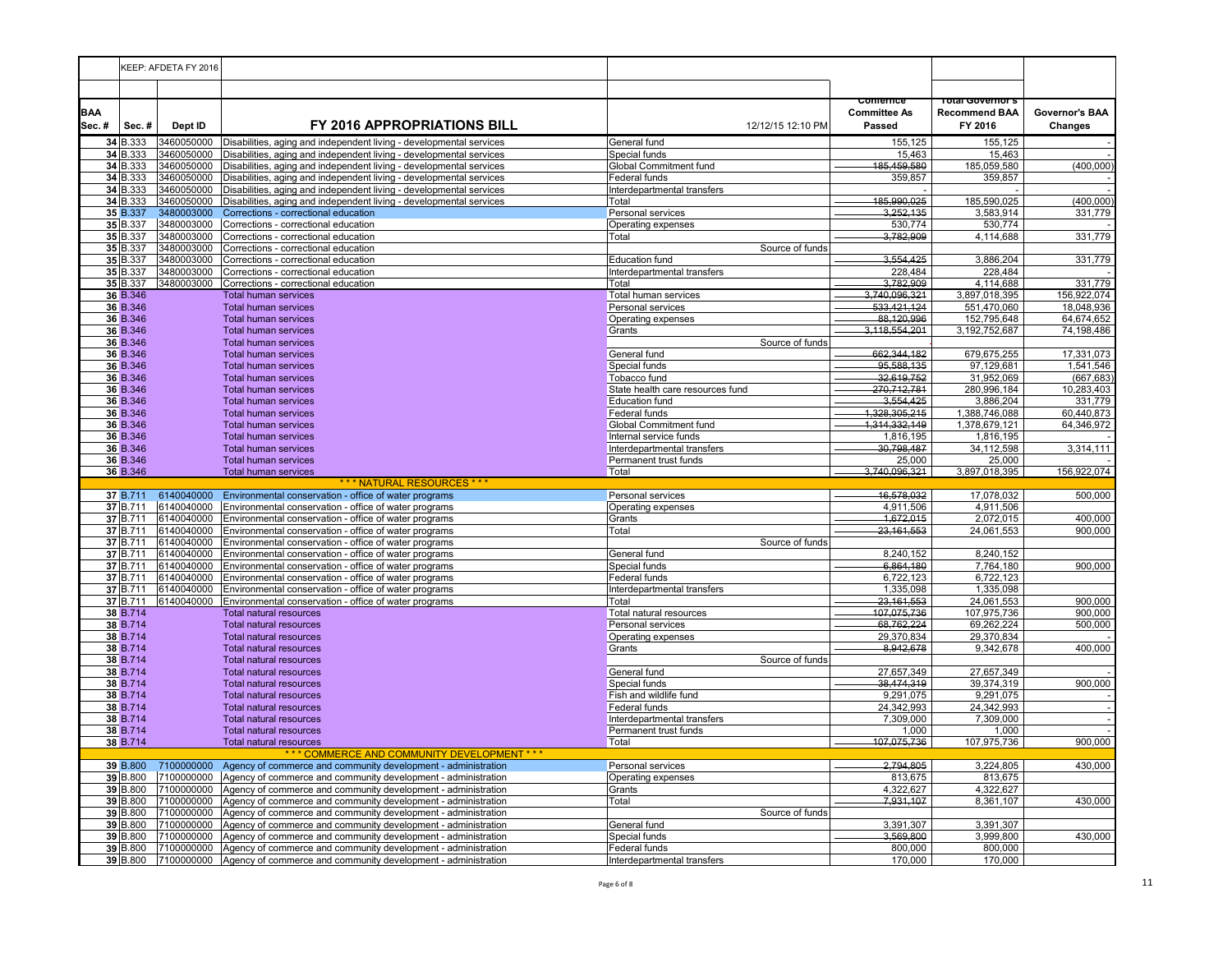|                     |                      | KEEP: AFDETA FY 2016                                                   |                                                                                                                                  |                                               |                                           |                                                      |                           |
|---------------------|----------------------|------------------------------------------------------------------------|----------------------------------------------------------------------------------------------------------------------------------|-----------------------------------------------|-------------------------------------------|------------------------------------------------------|---------------------------|
|                     |                      |                                                                        |                                                                                                                                  |                                               |                                           |                                                      |                           |
| <b>BAA</b><br>Sec.# | Sec.#                | Dept ID                                                                | FY 2016 APPROPRIATIONS BILL                                                                                                      | 12/12/15 12:10 PM                             | comernce<br><b>Committee As</b><br>Passed | i olai Governor s<br><b>Recommend BAA</b><br>FY 2016 | Governor's BAA<br>Changes |
|                     | 39 B.800             |                                                                        | 7100000000 Agency of commerce and community development - administration                                                         | Total                                         | 7.931.107                                 | 8,361,107                                            | 430,000                   |
|                     | 40 B.813             |                                                                        | Total commerce and community development                                                                                         | Total commerce and community development      | 58,020,279                                | 58,450,279                                           | 430,000                   |
|                     | 40 B.813             |                                                                        | Total commerce and community development                                                                                         | Personal services                             | 15,142,429                                | 15,572,429                                           | 430,000                   |
|                     | 40 B.813             |                                                                        | Total commerce and community development                                                                                         | Operating expenses                            | 4,626,091                                 | 4,626,091                                            |                           |
|                     | 40 B.813             |                                                                        | Total commerce and community development                                                                                         | Grants                                        | 38,251,759                                | 38,251,759                                           |                           |
|                     | 40 B.813<br>40 B.813 |                                                                        | Total commerce and community development<br>Total commerce and community development                                             | Source of funds<br>General fund               | 15,571,933                                | 15,571,933                                           |                           |
|                     | 40 B.813             |                                                                        | Total commerce and community development                                                                                         | Special funds                                 | 20,136,544                                | 20,566,544                                           | 430,000                   |
|                     | 40 B.813             |                                                                        | Total commerce and community development                                                                                         | <b>Federal funds</b>                          | 21.030.940                                | 21,030,940                                           |                           |
|                     | 40 B.813             |                                                                        | Total commerce and community development                                                                                         | Interdepartmental transfers                   | 412,082                                   | 412,082                                              |                           |
|                     | 40 B.813             |                                                                        | Total commerce and community development                                                                                         | <b>Enterprise funds</b>                       | 868,780                                   | 868,780                                              |                           |
|                     | 40 B.813             |                                                                        | Total commerce and community development                                                                                         | Total                                         | 58,020,279                                | 58,450,279                                           | 430,000                   |
|                     |                      |                                                                        | *** TRANSPORTATION ***                                                                                                           |                                               | 19,768,520                                |                                                      |                           |
|                     | 41 B.903             | 8100001100                                                             | Transportation - program development                                                                                             | Personal services                             | 45,225,656                                | 44,751,656                                           | (474,000)                 |
|                     | 41 B.903             | 8100001100                                                             | Transportation - program development                                                                                             | Operating expenses                            | 195,303,472                               | 195,303,472                                          |                           |
|                     | 41 B.903             | 8100001100                                                             | Transportation - program development                                                                                             | Grants                                        | 35,813,117                                | 35,813,117                                           |                           |
|                     | 41 B.903<br>41 B.903 | 8100001100<br>8100001100                                               | Transportation - program development<br>Transportation - program development                                                     | Total<br>Source of funds                      | 276,342,245                               | 275,868,245                                          | (474,000)                 |
|                     | 41 B.903             | 8100001100                                                             | Transportation - program development                                                                                             | Transportation fund                           | 38,361,065                                | 37,773,154                                           | (587, 911)                |
|                     | 41 B.903             | 8100001100                                                             | Transportation - program development                                                                                             | TIB fund                                      | 11,033,002                                | 11,146,913                                           | 113,911                   |
|                     | 41 B.903             | 8100001100                                                             | Transportation - program development                                                                                             | Local match                                   | 1,114,406                                 | 1,114,406                                            |                           |
|                     | 41 B.903             | 8100001100                                                             | Transportation - program development                                                                                             | Federal funds                                 | 225,808,772                               | 225,808,772                                          |                           |
|                     | 41 B.903             | 8100001100                                                             | Transportation - program development                                                                                             | Special funds                                 | 25,000                                    | 25,000                                               |                           |
|                     | 41 B.903             | 8100001100                                                             | Transportation - program development                                                                                             | Interdepartmental transfers                   |                                           |                                                      |                           |
|                     | 41 B.903             | 8100001100                                                             | Transportation - program development                                                                                             | Total                                         | 276,342,245                               | 275,868,245                                          | (474,000)                 |
|                     | 42 B.906             | 8100002200                                                             | Transportation - policy and planning                                                                                             | Personal services                             | 3,209,333                                 | 3,683,333                                            | 474,000                   |
|                     | 42 B.906             | 8100002200                                                             | Transportation - policy and planning                                                                                             | Operating expenses                            | 685,773                                   | 685,773                                              |                           |
|                     | 42 B.906             | 8100002200                                                             | Transportation - policy and planning                                                                                             | Grants                                        | 6,112,542<br>10,007,648                   | 6,112,542                                            | 474,000                   |
|                     | 42 B.906<br>42 B.906 | 8100002200<br>8100002200                                               | Transportation - policy and planning<br>Transportation - policy and planning                                                     | Total<br>Source of funds                      |                                           | 10,481,648                                           |                           |
|                     | 42 B.906             | 8100002200                                                             | Transportation - policy and planning                                                                                             | Transportation fund                           | 2,065,384                                 | 2,539,384                                            | 474,000                   |
|                     | 42 B.906             | 8100002200                                                             | Transportation - policy and planning                                                                                             | <b>Federal funds</b>                          | 7,942,264                                 | 7,942,264                                            |                           |
|                     | 42 B.906             | 8100002200                                                             | Transportation - policy and planning                                                                                             | Interdepartmental transfers                   |                                           |                                                      |                           |
|                     | 42 B.906             | 8100002200                                                             | Transportation - policy and planning                                                                                             | Total                                         | 10,007,648                                | 10,481,648                                           | 474,000                   |
|                     | 43 B.917             | 8100001400                                                             | Transportation - town highway: state aid for nonfederal disasters                                                                | Grants                                        | 1,150,000                                 | 2,135,400                                            | 985,400                   |
|                     | 43 B.917             | 8100001400                                                             | Transportation - town highway: state aid for nonfederal disasters                                                                | Total                                         | 4,150,000                                 | 2,135,400                                            | 985,400                   |
|                     | 43 B.917             | 8100001400                                                             | Transportation - town highway: state aid for nonfederal disasters                                                                | Source of funds                               |                                           |                                                      |                           |
|                     | 43 B.917             | 8100001400                                                             | Transportation - town highway: state aid for nonfederal disasters                                                                | Transportation fund                           | 1,150,000                                 | 2,135,400                                            | 985,400                   |
|                     | 43 B.917<br>44 B.918 | 8100001400<br>8100001000                                               | Transportation - town highway: state aid for nonfederal disasters                                                                | Total<br>Grants                               | 1,150,000<br>1,440,000                    | 2,135,400<br>1,280,000                               | 985,400<br>(160,000)      |
|                     | 44 B.918             | 8100001000                                                             | Transportation - town highway: state aid for federal disasters<br>Transportation - town highway: state aid for federal disasters | Total                                         | 1,440,000                                 | 1,280,000                                            | (160,000)                 |
|                     | 44 B.918             | 8100001000                                                             | Transportation - town highway: state aid for federal disasters                                                                   | Source of funds                               |                                           |                                                      |                           |
|                     | 44 B.918             | 8100001000                                                             | Transportation - town highway: state aid for federal disasters                                                                   | <b>Transportation fund</b>                    | 160.000                                   |                                                      | (160,000)                 |
|                     | 44 B.918             | 8100001000                                                             | Transportation - town highway: state aid for federal disasters                                                                   | Federal funds                                 | 1,280,000                                 | 1,280,000                                            |                           |
|                     | 44 B.918             | 8100001000                                                             | Transportation - town highway: state aid for federal disasters                                                                   | Total                                         | 1,440,000                                 | 1,280,000                                            | (160,000)                 |
|                     | 45 B.922             |                                                                        | <b>Total transportation</b>                                                                                                      | Total transportation                          | 617,628,986                               | 618,454,386                                          | 825,400                   |
|                     | 45 B.922             |                                                                        | <b>Total transportation</b>                                                                                                      | Personal services                             | 138,380,634                               | 138,380,634                                          |                           |
|                     | 45 B.922             |                                                                        | <b>Total transportation</b>                                                                                                      | Operating expenses                            | 330,206,258                               | 330,206,258                                          |                           |
|                     | 45 B.922             |                                                                        | <b>Total transportation</b>                                                                                                      | Grants                                        | 149,042,094                               | 149,867,494                                          | 825,400                   |
|                     | 45 B.922<br>45 B.922 |                                                                        | <b>Total transportation</b><br><b>Total transportation</b>                                                                       | Source of funds<br><b>Transportation fund</b> | 236,821,208                               | 237,532,697                                          | 711,489                   |
|                     | 45 B.922             |                                                                        | <b>Total transportation</b>                                                                                                      | TIB fund                                      | 13,498,587                                | 13,612,498                                           | 113,911                   |
|                     | 45 B.922             |                                                                        | <b>Total transportation</b>                                                                                                      | Special funds                                 | 1,990,000                                 | 1,990,000                                            |                           |
|                     | 45 B.922             |                                                                        | <b>Total transportation</b>                                                                                                      | <b>Federal funds</b>                          | 342,305,346                               | 342,305,346                                          | $\sim$                    |
|                     | 45 B.922             |                                                                        | <b>Total transportation</b>                                                                                                      | Internal service funds                        | 20,309,560                                | 20,309,560                                           |                           |
|                     | 45 B.922             |                                                                        | <b>Total transportation</b>                                                                                                      | Interdepartmental transfers                   | 130,000                                   | 130,000                                              |                           |
|                     | 45 B.922             |                                                                        | <b>Total transportation</b>                                                                                                      | Local match                                   | 2,574,285                                 | 2,574,285                                            |                           |
|                     | 45 B.922             |                                                                        | <b>Total transportation</b>                                                                                                      | <b>TIB Proceeds Fund</b>                      |                                           |                                                      |                           |
|                     | 45 B.922             |                                                                        | <b>Total transportation</b>                                                                                                      | Total                                         | 617,628,986                               | 618,454,386                                          | 825,400                   |
|                     |                      |                                                                        | *** DEBT SERVICE ***                                                                                                             |                                               |                                           |                                                      |                           |
|                     |                      | 46 B.1000 1260980000 Debt service<br>46 B.1000 1260980000 Debt service |                                                                                                                                  | Operating expenses<br>Total                   | 73,569,975<br>73.569.975                  | 73,283,163<br>73,283,163                             | (286, 812)<br>(286, 812)  |
|                     |                      |                                                                        |                                                                                                                                  |                                               |                                           |                                                      |                           |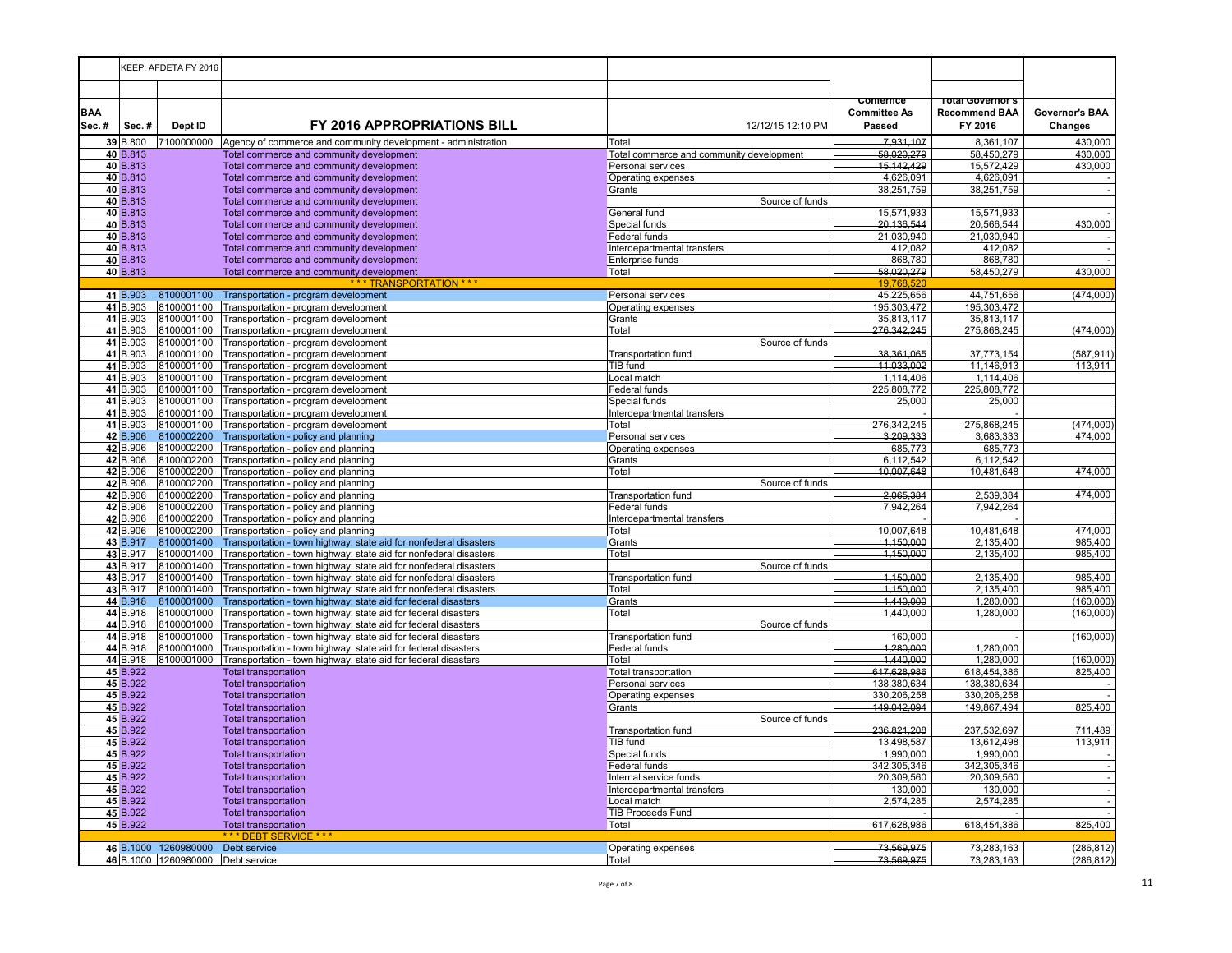|                              | KEEP: AFDETA FY 2016 |                                               |                                                          |                                                                    |                              |                              |                       |
|------------------------------|----------------------|-----------------------------------------------|----------------------------------------------------------|--------------------------------------------------------------------|------------------------------|------------------------------|-----------------------|
|                              |                      |                                               |                                                          |                                                                    |                              |                              |                       |
|                              |                      |                                               |                                                          |                                                                    | comernce                     | Total Governor's             |                       |
| <b>BAA</b>                   |                      |                                               |                                                          |                                                                    | <b>Committee As</b>          | <b>Recommend BAA</b>         | <b>Governor's BAA</b> |
| Sec.#                        | Sec.#                | Dept ID                                       | <b>FY 2016 APPROPRIATIONS BILL</b>                       | 12/12/15 12:10 PM                                                  | Passed                       | FY 2016                      | <b>Changes</b>        |
|                              | 46 B.1000            | 1260980000<br>Debt service<br>Source of funds |                                                          |                                                                    |                              |                              |                       |
|                              | 46 B.1000            | 1260980000                                    | Debt service                                             | General fund                                                       | 67,337,515                   | 67,050,703                   | (286, 812)            |
|                              | 46 B.1000            | 1260980000                                    | Debt service                                             | <b>Transportation fund</b>                                         | 1,946,969                    | 1.946.969                    |                       |
|                              | 46 B.1000            | 1260980000                                    | Debt service                                             | Special funds                                                      | 628,420                      | 628,420                      |                       |
|                              | 46 B.1000            | 1260980000                                    | Debt service                                             | <b>ARRA</b> funds                                                  | 1,152,158                    | 1.152.158                    |                       |
|                              | 46 B.1000            | 1260980000                                    | Debt service                                             | TIB debt service fund                                              | 2.504.913                    | 2,504,913                    |                       |
|                              |                      | 46 B.1000 1260980000                          | Debt service                                             | General obligation bond debt fund                                  |                              |                              |                       |
|                              | 46 B.1000            | 1260980000                                    | Debt service                                             | Total                                                              | 73,569,975                   | 73,283,163                   | (286, 812)            |
|                              | 47 B.1001            |                                               | <b>Total debt service</b>                                | Total debt service                                                 | 73.569.975                   | 73,283,163                   | (286, 812)            |
|                              | 47 B.1001            |                                               | <b>Total debt service</b>                                | Operating expenses                                                 | 73,569,975                   | 73,283,163                   | (286, 812)            |
|                              | 47 B.1001            |                                               | <b>Total debt service</b>                                | Source of funds                                                    |                              |                              |                       |
|                              | 47 B.1001            |                                               | <b>Total debt service</b>                                | General fund                                                       | 67,337,515                   | 67,050,703                   | (286, 812)            |
|                              | 47 B.1001            |                                               | <b>Total debt service</b>                                | <b>Transportation fund</b>                                         | 1,946,969                    | 1,946,969                    |                       |
|                              | 47 B.1001            |                                               | <b>Total debt service</b>                                | Special funds                                                      | 628,420                      | 628,420                      |                       |
|                              | 47 B.1001            |                                               | <b>Total debt service</b>                                | <b>ARRA</b> funds                                                  | 1,152,158                    | 1,152,158                    |                       |
|                              | 47 B.1001            |                                               | <b>Total debt service</b>                                | TIB debt service fund                                              | 2,504,913                    | 2,504,913                    |                       |
|                              | 47 B.1001            |                                               | <b>Total debt service</b>                                | General obligation bond debt fund                                  |                              |                              |                       |
|                              | 47 B.1001            |                                               | <b>Total debt service</b>                                | Total                                                              | 73.569.975                   | 73,283,163                   | (286, 812)            |
|                              |                      |                                               |                                                          |                                                                    |                              |                              |                       |
| <b>TTPS</b>                  |                      |                                               | TOTALS APPROPRIATIONS SECTIONS (NOT PART OF BILL)        | <b>Personal services</b>                                           | 1,142,809,417                | 1,161,985,837                | 19,176,420            |
| <b>TTOE</b>                  |                      |                                               | <b>TOTALS APPROPRIATIONS SECTIONS (NOT PART OF BILL)</b> | <b>Operating expenses</b>                                          | 643,904,064                  | 708,307,904                  | 64,403,840            |
| <b>TTGR</b>                  |                      |                                               | TOTALS APPROPRIATIONS SECTIONS (NOT PART OF BILL)        | <b>Grants</b>                                                      | 5,556,390,410                | 5,628,356,312                | 71,965,902            |
| TTT <sub>1</sub>             |                      |                                               | <b>TOTALS APPROPRIATIONS SECTIONS (NOT PART OF BILL)</b> | Total                                                              | 7,343,103,891                | 7,498,650,053                | 155,546,162           |
|                              |                      |                                               | <b>TOTALS APPROPRIATIONS SECTIONS (NOT PART OF BILL)</b> | Source of funds                                                    |                              |                              |                       |
| <b>TTGF</b>                  |                      |                                               | TOTALS APPROPRIATIONS SECTIONS (NOT PART OF BILL)        | <b>General fund</b>                                                | 1,471,537,139                | 1,485,401,900                | 13,864,761            |
| <b>TTTF</b>                  |                      |                                               | <b>TOTALS APPROPRIATIONS SECTIONS (NOT PART OF BILL)</b> | <b>Transportation fund</b>                                         | 265,552,891                  | 266,264,380                  | 711,489               |
| <b>TTTIB</b>                 |                      |                                               | TOTALS APPROPRIATIONS SECTIONS (NOT PART OF BILL)        | TIB fund                                                           | 13,498,587                   | 13,612,498                   | 113,911               |
| <b>TTSF</b>                  |                      |                                               | <b>TOTALS APPROPRIATIONS SECTIONS (NOT PART OF BILL)</b> | <b>Special funds</b>                                               | 270,275,073                  | 273,146,619                  | 2,871,546             |
| <b>TTTOB</b>                 |                      |                                               | <b>TOTALS APPROPRIATIONS SECTIONS (NOT PART OF BILL)</b> | <b>Tobacco fund</b>                                                | 33,992,608                   | 33,324,925                   | (667, 683)            |
| <b>TTSHC</b>                 |                      |                                               | <b>TOTALS APPROPRIATIONS SECTIONS (NOT PART OF BILL)</b> | State health care resources fund<br>270,712,781                    |                              | 280,996,184                  | 10,283,403            |
| <b>TTFW</b>                  |                      |                                               | TOTALS APPROPRIATIONS SECTIONS (NOT PART OF BILL)        | Fish & Wildlife fund<br>9,291,075                                  |                              | 9,291,075                    |                       |
| <b>TTEF</b>                  |                      |                                               | TOTALS APPROPRIATIONS SECTIONS (NOT PART OF BILL)        | <b>Education fund</b><br>1,551,514,267                             |                              | 1,551,781,046                | 266,779               |
| <b>TTRTH</b>                 |                      |                                               | TOTALS APPROPRIATIONS SECTIONS (NOT PART OF BILL)        | <b>Retired Teachers Health Fund</b>                                |                              |                              |                       |
| <b>TTFF</b>                  |                      |                                               | TOTALS APPROPRIATIONS SECTIONS (NOT PART OF BILL)        | <b>Federal funds</b><br>1,925,344,496                              |                              | 1,985,785,369                | 60,440,873            |
| <b>TTAR</b>                  |                      |                                               | <b>TOTALS APPROPRIATIONS SECTIONS (NOT PART OF BILL)</b> | <b>ARRA</b> funds                                                  | 1,390,158                    | 1,390,158                    |                       |
| <b>TTDB</b><br><b>TTGOB</b>  |                      |                                               | <b>TOTALS APPROPRIATIONS SECTIONS (NOT PART OF BILL)</b> | TIB debt service fund                                              | 2,504,913                    | 2,504,913                    |                       |
|                              |                      |                                               | TOTALS APPROPRIATIONS SECTIONS (NOT PART OF BILL)        | General obligation bond debt fund<br><b>Global Commitment fund</b> |                              |                              | 64,346,972            |
| <b>TTGC</b>                  |                      |                                               | <b>TOTALS APPROPRIATIONS SECTIONS (NOT PART OF BILL)</b> | Internal service funds                                             | 1,319,816,292<br>108.808.551 | 1,384,163,264<br>108.808.551 |                       |
| <b>TTISF</b>                 |                      |                                               | <b>TOTALS APPROPRIATIONS SECTIONS (NOT PART OF BILL)</b> |                                                                    |                              |                              |                       |
| <b>TTIDT</b>                 |                      |                                               | <b>TOTALS APPROPRIATIONS SECTIONS (NOT PART OF BILL)</b> | Interdepartmental transfers                                        | 61,734,427                   | 65,048,538                   | 3,314,111             |
| <b>TTLM</b>                  |                      |                                               | <b>TOTALS APPROPRIATIONS SECTIONS (NOT PART OF BILL)</b> | Local match<br><b>TIB Proceeds fund</b>                            | 2,574,285                    | 2,574,285                    |                       |
| <b>TTTBP</b><br><b>TTPER</b> |                      |                                               | TOTALS APPROPRIATIONS SECTIONS (NOT PART OF BILL)        |                                                                    |                              |                              |                       |
| <b>TTENT</b>                 |                      |                                               | TOTALS APPROPRIATIONS SECTIONS (NOT PART OF BILL)        | <b>Permanent trust funds</b><br><b>Enterprise funds</b>            | 26,000<br>12.020.634         | 26,000<br>12,020,634         |                       |
|                              |                      |                                               | TOTALS APPROPRIATIONS SECTIONS (NOT PART OF BILL)        | <b>Pension trust funds</b>                                         | 21,370,521                   | 21,370,521                   |                       |
| <b>TTPEN</b>                 |                      |                                               | <b>TOTALS APPROPRIATIONS SECTIONS (NOT PART OF BILL)</b> | Private purpose trust funds                                        | 1,139,193                    | 1,139,193                    |                       |
| <b>TTPPF</b>                 |                      |                                               | <b>TOTALS APPROPRIATIONS SECTIONS (NOT PART OF BILL)</b> |                                                                    |                              |                              |                       |
| TTT <sub>2</sub>             |                      |                                               | <b>TOTALS APPROPRIATIONS SECTIONS (NOT PART OF BILL)</b> | <b>Total</b>                                                       | 7,343,103,891                | 7,498,650,053                | 155,546,162           |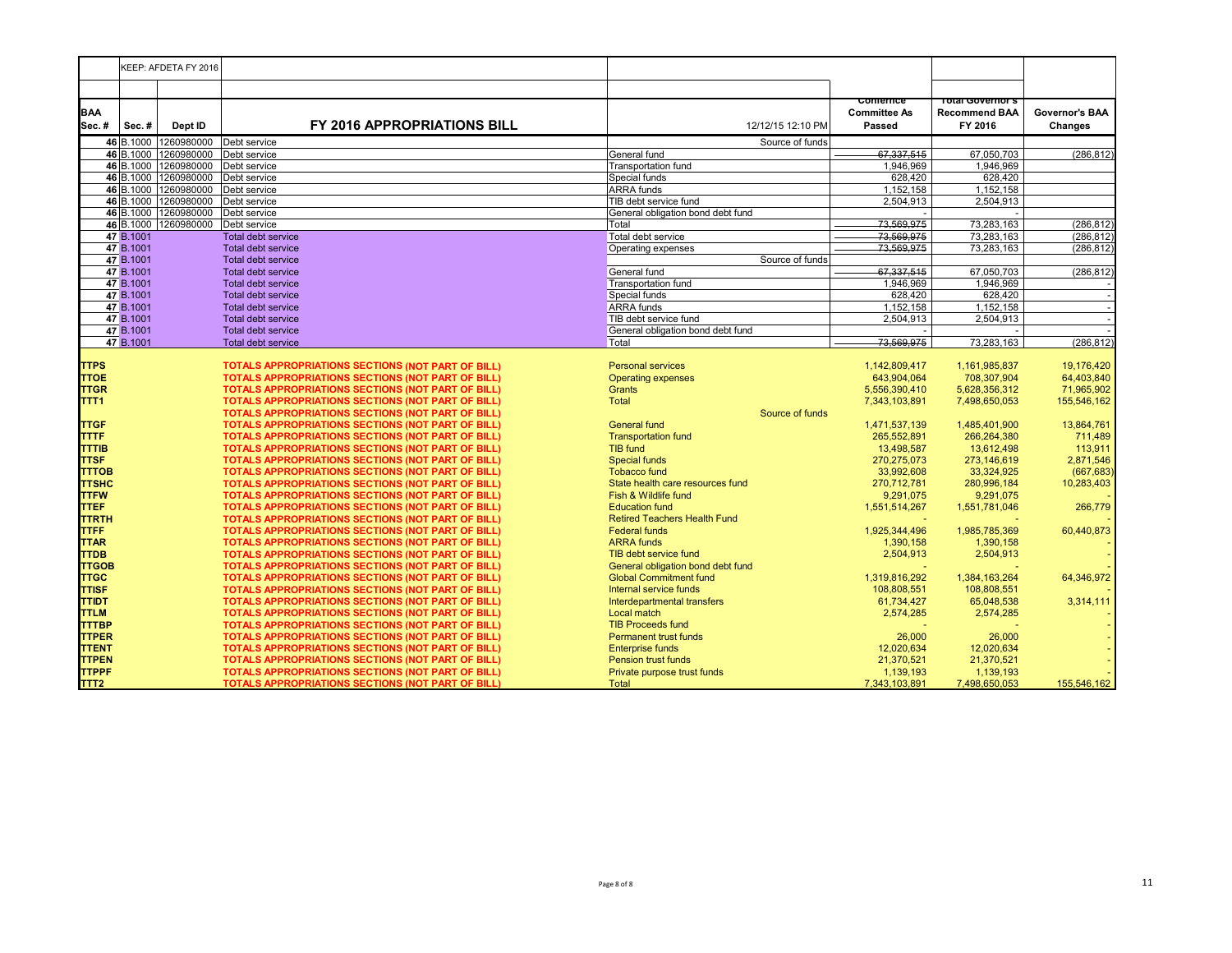| FY 2016 BAA Bill numbers at end - to JFO 12/11/2015 |                                                                                                                                                                                                                                                                                                                                                                                                                                                                                                                                                                                                                                                                                                                                                                                                                                                                                                            |               |                                                                                                                                                                                                                                                                                                                                                                                                           |
|-----------------------------------------------------|------------------------------------------------------------------------------------------------------------------------------------------------------------------------------------------------------------------------------------------------------------------------------------------------------------------------------------------------------------------------------------------------------------------------------------------------------------------------------------------------------------------------------------------------------------------------------------------------------------------------------------------------------------------------------------------------------------------------------------------------------------------------------------------------------------------------------------------------------------------------------------------------------------|---------------|-----------------------------------------------------------------------------------------------------------------------------------------------------------------------------------------------------------------------------------------------------------------------------------------------------------------------------------------------------------------------------------------------------------|
|                                                     |                                                                                                                                                                                                                                                                                                                                                                                                                                                                                                                                                                                                                                                                                                                                                                                                                                                                                                            |               |                                                                                                                                                                                                                                                                                                                                                                                                           |
| Sec. 48. FUND TRANSFERS                             |                                                                                                                                                                                                                                                                                                                                                                                                                                                                                                                                                                                                                                                                                                                                                                                                                                                                                                            |               |                                                                                                                                                                                                                                                                                                                                                                                                           |
|                                                     | (a) Notwithstanding any provision of law to the contrary, in fiscal year 2016:                                                                                                                                                                                                                                                                                                                                                                                                                                                                                                                                                                                                                                                                                                                                                                                                                             |               |                                                                                                                                                                                                                                                                                                                                                                                                           |
|                                                     | (1) The following amounts shall be transferred to the General Fund from the funds indicated:                                                                                                                                                                                                                                                                                                                                                                                                                                                                                                                                                                                                                                                                                                                                                                                                               |               |                                                                                                                                                                                                                                                                                                                                                                                                           |
| 21638                                               | AG - Fees & Reimbursements - Court Order                                                                                                                                                                                                                                                                                                                                                                                                                                                                                                                                                                                                                                                                                                                                                                                                                                                                   | 3,274,514.00  | Estimated settlement amount for transfer to General Fund in FY 2016.                                                                                                                                                                                                                                                                                                                                      |
| 22005                                               | AHS Central Office earned federal receipts                                                                                                                                                                                                                                                                                                                                                                                                                                                                                                                                                                                                                                                                                                                                                                                                                                                                 | 16,216,920.00 | The Global Commitment fund is expected to earn approximately \$16.2M in<br>federal funds that are not appropriated as expenditures and hence are available<br>for direct application.                                                                                                                                                                                                                     |
| 50300                                               | Liquor Control Fund                                                                                                                                                                                                                                                                                                                                                                                                                                                                                                                                                                                                                                                                                                                                                                                                                                                                                        | 1,080,623.00  | Recurrent amount available and an additional amount related to labor savings<br>requirement                                                                                                                                                                                                                                                                                                               |
| 62100                                               | <b>Unclaimed Property Fund</b>                                                                                                                                                                                                                                                                                                                                                                                                                                                                                                                                                                                                                                                                                                                                                                                                                                                                             | 2,799,843.00  | State Treasurer's projection of abandoned property to be transferred to GF, per<br>27 VSA Sec 1253.                                                                                                                                                                                                                                                                                                       |
| 21405                                               | Bond Investment Earnings Fund                                                                                                                                                                                                                                                                                                                                                                                                                                                                                                                                                                                                                                                                                                                                                                                                                                                                              | 33,273.00     | Funds available because of interest earned on the proceeds of a bond sale.                                                                                                                                                                                                                                                                                                                                |
| 21550                                               | Lands & Facilities Trust Fund                                                                                                                                                                                                                                                                                                                                                                                                                                                                                                                                                                                                                                                                                                                                                                                                                                                                              |               | Amount available from the Lands & Facilities Trust Fund.                                                                                                                                                                                                                                                                                                                                                  |
| 21928                                               | Secretary of State Services Fund                                                                                                                                                                                                                                                                                                                                                                                                                                                                                                                                                                                                                                                                                                                                                                                                                                                                           | 1,636,419.00  | Special Fund for Secretary of State's Office now funds Secretary of State<br>operations in its entirety (see 2013 Act 1 Sec 78). Corporate Fees that<br>previously went to GF and funds from other special funds are also brought into<br>this Special Fund. The amount shown is the anticipated balance in the fund at<br>year end FY 2016 available for direct application to GF, per 3 VSA Sec 118(a). |
| 21698                                               | <b>Public Service Department - Requlation/Energy Efficiency</b>                                                                                                                                                                                                                                                                                                                                                                                                                                                                                                                                                                                                                                                                                                                                                                                                                                            | 134,946.00    | The Public Service Department made this Direct Application Available in FY<br>2016 as part the Administration's Labor Savings exercise to meet the savings<br>requirement in 2015 Act 58 Sec. B1104. The programs can be managed to<br>make these amounts available for transfer to the general fund.                                                                                                     |
| 21709                                               | Public Service Board - Special Funds                                                                                                                                                                                                                                                                                                                                                                                                                                                                                                                                                                                                                                                                                                                                                                                                                                                                       | 75,426.00     | The Public Service Board made this Direct Application Available in FY 2016 as<br>part the Administration's Labor Savings exercise to meet the savings<br>requirement in 2015 Act 58 Sec. B1104. The programs can be managed to<br>make these amounts available for transfer to the general fund.                                                                                                          |
| 21944                                               | Vermont Enterprise Fund                                                                                                                                                                                                                                                                                                                                                                                                                                                                                                                                                                                                                                                                                                                                                                                                                                                                                    | 1,000,000.00  | Amount Available from the Vermont Enterprise fund.                                                                                                                                                                                                                                                                                                                                                        |
|                                                     | Caledonia Fair                                                                                                                                                                                                                                                                                                                                                                                                                                                                                                                                                                                                                                                                                                                                                                                                                                                                                             | 5,000.00      | Annual repayment of loan through 2055. Schedule per 2001 Act 61 Sec 21.                                                                                                                                                                                                                                                                                                                                   |
|                                                     | North Country Hospital Loan                                                                                                                                                                                                                                                                                                                                                                                                                                                                                                                                                                                                                                                                                                                                                                                                                                                                                | 24,250.00     | Loan repayment beginning 1 year after funds were received (06/30/2007)<br>through 2026, per 2004 Act 121 Sec 3(c).                                                                                                                                                                                                                                                                                        |
|                                                     | (2) All or a portion of the unencumbered balances in the Insurance Regulatory and Supervision Fund (Fund Number 21075), the Captive Insurance<br>Regulatory and Supervision Fund (Fund Number 21085), and the Securities Regulatory and Supervision Fund (Fund Number 21080), expected to be<br>approximately \$11,209,403 shall be transferred to the General Fund, provided that on or before July 1, 2016, the Commissioner of Financial Requlation<br>certifies to the Joint Fiscal Committee that the transfer of such balances, or any smaller portion deemed proper by the Commissioner, will not impair the<br>ability of the Department in fiscal year 2017 to provide thorough, competent, fair, and effective regulatory services, or maintain accreditation by the<br>National Association of Insurance Commissioners; and that the Joint Fiscal Committee does not reject such certification. |               | The Department of Financial Regulation's projection of the surplus at the end of<br>FY 2015 available to the GF.                                                                                                                                                                                                                                                                                          |
|                                                     |                                                                                                                                                                                                                                                                                                                                                                                                                                                                                                                                                                                                                                                                                                                                                                                                                                                                                                            |               |                                                                                                                                                                                                                                                                                                                                                                                                           |
| NOTE: FOR REFERENCE ONLY (NOT PART OF BILL)         | Total transfers to GF in BAA (incl. FinReg) - CONTROL CHECK<br><b>ONLY</b>                                                                                                                                                                                                                                                                                                                                                                                                                                                                                                                                                                                                                                                                                                                                                                                                                                 | 37.490.617.00 |                                                                                                                                                                                                                                                                                                                                                                                                           |
|                                                     | <b>Total Transfers to GF - CONTROL CHECK ONLY</b>                                                                                                                                                                                                                                                                                                                                                                                                                                                                                                                                                                                                                                                                                                                                                                                                                                                          | 37,490,617.00 |                                                                                                                                                                                                                                                                                                                                                                                                           |
|                                                     | (3) The following amounts shall be transferred from the General Fund to the funds indicated:                                                                                                                                                                                                                                                                                                                                                                                                                                                                                                                                                                                                                                                                                                                                                                                                               |               |                                                                                                                                                                                                                                                                                                                                                                                                           |
| 21555                                               | <b>Emergency Relief and Assistance Fund</b>                                                                                                                                                                                                                                                                                                                                                                                                                                                                                                                                                                                                                                                                                                                                                                                                                                                                | 845,700.00    | Funds needed to cover known obligations from the Emergency Relief and<br>Assistance Fund                                                                                                                                                                                                                                                                                                                  |
| Transportation Fund: \$73,497                       | (4) In addition to any other transfers in Fiscal Year 2016 from the Transportation Fund to the Recreational<br>Trails Fund the following amount shall be transferred to the Recreation Trails Fund from the                                                                                                                                                                                                                                                                                                                                                                                                                                                                                                                                                                                                                                                                                                |               | This section corrects for the inadvertent negative impact of \$73,497 on the<br>Recreational Trails Fund in Fiscal Year 2015 by transferring \$73,497 from the<br>TF to RTF in Fiscal Year 2016.                                                                                                                                                                                                          |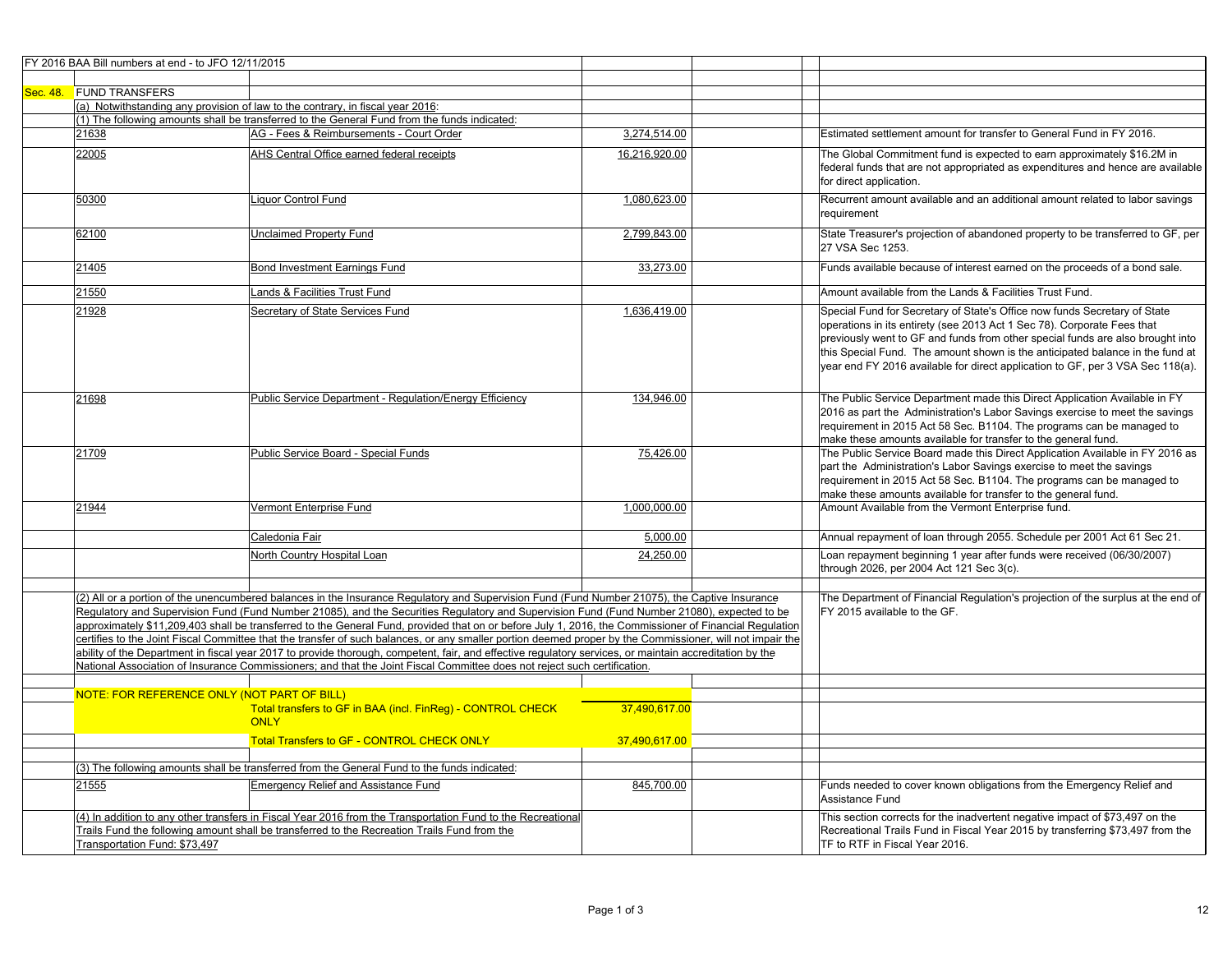|                       | NOTE: FOR REFERENCE ONLY (NOT PART OF BILL)                    |                                                                                                                                         |              |                                                                                |
|-----------------------|----------------------------------------------------------------|-----------------------------------------------------------------------------------------------------------------------------------------|--------------|--------------------------------------------------------------------------------|
|                       |                                                                | Total transfers from GF in BAA - CONTROL CHECK ONLY                                                                                     | 845,700.00   |                                                                                |
|                       |                                                                |                                                                                                                                         |              |                                                                                |
|                       |                                                                |                                                                                                                                         |              |                                                                                |
|                       |                                                                | Transferred from GF per 2015 Act 58 Sec D.B.1100 - Next Generation Fund                                                                 | 2,993,000.00 |                                                                                |
|                       | Transferred to GF per 2015 Act 58 Sec. D.101(a)(4)             |                                                                                                                                         | (167,000.00) |                                                                                |
|                       | Transferred to GF per 2015 Act 58 Sec. D.101(a)(5)             |                                                                                                                                         | (20,000.00)  |                                                                                |
|                       | Transferred to GF per 2015 Act 58 Sec. D.101(a)(5)             |                                                                                                                                         | (100,000.00) |                                                                                |
|                       | Transferred to GF per 2015 Act 58 Sec. D.101(a)(5)             |                                                                                                                                         | (100,000.00) |                                                                                |
|                       |                                                                | <b>Total Transfers from GF - CONTROL CHECK ONLY</b>                                                                                     | 3,451,700.00 |                                                                                |
|                       |                                                                |                                                                                                                                         |              |                                                                                |
|                       |                                                                |                                                                                                                                         |              |                                                                                |
| <mark>Sec. 49.</mark> | <b>REVERSIONS</b>                                              |                                                                                                                                         |              |                                                                                |
|                       |                                                                | (a) Notwithstanding any provision of law to the contrary, in fiscal year 2016:                                                          |              |                                                                                |
|                       |                                                                | (1) The following amounts shall revert to the General Fund from the accounts indicated:                                                 |              |                                                                                |
|                       | 1100891301                                                     | Secretary of Administration - Independent Review of the Vermont                                                                         | 20,000.00    | Amount was made available in FY 2013 BAA. The contract that was issued to      |
|                       |                                                                | Veterans' Home                                                                                                                          |              | complete the study was paid for out of the base budget of the Secretary of     |
|                       |                                                                |                                                                                                                                         |              | Admin. The study was completed and these funds available for reversion         |
|                       |                                                                |                                                                                                                                         |              |                                                                                |
|                       | 1140070000                                                     | Use Tax Reimbursement Program                                                                                                           | 302.39       | Unexpended carryforward from FY2015 which can be reverted.                     |
|                       | 1140330000                                                     | Renter Rebates                                                                                                                          | 150,000.00   | Unexpended carryforward from FY2015 which can be reverted.                     |
|                       | 1240001000                                                     | Lieutenant Governor's Office                                                                                                            | 10,333.64    | Unexpended carryforward from FY 2015 which can be reverted.                    |
|                       |                                                                |                                                                                                                                         |              |                                                                                |
|                       | 6120890802                                                     | FW-Non-motorized Boat Access                                                                                                            | 2,770.34     | Unexpended carryforward from 2007 Act 65 Sec. 274(a)(1)(D).                    |
|                       | NOTE: FOR REFERENCE ONLY (NOT PART OF BILL)                    |                                                                                                                                         |              |                                                                                |
|                       |                                                                | Total reversions to GF in BAA - CONTROL CHECK ONLY                                                                                      | 183,406.37   |                                                                                |
|                       |                                                                |                                                                                                                                         |              |                                                                                |
|                       | Reverted to GF per 2015 Act 58 Sec E.125 - Legislative Council |                                                                                                                                         | 30,000.00    |                                                                                |
|                       | Reverted to GF per 2015 Act 58 Sec E.126 - Legislature         |                                                                                                                                         | 215,376.00   |                                                                                |
|                       |                                                                | Reverted to GF per 2015 Act 58 Sec E.127 - Joint Fiscal Committee                                                                       | 19.623.00    |                                                                                |
|                       |                                                                | Reverted to GF per 2015 Act 58 Sec. D.101(b)(1) - Department of Labor                                                                   | 293,000.00   |                                                                                |
|                       | Reverted to GF per 2015 Act 58 Sec. D101(b)(2) - Health ADAP   |                                                                                                                                         | 41,372.00    |                                                                                |
|                       |                                                                |                                                                                                                                         | 92.71        |                                                                                |
|                       |                                                                | Reverted to GF per 32 V.S.A. Sec. 706(3) - Reversion of Carryforward not more than \$100<br>Total reversions to GF - CONTROL CHECK ONLY | 782,870.08   |                                                                                |
|                       |                                                                |                                                                                                                                         |              |                                                                                |
|                       |                                                                | (2) The following amounts shall revert to the Education Fund from the accounts indicated:                                               |              |                                                                                |
|                       | 1140330000                                                     | Renters Rebate                                                                                                                          |              |                                                                                |
|                       |                                                                |                                                                                                                                         |              | Funds are being reverted because they were not needed to cover FY15 rebates.   |
|                       |                                                                |                                                                                                                                         |              |                                                                                |
|                       |                                                                |                                                                                                                                         | 2,109,145.25 |                                                                                |
|                       | 5100040000                                                     | Special Education Formula                                                                                                               |              | Based on service reports completed after the close of FY 2015, which           |
|                       |                                                                |                                                                                                                                         |              | establishes the amount owed to schools based on the special education          |
|                       |                                                                |                                                                                                                                         |              | formula, \$8,986,777.93 of the FY 2015 appropriation will not need to be       |
|                       |                                                                |                                                                                                                                         |              | distributed to school districts and is available for reversion.                |
|                       |                                                                |                                                                                                                                         | 8,986,777.93 |                                                                                |
|                       | 5100050000                                                     | <b>State-Placed Students</b>                                                                                                            |              | This is a formula grant appropriation and its inputs are based on estimates    |
|                       |                                                                |                                                                                                                                         |              | during the legislative process. Actual grant calculations were lower in FY2015 |
|                       |                                                                |                                                                                                                                         |              | than estimated. The balance of \$901.037.66 can be reverted to the Education   |
|                       |                                                                |                                                                                                                                         | 901,037.66   | Fund.                                                                          |
|                       | 5100060000                                                     | <b>Adult Basic Education</b>                                                                                                            |              | This is a formula grant appropriation and its inputs are based on estimates    |
|                       |                                                                |                                                                                                                                         |              | during the legislative process. Actual grant calculations were lower in FY2015 |
|                       |                                                                |                                                                                                                                         |              | than estimated. The balance of \$338.137.33 can be reverted to the Education   |
|                       |                                                                |                                                                                                                                         |              | Fund.                                                                          |
|                       |                                                                |                                                                                                                                         | 338,137.33   |                                                                                |
|                       | 5100090000                                                     | <b>Education Grant</b>                                                                                                                  |              | This appropriation is based on an estimate and may differ from actual grant    |
|                       |                                                                |                                                                                                                                         |              | disbursements to school districts. The balance of \$3,855,609.95 was not       |
|                       |                                                                |                                                                                                                                         | 3,855,609.95 | required by schools and is available for reversion.                            |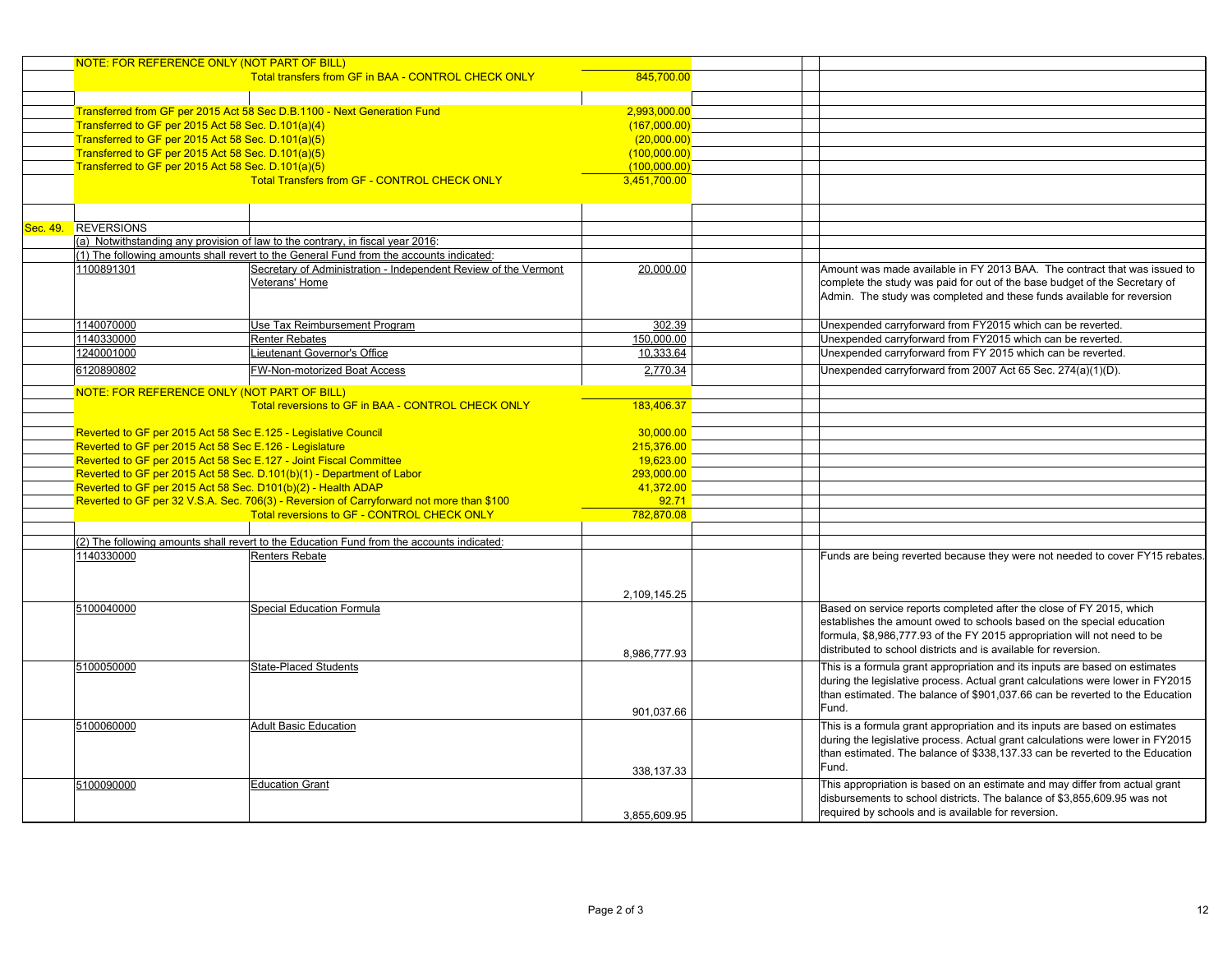| 5100110000                                  | Small School Grant                              | 123.629.00    | This is a formula grant appropriation and its inputs are based on estimates<br>during the legislative process. Actual grant calculations were lower in FY2015<br>than estimated. The balance of \$123,629 can be reverted to the Education<br>IFund.           |
|---------------------------------------------|-------------------------------------------------|---------------|----------------------------------------------------------------------------------------------------------------------------------------------------------------------------------------------------------------------------------------------------------------|
| 5100190000                                  | <b>Essential Early Educ Grant</b>               | 3.606.00      | This is a formula grant appropriation and its inputs are based on estimates<br>during the legislative process. Actual grant calculations were lower in FY2015<br>than estimated. The remaining balance of \$3,606.00 can be reverted to the<br>Education Fund. |
| 5100200000                                  | Education-Technical Education                   | 462.597.34    | \$462,597.34 remains available for reversion to the Education Fund after 4th<br>quarter obligations from the prior fiscal year were paid. Actual costs are only<br>known after school districts make their submissions at the end of June.                     |
| NOTE: FOR REFERENCE ONLY (NOT PART OF BILL) |                                                 |               |                                                                                                                                                                                                                                                                |
|                                             | Total reversions to EdFund - CONTROL CHECK ONLY | 16.780.540.46 |                                                                                                                                                                                                                                                                |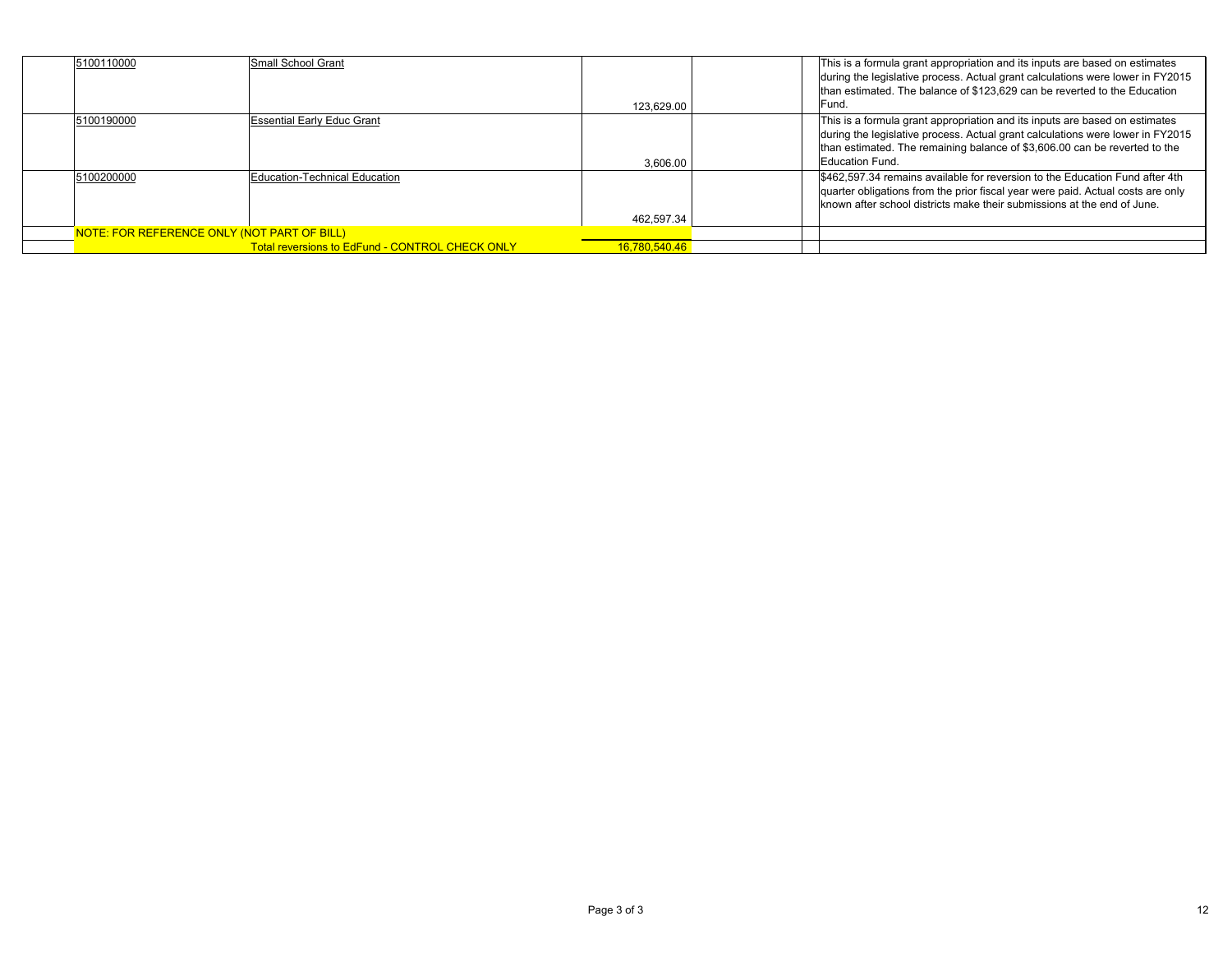FY 2016 BAA Bill words at end – to JFO 12/14/15

#### Sec.50. ALLOCATION OF REMAINING FISCAL YEAR 2015 CONTINGENT GENERAL FUND APPROPRIATIONS

(2) Second, \$13,000,000 is appropriated to the Agency of Administration for transfer to the Agency of Human Services Global Commitment in fiscal year 2015 upon determination by the Commissioner of Finance and Management of the amount necessary to fund Global Commitment program expenditures incurred in fiscal year 2015. Any remaining funds shall be carried forward revert to the general fund for reallocation by the Legislature in the fiscal year 2016 budget adjustment or fiscal year 2017 budget process.

EXPLANATION: The commissioner approved a general fund transfer under this authority of \$5,066,109. This change will make the remaining funds available for appropriation by the General Assembly

#### Sec.51. CARRY FORWARD AUTHORITY

(a) Notwithstanding any other provisions of law and subject to the approval of the Secretary of Administration, General, Transportation, Transportation Infrastructure Bond, and Education Fund appropriations remaining unexpended on June 30, 2016 in the Executive Branch of state government shall be carried forward and shall be designated for expenditure.

(b) Notwithstanding any other provisions of law, General Fund appropriations remaining unexpended on June 30, 2016 in the Legislative and Judicial branches of state government shall be carried forward and shall be designated for expenditure.

EXPLANATION: Standard language (see last year: 2015 Act 4 Sec 63).

#### Sec. 52. 2015 Act 58 Sec. B. 1103 is amended to read:

Sec. B.1103 FISCAL YEAR 2016 STATEWIDE OPERATIONAL REDUCTIONS

(a) Information Technology Charges: In fiscal year 2016 the Secretary of Administration shall reduce the general funds appropriated statewide, to include all branches of State government by a total amount of \$400,000 \$445,714. This reduction reflects reductions in the internal services charged to agencies as a result of actions taken in the Department of Information and Innovation to provide general services or specific projects in a more cost‐effective manner to its State government customers.

(b) Human Resources: In fiscal year 2016 the Secretary of Administration shall reduce the general funds appropriated to the Executive Branch of State government by a total amount of \$44,000 \$58,341. This reduction reflects the reduction in human resources internal services charged to agencies specifically related to maintaining the supervisory training unit at fiscal year 2015 staffing levels and postponing full implementation of this new initiative.

(c) Buildings and General Services: In fiscal year 2016 the Secretary of Administration shall reduce the general funds appropriated statewide to include all branches of State government by a total amount of \$470,000 \$661,387 from the internal services charged by the Department of Buildings and General Services programs as follows:

(1) Facilities operations efficient use of space: \$300,000 of which \$120,000 \$197,691 is General Fund. The Commissioner is authorized to undertake consolidations of owned or leased space, and the sale of State‐owned lands or buildings not currently used and not slated for reuse. In fiscal year 2016, proceeds from the sale of State-owned real property made as a result of this section shall be reserved for future expenses identified within an overall State space/facilities strategic plan that aligns future space operating costs with a sustainable budget.

(2) Energy efficiency: Resulting from the initiative in Sec. E.112 of this act, a total of \$100,000 \$164,741 is General Fund.

(3) Fleet and mileage reimbursement: \$625,000 of which \$250,000 \$298,955 is General Fund. From more efficient management of the assets of the fleet program which may include longer life cycles for the assets, a lower cost basis for newly acquired assets, and management control of travel resulting in reduced reimbursement for miles traveled in private vehicles.

(d) Fuel Pricing: In fiscal year 2016 the Secretary of Administration shall reduce the appropriated general funds, and other funds transferrable to the General Fund, in all branches of State government, by a total amount of \$1,000,000 for fuel, gasoline, and other expenses.

**EXPLANATION:** Updated to reflect actual savings garnered through administrative savings measures.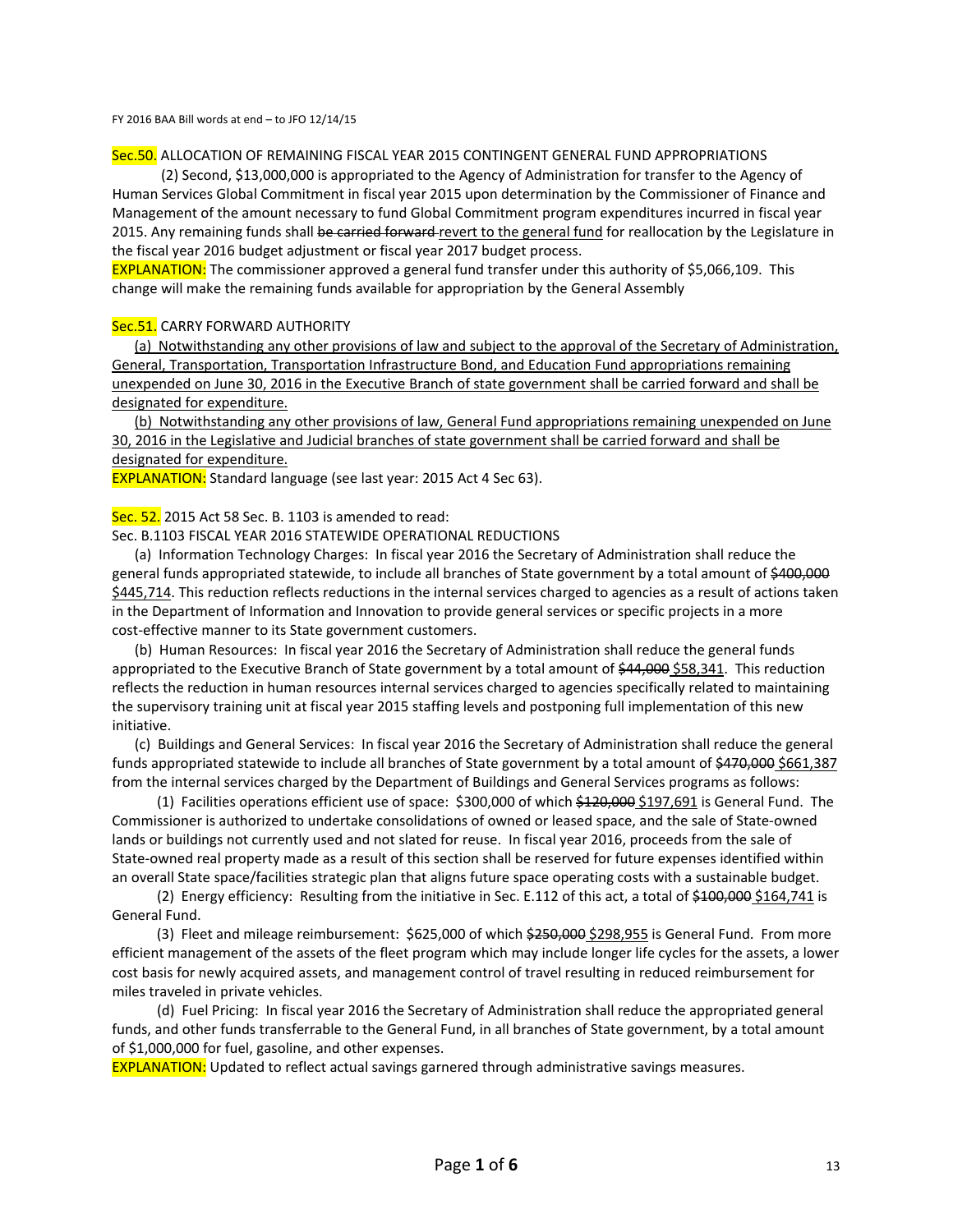Sec. 53. 2015 Act 58 Sec. B.1104(a) is amended to read:

Sec. B.1104 SECRETARY OF ADMINISTRATION; FISCAL YEAR 2016 PERSONNEL AND LABOR COST SAVINGS

(a) The Secretary of Administration shall reduce fiscal year 2016 appropriations and make transfers to the General Fund for a total of \$5,000,000 \$7,670,797 and the Transportation Fund for a total of \$1,500,000 from personnel and labor cost savings.

EXPLANATION: Updated to reflect savings from both the labor savings exercise and the retirement incentive per letter of intent dated November 12, 2015.

Sec. 54. 2014 Acts and Resolves No. 160 Sec. 9, as amended by 2015 Acts and Resolves No. 58, Sec. B.1105, is further amended to read:

Sec. 9 PAY ACT APPROPRIATIONS

\*\*\*

\*\*\*

(a)(2)(A) General Fund. The amount of \$8,480,001.00 \$2,868,165.00 \$6,543,797 is appropriated from the General Fund to the Secretary of Administration for distribution to departments to fund the fiscal year 2016 collective bargaining agreements and the requirements of this act.

**EXPLANATION:** Pay Appropriation is updated to reflect the reduced appropriations through the retirement incentive and labor savings exercise. This gives the Administration the ability to redistribute the funds saved to departments to cover pay act costs in FY 2016.

Sec. 55. Sec. C.108(a)(1) of Act 58 (2015) is amended to read:

(1) First, \$5,000,000 is appropriated to the Department for Children and Families to be carried forward and expended to provide low-income home energy assistance during the 2015-2016 heating season at a level not to exceed the estimated purchasing power of the average low‐income home energy benefit provided during the 2014-2015 heating season; The Department for Children and Families is authorized to transfer any remaining funds from the \$5,000,000 appropriation to the General Assistance program for temporary housing program that are in excess of the amount needed to provide low-income home energy assistance at a level not to exceed the estimated purchasing power of the average low‐income home energy benefit provided during the 2014‐2015 heating season to the General Assistance program for the temporary housing program;

EXPLANATION: DCF anticipates approximately \$1,642,500 of the \$5 million appropriation for home energy assistance will not be spent as it is in excess of purchasing power authority. The Administration will use the remaining funds to cover anticipated overspending in the General Assistance Temporary Housing Program.

Sec.56. FISCAL YEAR 2016 CONTINGENT GENERAL FUND APPROPRIATIONS

(a) In fiscal year 2016, to the extent that the Commissioner of Finance and Management determines that General Fund revenues exceed the 2016 official revenue forecast and other fund receipts exceed the amounts assumed for all previously authorized fiscal year 2016 appropriations and transfers necessary to ensure the stabilization reserve is at its maximum authorized level under 32 V.S.A. § 308, appropriations are authorized in the following order:

(1) First, \$10,300,000 is appropriated to the Agency of Administration in fiscal year 2016 to be carried forward for transfer in fiscal year 2017 to the Agency of Human Services Global Commitment upon determination of the Commissioner of Finance and Management of the amount necessary to fund the 53rd week of Medicaid expenditures. Any remaining general funds shall revert to the general fund for reallocation by the legislature in the fiscal year 2017 budget adjustment or the fiscal year 2018 budget process.

(b) The Commissioner of Finance and Management shall report to the Joint Fiscal Committee in July 2016 on the status of the funds appropriated in this section.

EXPLANATION: Appropriates any remaining unallocated funds to the Agency of Administration to be allocated to the Agency of Human Services to cover expenditures related to the 53<sup>rd</sup> week of Medicaid.

Sec. 57. USE OF GENERAL FUND BALANCE RESERVE

(a) To the extent that the Commissioner of Finance and Management determines that the amount appropriated in Sec. 56(a)(1) is not sufficient to cover expenditure related to the 53<sup>rd</sup> week of Medicaid expenditures, notwithstanding 32 V.S.A. § 308c(a)(1), up to \$1,000,000 of the General Fund Balance Reserve may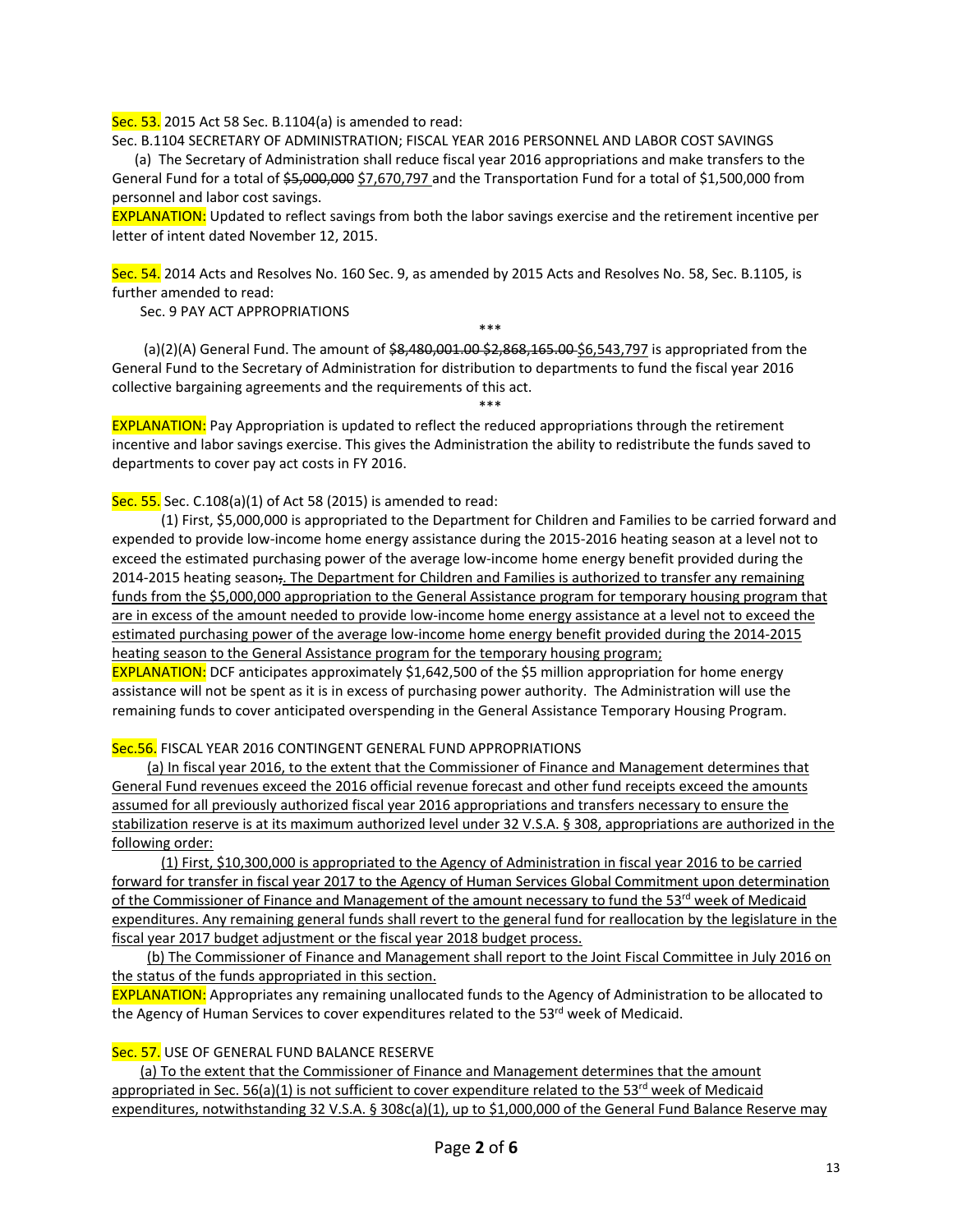be unreserved and appropriated to cover obligations associated with the 53<sup>rd</sup> week of Medicaid expenditures. The Commissioner of Finance and Management shall report to the Joint Fiscal Committee in July 2016 on use of the General Fund Balance Reserve.

EXPLANATION: Allows the administration to use up to \$1,000,000 of the General Fund Balance Reserve to cover the 53<sup>rd</sup> week if the \$10.3 million outlined in Sec. 56(a)(1) is not realized.

Sec. 58. 2015 Acts and Resolves No. 58, Sec. E.139 is amended to read:

Sec. E. 139 GRAND LIST LITIGATION ASSISTANCE

(a) Of the appropriation in Sec. B.139 of this act, \$100,000 shall be transferred to the Attorney General and \$50,000 \$300,000 shall be transferred to the Department of Taxes, Division of Property Evaluation and Review. These funds shall be reserved and used with any remaining funds from the amounts previously transferred for payment of expenses incurred by the Department or towns in defense of grand list appeals regarding the reappraisals of the hydroelectric plants and other property owned by TransCanada Hydro Northeast, Inc. Expenditures for this purpose shall be considered qualified expenditures under 16 V.S.A. § 4025(c). EXPLANTION: Hydro‐dam litigation with Trans Canada is costing more than expected. This language appropriates

additional funds to the Tax Department to cover increased costs and ensures that the Education Fund monies are spent in compliance with Title 16.

Sec. 59. ACCEPTANCE OF DONATIONS TO HELP ADDRESS AN OUTBREAK OF AVIAN INFLUENZA

(a) Notwithstanding 32 VSA § 5 the Vermont Agency of Agriculture, Food and Markets has authority to receive veterinary countermeasures, including donated contractor services, equipment, and supplies, from USDA‐APHIS' National Veterinary Stockpile for use during a response to a Highly Pathogenic Avian Influenza outbreak in Vermont.

**EXPLANATION:** Provides Agriculture with the authority to quickly accept donations in the event of an outbreak of HPAI in Vermont.

Sec. 60. 6 V.S.A. § 366 (d) is added to read:

(d) A \$150.00 minimum tonnage fee shall be assessed on all distributors who distribute agricultural fertilizers in this state.

**EXPLANATION:** The minimum tonnage reporting fee was inadvertently struck last session for agriculture fertilizers; it needs to be reinstated. Legislative Council anticipates this correction language.

Sec. 61. 2015 Acts and Resolves No. 64, Sec. 43a. is amended to read:

Sec. 43 FUND TO FUND TRANSFER

(a) In Fiscal Year 2016, \$450,000.00 \$675,000.00 is transferred from the Clean Water Fund established by 10 V.S.A. § 1388 to the Agricultural Water Quality Special Fund created under 6 V.S.A. § 4803.

EXPLAINATION: Per Clean Water Board meeting on 11/9/2015, an additional \$225,000 will be transferred to the Agricultural Water Quality Special Fund.

Sec. 62. 2015 Acts and Resolves No. 64 Sec. 42, as amended by 2015 Acts and Resolves No. 58, Sec. E.222, is further amended to read:

Sec. 42. APPROPRIATIONS FOR AGENCY OF AGRICULTURE, FOOD AND MARKETS STAFF

In addition to any other funds appropriated to the Agency of Agriculture, Food and Markets in fiscal year 2016, there is appropriated from the Agricultural Water Quality Special Fund created under 6 V.S.A. § 4803 to the Agency of Agriculture, Food and Markets \$2,114,000.00 \$1,071,000.00 \$1,296,000.00 in fiscal year 2016 for the purpose of hiring eight employees for implementation and administration of agricultural water quality programs in the State.

EXPLAINATION: Per Clean Water Board meeting on 11/9/2015, an additional \$225,000 will be transferred to the Agricultural Water Quality Special Fund and appropriated to the Agency of Agriculture.

Sec. 63. GLOBAL COMMITMENT APPROPRIATIONS; TRANSFER; REPORT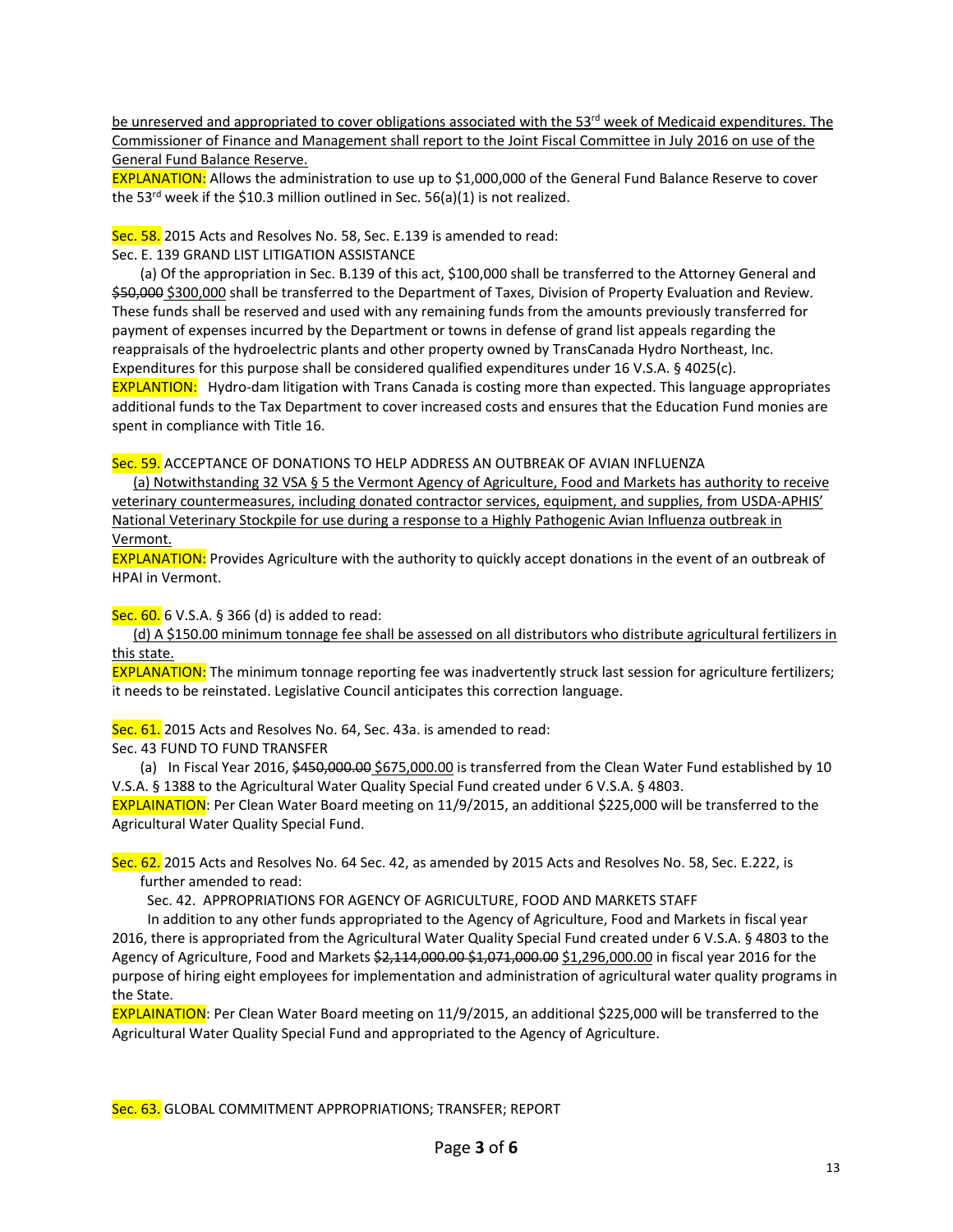(a) In order to facilitate the end‐of‐year closeout for fiscal year 2016, the Secretary of Human Services, with approval from the Secretary of Administration, may make transfers among the appropriations authorized for Medicaid and Medicaid‐waiver program expenses, including Global Commitment appropriations outside the Agency of Human Services. At least three business days prior to any transfer, the agency shall submit to the Joint Fiscal Office a proposal of transfers to be made pursuant to this section. A final report on all transfers made under this section shall be made to the Joint Fiscal Committee for review at the September 2016 meeting. The purpose of this section is to provide the Agency with limited authority to modify the appropriations to comply with the terms and conditions of the Global Commitment for Health waiver approved by the Centers for Medicare and Medicaid Services under Section 1115 of the Social Security Act.

EXPLANATION: Repeat and continuation of language found most recently in 2015 Act 4 Sec 64. Medicaid services cut across numerous appropriations within AHS (and outside AHS). While best efforts are made to accurately project expenditures in each appropriation in the Big Bill, and refined again in BAA, there is always a need at the end of the year to true up to actual needs and activities. The JFC reporting requirement ensures that the legislature is aware of these adjustments.

Sec. 64. 2015 Acts and Resolves No. 179, Sec. E.301(b) is amended to read:

(b) In addition to the State funds appropriated in this section, a total estimated sum of  $\frac{28,995,359}{2}$ \$28,393,646 is anticipated to be certified as State matching funds under the Global Commitment as follows:<br>\*\*\*  $* * *$ 

(4) \$2,653,915 \$2,338,286 certified State match available via the University of Vermont's Child Health Improvement Program for quality improvement initiatives for the Medicaid program.

(5) \$2,270,889 \$2,389,659 certified State match available from local designated mental health and developmental services agencies for eligible mental health services provided under Global Commitment. EXPLANATION: Annual language (with updated revenue estimates) to establish certified state fund match as defined in the Global Commitment waiver.

### Sec. 65. CORRECTIONS APPROPRIATIONS; TRANSFER; REPORT

(a) In fiscal year 2016, the Secretary of Administration may, upon recommendation of the Secretary of Human Services, transfer unexpended funds between the respective appropriations for correctional services and for correctional services – out-of-state beds. At least three days prior to any such transfer being made, the Secretary of Administration shall report the intended transfer to the Joint Fiscal Office and shall report any completed transfers to the Joint Fiscal Committee at its next scheduled meeting.

EXPLAINATION: The same authority was included in the past six years' Budget Adjustment Acts (see last year: 2015 Act 4 Sec. 81) to afford flexibility to transfer funds between correctional services and the out‐of‐state beds appropriations.

Sec. 66. 18 V.S.A. § 9404(d) is added to read:

(d) There is hereby created a special fund to be known as the Green Mountain Care Board Regulatory and Administrative Fund pursuant to 32 VSA Chapter 7, Subchapter 5, for the purpose of providing the financial means for the Green Mountain Care Board to administer its obligations, responsibilities, and duties as required by law, including pursuant to 8 V.S.A. § 4062, 18 V.S.A. chapters 220 and 221, and 33 V.S.A. chapter 18. All fees, fines, penalties, and similar assessments received by the Board in the administration of its obligations, responsibilities, and duties shall be credited to the Fund. The Fund may also be used by the Department of Health to administer its obligations, responsibilities, and duties as required by 18 V.S.A. chapter 221.

EXPLAINATION: 2015 Act 54 Sec. 34 repealed 18 V.S.A § 9404(c), the Health Care Administration Regulatory and Supervision Fund, in error. Per Statement of Legislative Intent signed June 17, 2015, the Department of Finance and Management was instructed to establish an administrative fund to serve as a successor fund until a new fund could be established in the budget adjustment act. The language in this section establishes the successor fund.

## Sec. 67. GREEN MOUNTAIN CARE BOARD REGULATORY AND ADMINISTRATIVE FUND

(a) The Green Mountain Care Board Regulatory and Administrative Fund established pursuant to 18 V.S.A. § 9404(d) shall be the successor in interest to the Health Care Administration Regulatory and Supervision Fund, formerly codified at 18 V.S.A. § 9404(c) and repealed by 2015 Acts and Resolves No. 54, Sec. 34. Any balance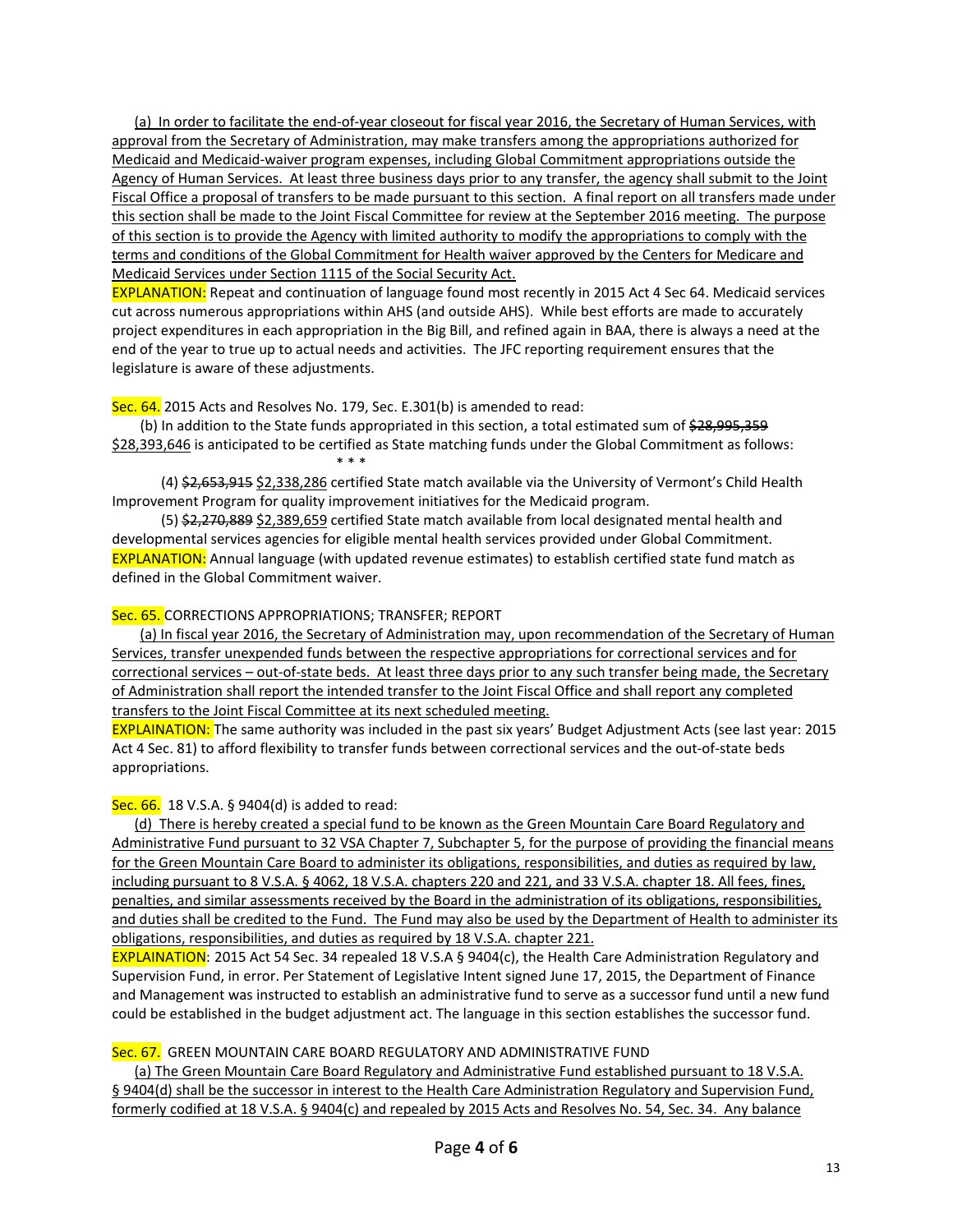remaining in the Health Care Administration Regulatory and Supervision Fund on the effective date of this act shall be transferred to the Green Mountain Care Board Regulatory and Administrative Fund.

**EXPLAINATION:** This transfers the fund balance from the Health Care Administration Regulatory and Supervision Fund to the Green Mountain Care Board Regulatory and Administrative fund in associated with the section XX of this act.

Sec. 68. 2015 Acts and Resolves No. 4, Sec. 69(a) is amended to read:

Sec. 69. ECONOMIC DEVELOPMENT GRANTS IN WINDHAM COUNTY

(a) The Secretary of Commerce and Community Development is authorized to make grants, repayable grants, and loans from available funds in the Entergy – Windham County Economic Development Special Fund received pursuant to the settlement agreement between the State of Vermont, Entergy Nuclear Vermont Yankee, LLC, and Entergy Nuclear Operations, Inc., effective as of December 23, 2013, for the purpose of promoting economic development in Windham County.

EXPLANATION: Creates greater flexibility for ACCD to make grants, repayable grants, and loans from the WCED Special Fund.

### Sec. 69. 10 V.S.A. § 446 is amended to read:

A recreational trails fund Recreational Trails Fund is established which shall be subject to the provisions of subchapter 5 of chapter 7 of Title 32. There shall be an annual transfer from the transportation fund Transportation Fund to the recreational trails fund Recreational Trails Fund in the amount of \$370,000. of an amount equivalent to a reasonable estimation of the revenues from taxes on nonhighway recreational fuel. This amount shall be three-fourths of one percent of the total state gas tax, not to exceed \$370,000.

\* \* \*

EXPLANATION: When the gas cents per gallon tax was reduced and a gas price based assessment was added there was an unforeseen adverse impact to the annual transfer from the Transportation Fund (TF) to the Recreational Trails Fund (RTF). The intent was to hold harmless the annual transfer from TF to RTF. Because the transfer is based only on the cents per gallon gas tax, and not the price based "assessment", the effect was that the transfer was reduced in FY2015 by \$73,497 from the amount of \$370,000 that had been the historic amount of transfer. This section amends the statute to ensure that \$370,000 is transferred in Fiscal Year 2016 and annually in future years.

## Sec. 70. SUPPLEMENTAL RAIL SPENDING

(a) Notwithstanding 32 V.S.A. § 706 and the limits on program, project, or activity spending authority approved in the Fiscal Year 2016 Transportation Program, the Secretary of Transportation, with the approval of the Secretary of Administration and subject to the provisions of subsection (b) of this section, may transfer up to \$3,000,000 in Transportation Fund or Transportation Infrastructure Bond Fund appropriations, other than appropriations for the Town Highway State Aid, Structures, and Class 2 Roadway programs, to the Transportation – Rail appropriation, for the specific purpose of addressing the increased cost of Amtrak service, emergency projects and projects needing immediate attention during Fiscal Year 2016.

(b)(1) If a contemplated transfer of an appropriation would not delay the planned work schedule of a project, the Secretary of Transportation may execute the transfer and shall give prompt notice thereof to the Joint Fiscal Office and to the House and Senate Committees on Transportation when the General Assembly is in session and, when the General Assembly is not in session, to the Joint Transportation Oversight Committee.

(2) If a contemplated transfer of an appropriation would, by itself, delay the planned work schedule of a project, the Secretary:

(A) when the General Assembly is in session, may execute the transfer, but shall give the House and Senate Committees on Transportation advance notice of at least 10 business days prior to executing the transfer; or

(B) when the General Assembly is not in session, shall obtain the prior approval of the Joint Transportation Oversight Committee before it may execute the transfer.

(c) This section shall be repealed on July 1, 2016.

EXPLANATION: Several rail projects requiring immediate attention emerged after passage of the FY2016 budget. This language provides authority to transfer appropriations to cover the additional costs that cannot be absorbed